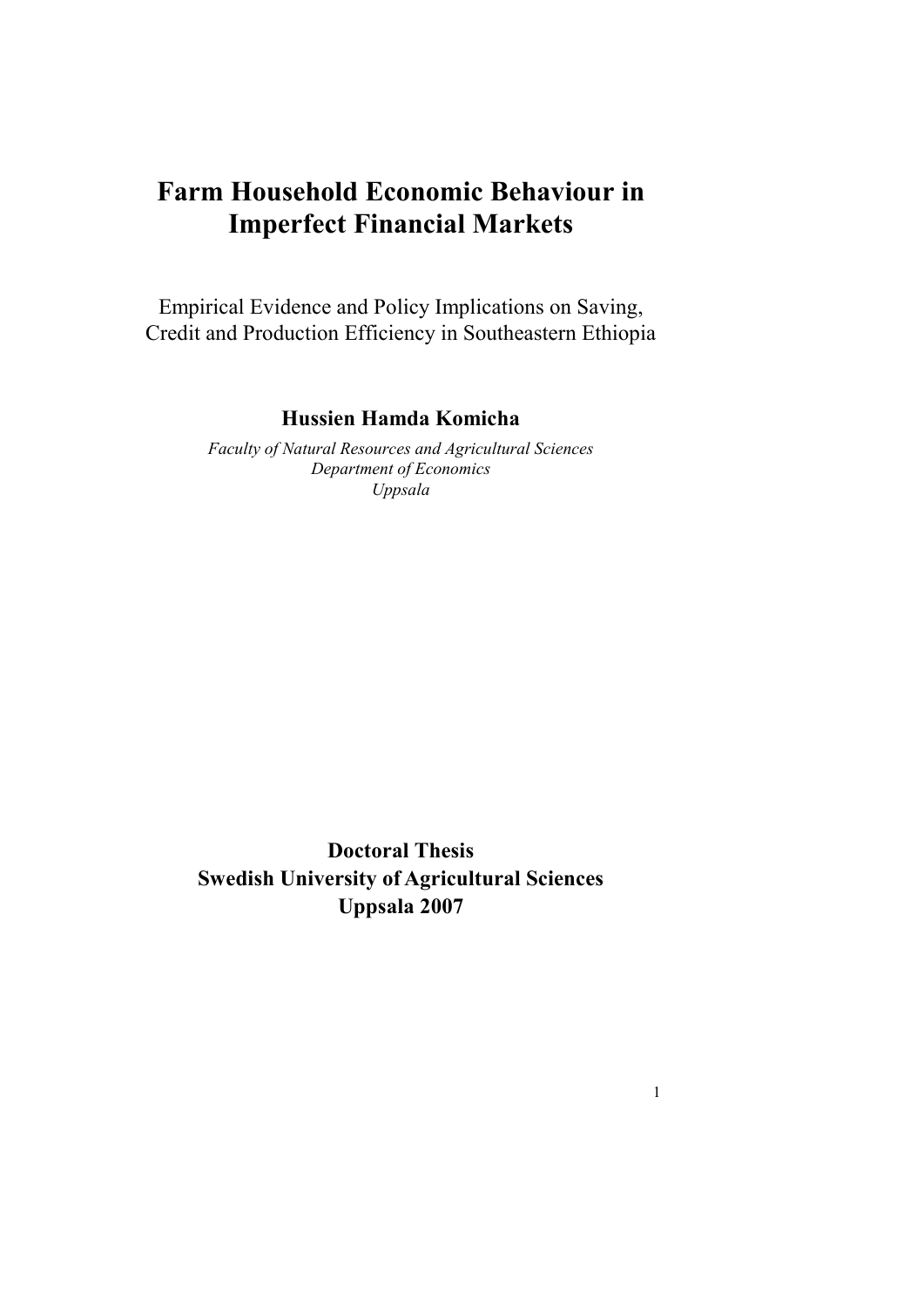**Acta Universitatis Agriculturae Sueciae**  2007: 78

ISSN 1652-6880 ISBN 978-91-576-7377-0 © 2007 Hussien Hamda Komicha, Uppsala Tryck: SLU Service/Repro, Uppsala 2007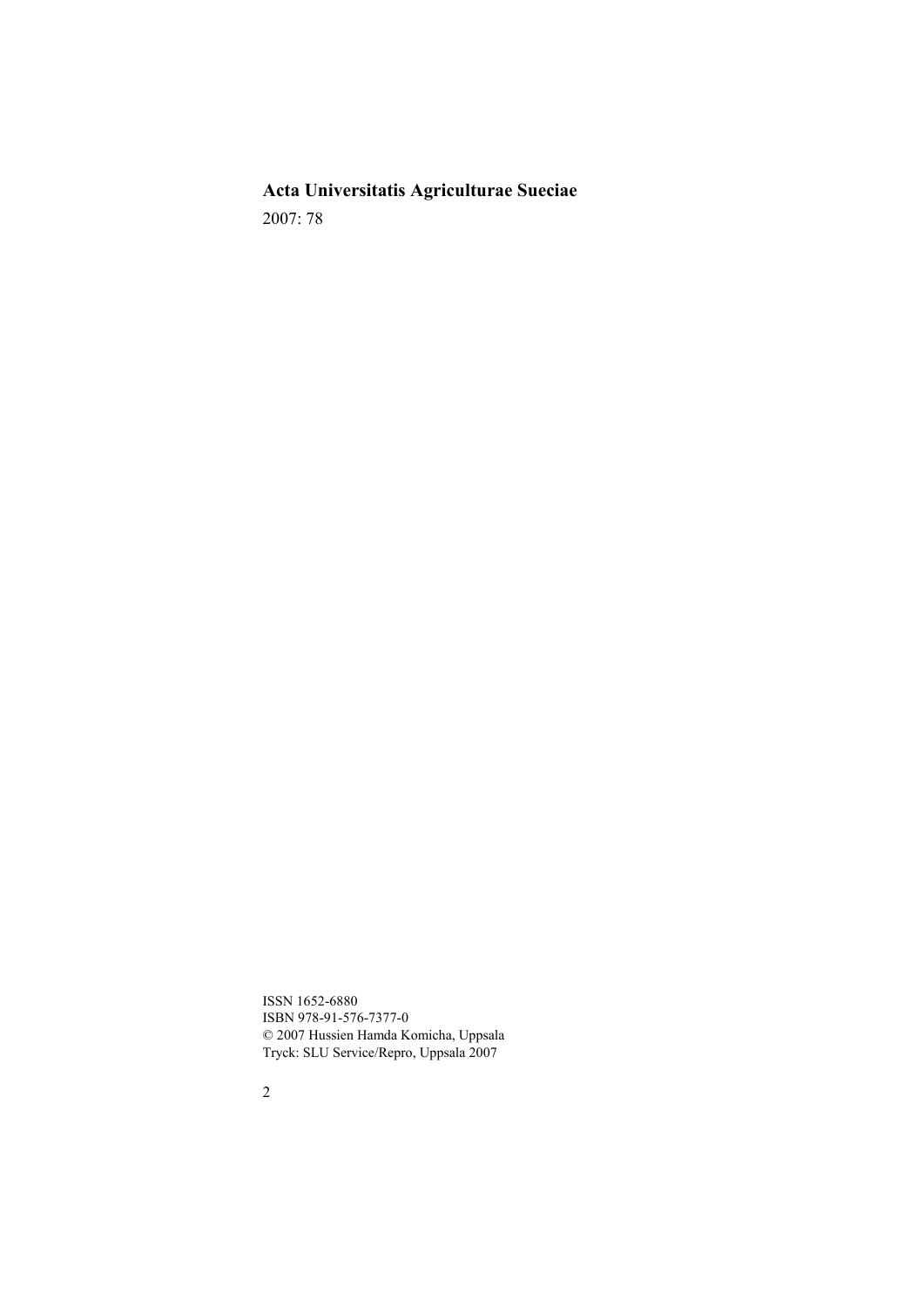## **Abstract**

**Hussien Hamda Komicha, 2007**. *Farm Household Economic Behaviour in Imperfect Financial Markets: Empirical Evidence and Policy Implications on Saving, Credit and Production Efficiency in Southeastern Ethiopia.* Doctoral Thesis.

ISSN 1652-6880, ISBN 978-91-576-7377-0

Financial markets in developing countries are imperfect and are likely to affect decision-making behaviour of economic agents, especially smallholder farm households. This thesis, comprising four articles, aimed to understand and explain farm household economic behaviour with reference to saving, credit and production efficiency under imperfect financial market conditions. It is based on data obtained from farm household survey conducted in two districts of southeastern Ethiopia from September 2004 to January 2005. Data was analysed using stochastic frontier analysis and limited dependent variable econometric tools. In article **I**, farm household saving behaviour and its determinants were studied. Results show that, on average, a farm household saved 37% of its farm income in financial and physical assets. However, more than 90% of savers held their savings outside formal financial institutions. Such saving behaviour of farm households was affected by factors related more to incentives and opportunities to save than to ability to save. In Article **II**, borrowing behaviour of farm households was analysed by considering sectoral choice of farm households among formal, semiformal and informal credit sectors and factors contributing to their choice. The informal credit sector was found to dominate sectoral choice of the farm households even though this sector charged the highest interest rates. Factors other than the interest rate, i.e., loan processing time, type of loan, credit information and loan size, significantly affected this borrowing behaviour of the farm households. In Article **III,** technical efficiency of smallholder farmers was estimated using a stochastic frontier analysis. There was about 12% efficiency differential between credit-constrained and creditunconstrained farm households, *ceteris paribus*. In Article **IV**, farm households' demand for credit and its determinants were investigated. It was found that farm households had credit demand for production and consumption purposes, whereas the formal credit sector targeted credit only for production purpose, although production and consumption purposes are closely related. In conclusion, imperfect financial markets adversely affect saving, credit demand, credit sectoral choice and production behaviours of farm households. This study suggests some policy measures, which may help to redress the adverse effects identified and to enhance development of rural financial markets and institutions.

*Keywords:* agricultural finance, asymmetric information, credit demand, formal finance, informal finance, rural credit, smallholder farmers, technical efficiency.

*Author's address*: Department of Economics, Swedish University of Agricultural Sciences, SE-750 07, Box 7013, Uppsala, Sweden; Department of Agricultural Economics, Haramaya University, P.O.Box 138, Dire Dawa, Ethiopia. E-mail: hhkomicha@yahoo.com; Hussien.Hamda@ekon.slu.se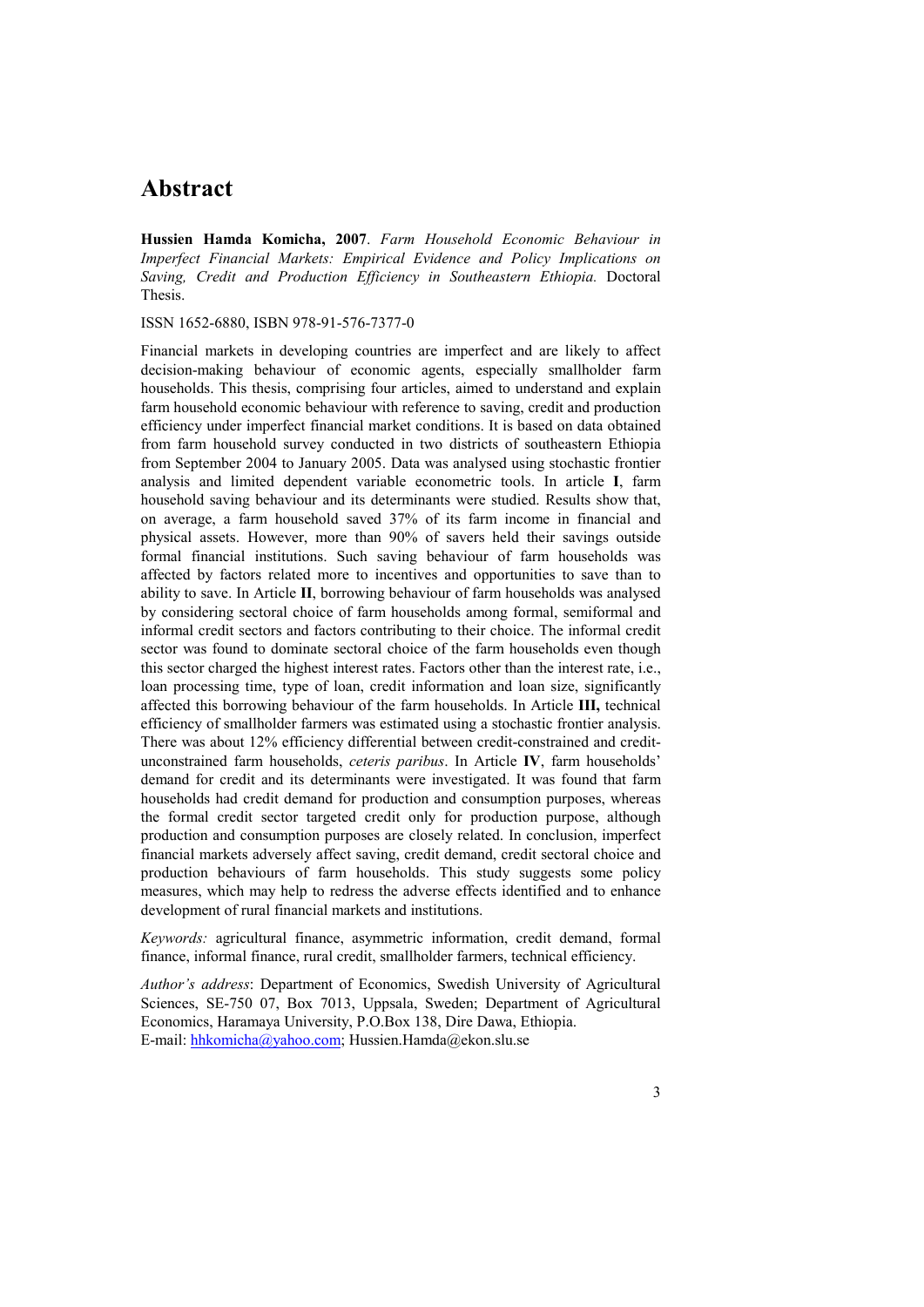*Dedicated to my mother Hawi Sheko, my father Hamda Komicha and my son Fuad Hussien, for their irreplaceable love which remains with me forever although we are physically separated by their sudden death.*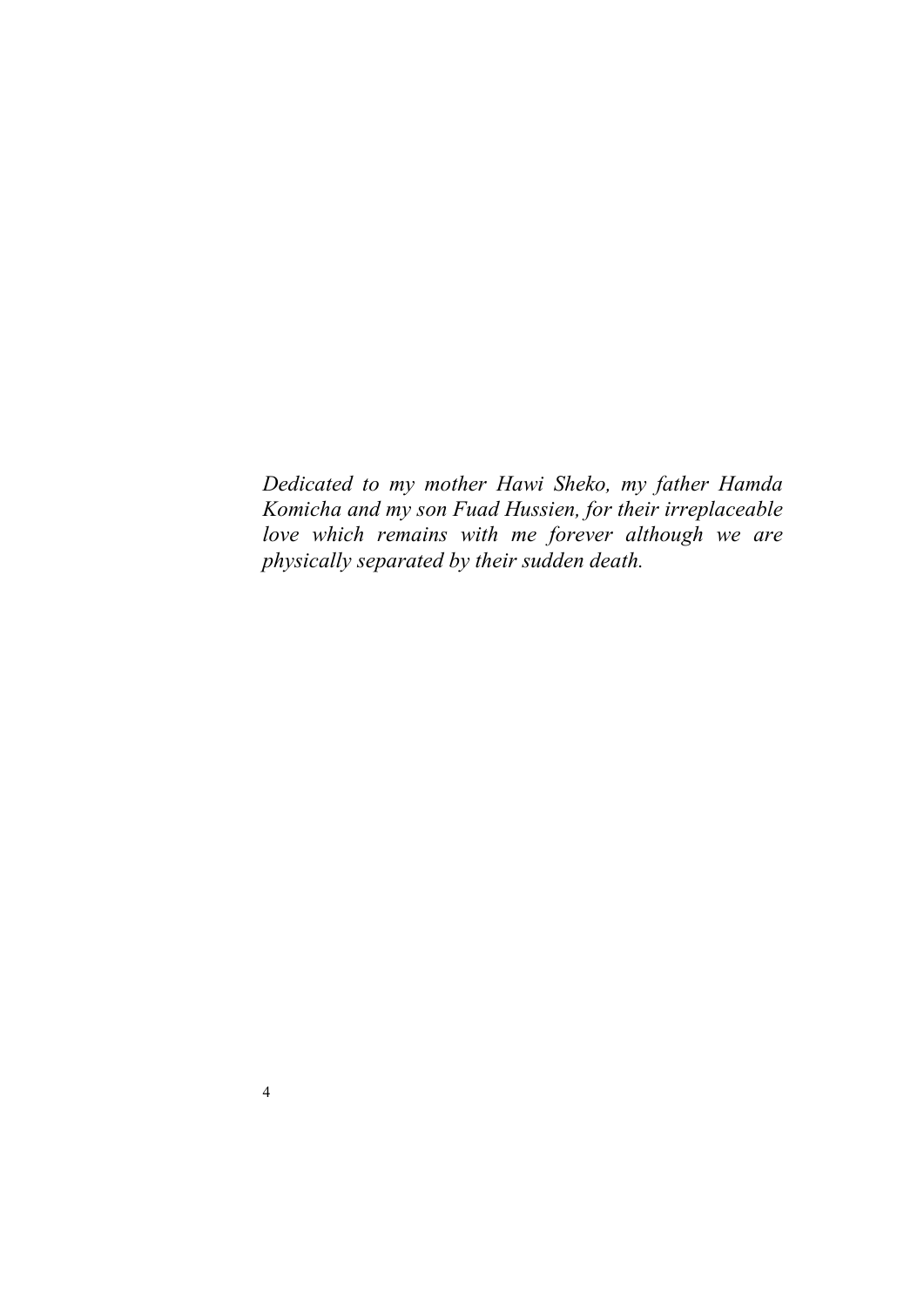## **Contents**

### **Appendix**

## **Introduction, 7**

### **Background, 8**

Ethiopia and its economy, 8 Rural/Agricultural sector and farm households, 9 Financial sector and farm household economic behaviour, 10 Research motivation and purpose, 11 Research questions, 12 Scope and limitations of the study, 13

### **Methodological considerations, 14**

Description of the study area, 14 Sample selection and data collection procedure, 14 Data analyses, 15  *Efficiency measurement, 15 Limited dependent variable model, 16* 

### **Review of related literature, 17**

Finance and economic development, 17 Effects of rural financial market on economic behaviour of farmers, 18 Factors for rural financial market development, 20  *Government intervention in rural financial markets, 20 Land property rights, 20 Population density, 20 Saving mobilisation, 21 Institutional diversity, 21 Informal finance and rural financial markets, 22* 

### **Summary of main results and discussions, 24**

Article I: Farm households' saving behaviour, 24 Article II: Credit sectoral choice of farm households, 25 Article III: Influence of credit constraints on technical efficiency, 27 Article IV: Farm households' demand for credit, 27

#### **Conclusions and policy implications, 29**

#### **Contributions of the thesis, 31**

**Suggestions for further research, 33** 

**References, 34** 

**Acknowledgements, 39**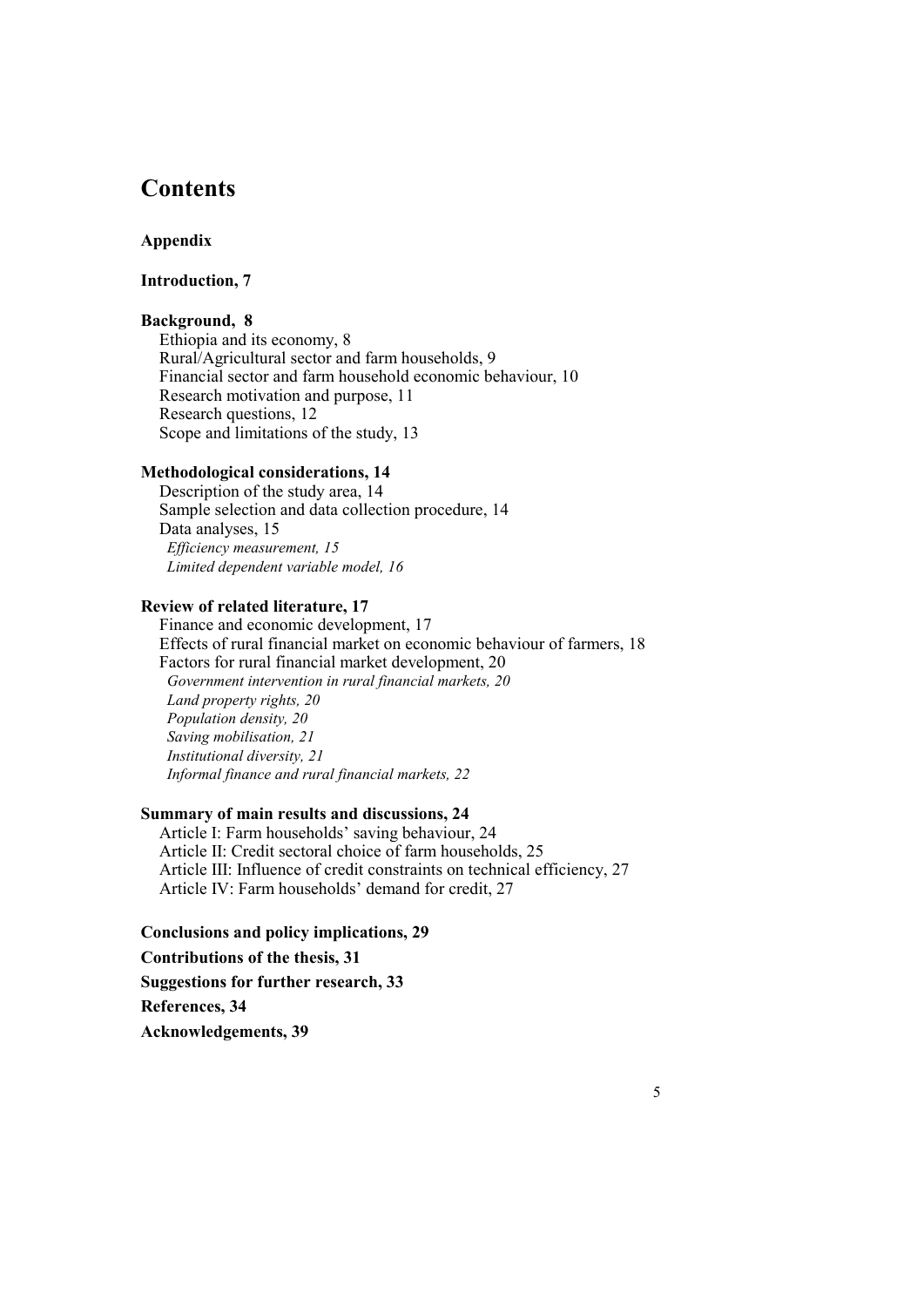## **Appendix**

### **Articles I-IV**

The present thesis is based on the following articles, which will be referred to by their Roman numerals (**I**-**IV**):

- **I.** Komicha, H. H., Öhlmer, B. & Emana, B. 2007. Saving behaviour of farm households under imperfect rural credit markets: The case of Southeastern Ethiopia. *Ethiopian Journal of Agricultural Economics,* 6 (2): 1-39.
- **II.** Komicha, H. H. Credit sectoral choice of farm households and its determinants in imperfect credit markets of Southeastern Ethiopia. Submitted to *The Developing Economies*.
- **III.** Komicha, H. H. & Öhlmer, B. Influence of credit constraint on technical efficiency of farm households in Southeastern Ethiopia. Submitted to *Food Economics*.
- **IV.** Komicha, H. H. Farm household demand for credit and its determinants in imperfect credit markets of Southeastern Ethiopia. Submitted to *Quarterly Journal of International Agriculture.*

Article **I** is reproduced by kind permission of the publisher concerned.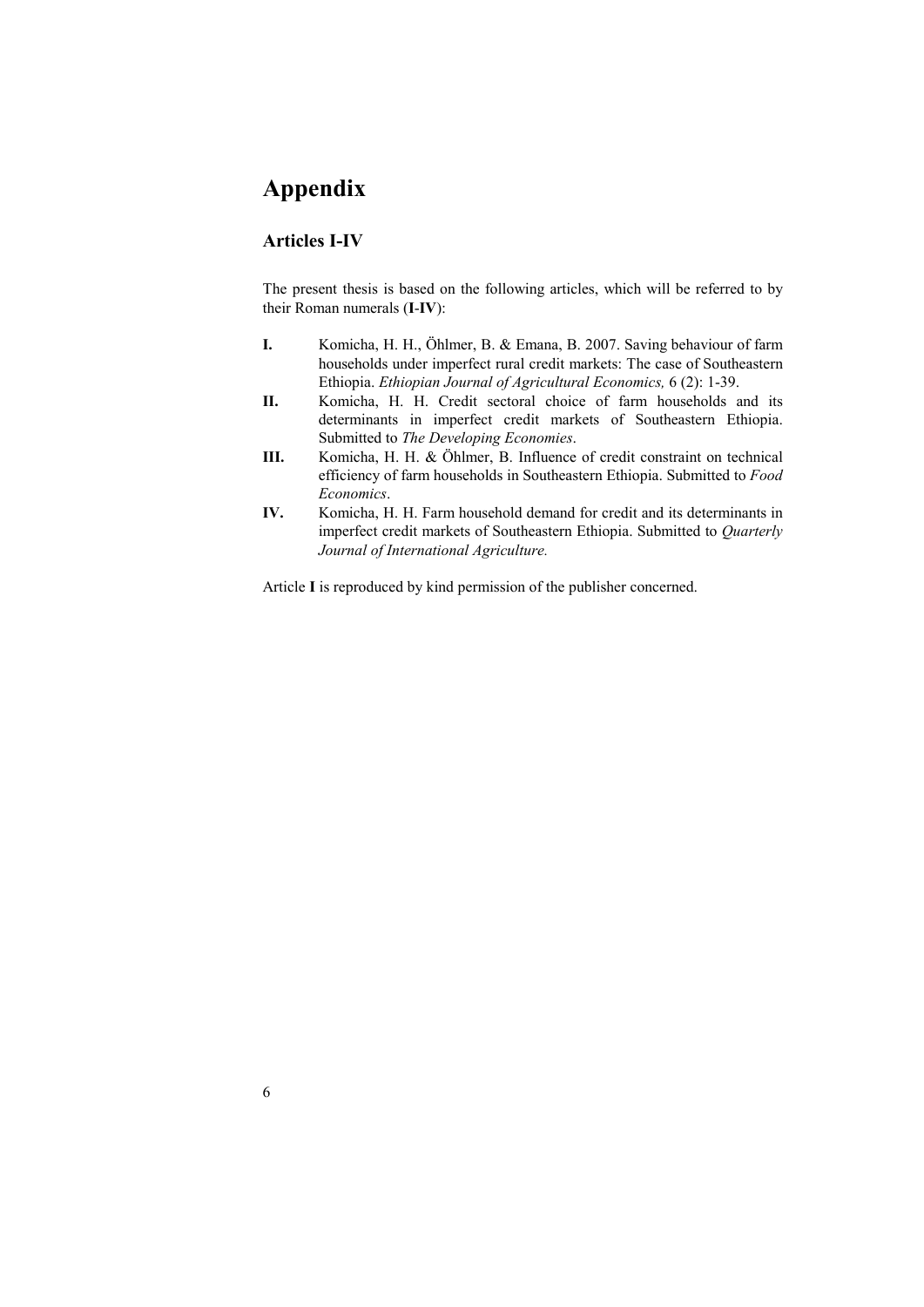## **1. Introduction**

Almost three decades ago, Theodore W. Schultz, in his 1979 Nobel Prize lecture, stated: "Most of the people in the world are poor, so if we knew the economics of being poor we would know much of the economics that really matters." The core message of this quotation prompted the initiation of the current work, resulting in this thesis. In particular, this thesis looks at the economic behaviour of smallholder farm households under imperfect financial market conditions in Ethiopia, one of the poorest countries of the world.

The study focuses on the role of an imperfect rural financial market in saving, borrowing and production behaviours of farm households. Rural financial markets in developing countries in general, and in Ethiopia in particular, are imperfect. They are typically segmented into formal, semiformal and informal sectors, with very small market shares of the formal and semiformal sectors in rural areas. The major reasons for the small shares of the two sectors of the market in rural areas are related to asymmetric information, monitoring and contract enforcement problems. Besides, underdeveloped physical and communication infrastructures enormously influence famers and rural entrepreneurs' access to financial markets. As a result, farm households face credit constraints in financing their farming operations, onfarm investment and consumption.

Although institutions providing financial services to rural residents, who are the majority in developing countries, are vital for proper functioning of the rural economy, such institutions are either lacking in most areas or inadequate, if they exist. Absence of effective financial institutions in rural areas has compounded effects on the economic performance of farmers and rural entrepreneurs. Among these, saving, borrowing and production behaviours of farm households are studied in this thesis.

This thesis is a synopsis of the main results of four related studies. The articles focus on economic behaviours of farm households in saving, credit demand, credit sectoral choice and technical efficiency, and on factors affecting these behaviours under imperfect financial market conditions prevalent in southeastern Ethiopia. Moreover, the thesis contains additional background information and a brief discussion.

The thesis is structured as follows. The next section presents background information on the Ethiopian economy in general, and the rural/agricultural and the financial sectors, in particular. It also discusses what motivated the research, questions addressed, and the scope and limitations of the study. The next three sections discuss methodological considerations, a review of related literature and the main results. The last three sections present conclusions and policy implications, contributions of the thesis and suggestions for further research.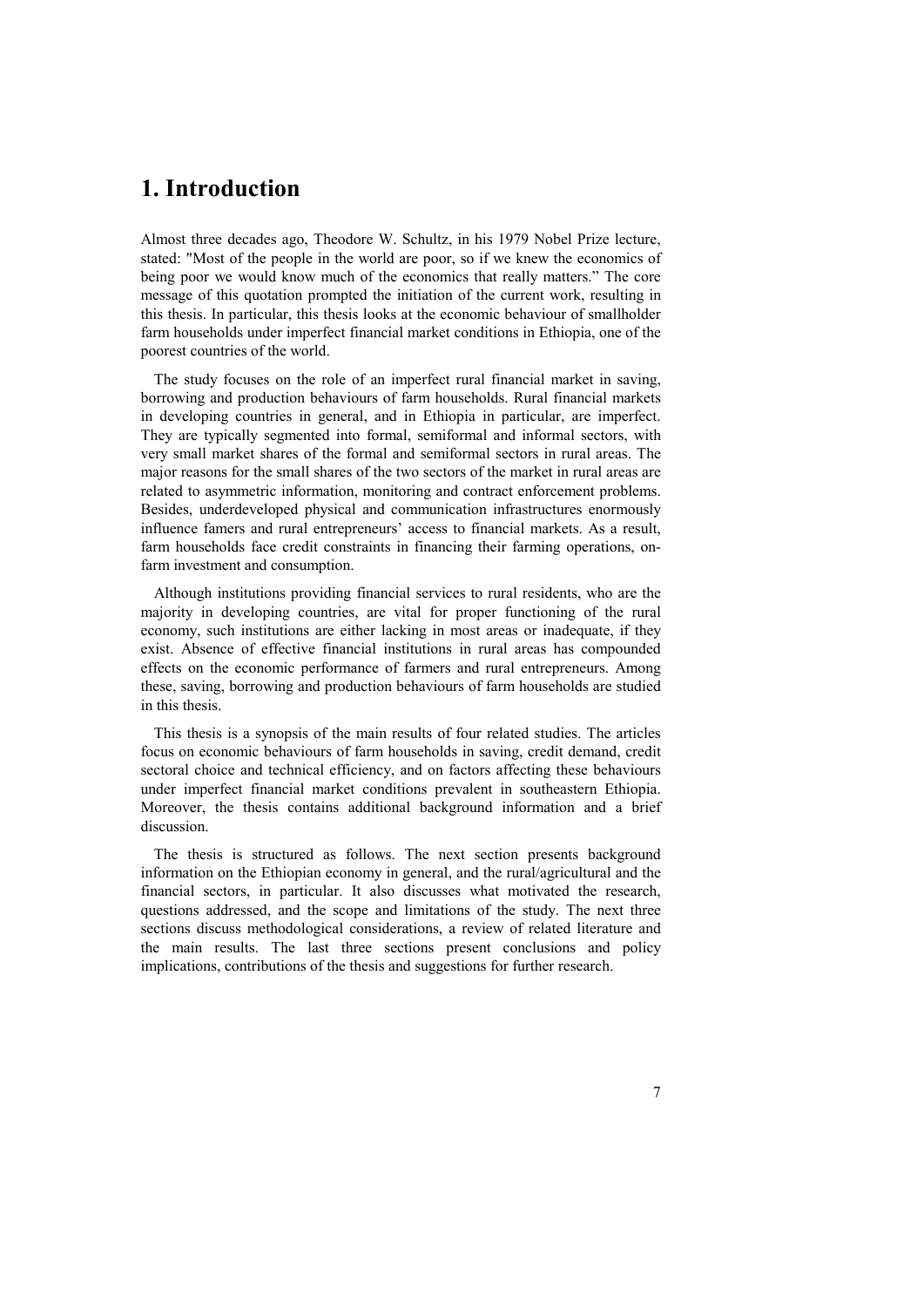## **2. Background**

#### **2.1 Ethiopia and its economy**

Ethiopia is located in East Africa (which is also known as the Horn of Africa region) between geographic co-ordinates of 3°24´ and 14°53´N and 32°42´ and 48°12´E, covering a land area of 1.12 million square km, of which 7,444 square km is covered by water (World-Factbook, 2007). It has a population of about 77 million and per capita income (in purchasing power parity measure) of about US\$ 1000 in year 2006 (World-Factbook, 2007). In most economic measurements, Ethiopia is one of the poorest countries of the world. Its economy depends heavily on the agricultural sector, evident in agriculture's contribution to the national economy, which is about 46.7% of GDP, 90% of export earnings and 85% of employment of economically active population, whereas the industrial and service sectors comprise the remaining 12.9% and 30.4% of GDP, respectively (EEA, 2004). The major export commodities of Ethiopia are coffee, *khat<sup>1</sup>*, oilseeds, cutflowers, livestock and livestock products, and more recently gold, with coffee having the lion's share (*e.g.*, about 41% of export revenue in 2004/05) (World-Factbook, 2007; EEA, 2004). Since the share of manufacturing and service sectors of the economy is small, the Ethiopian economy is predominantly agrarian. The larger share in labour of the agricultural sector relative to the sector's contribution to the GDP indicates that agriculture is at lower level of productivity than the other sectors of the economy. Between 1962 and 2002, the agricultural sector grew annually by 1.89% with 2.1%, 1.5% and 2.2% during the Imperial, Military and EPRDF regimes, respectively (Tafesse, 2005), whereas population grew by an average of about 2.9% during the period (CSA, 2006). The low performance of the agricultural sector may be attributed to underdeveloped rural infrastructure such as roads, transportation, communication, electricity and water supply, and absence of rural financial institutions that facilitate rural economic development. Moreover, agricultural production depends heavily on rainfall and is often affected by frequent weather fluctuations. Nationally, less than 4% of the farms are irrigated although the country has large potential for irrigation farming, given its water resource (MOA, 1995); indeed, many refer to Ethiopia as "the water tower of East Africa". Yet, Ethiopia lacks the necessary economic growth to cope with the growing population.

With regard to economic policies, three milestones can be considered. That is, the country had a market-oriented economic policy during the Imperial Period (1930- 1974). Prior to 1975, there was private land ownership but most farmers were tenants of a few large landowners of the feudal system. During that period, there were private banks in the country engaged in the provision of financial services, among others. During the Military Regime (1974-1991), the country was under

 $\overline{a}$ 

<sup>&</sup>lt;sup>1</sup> Khat (*Catha edulis*) is a shrub or small tree with ever-green leaves native to the tropical East Africa and the Arabian Peninsula, chewed for its use as a mild to moderate stimulant. It generates the highest foreign exchange earnings next to coffee for Ethiopia in exports to some Middle-East and European countries (EEA, 2006).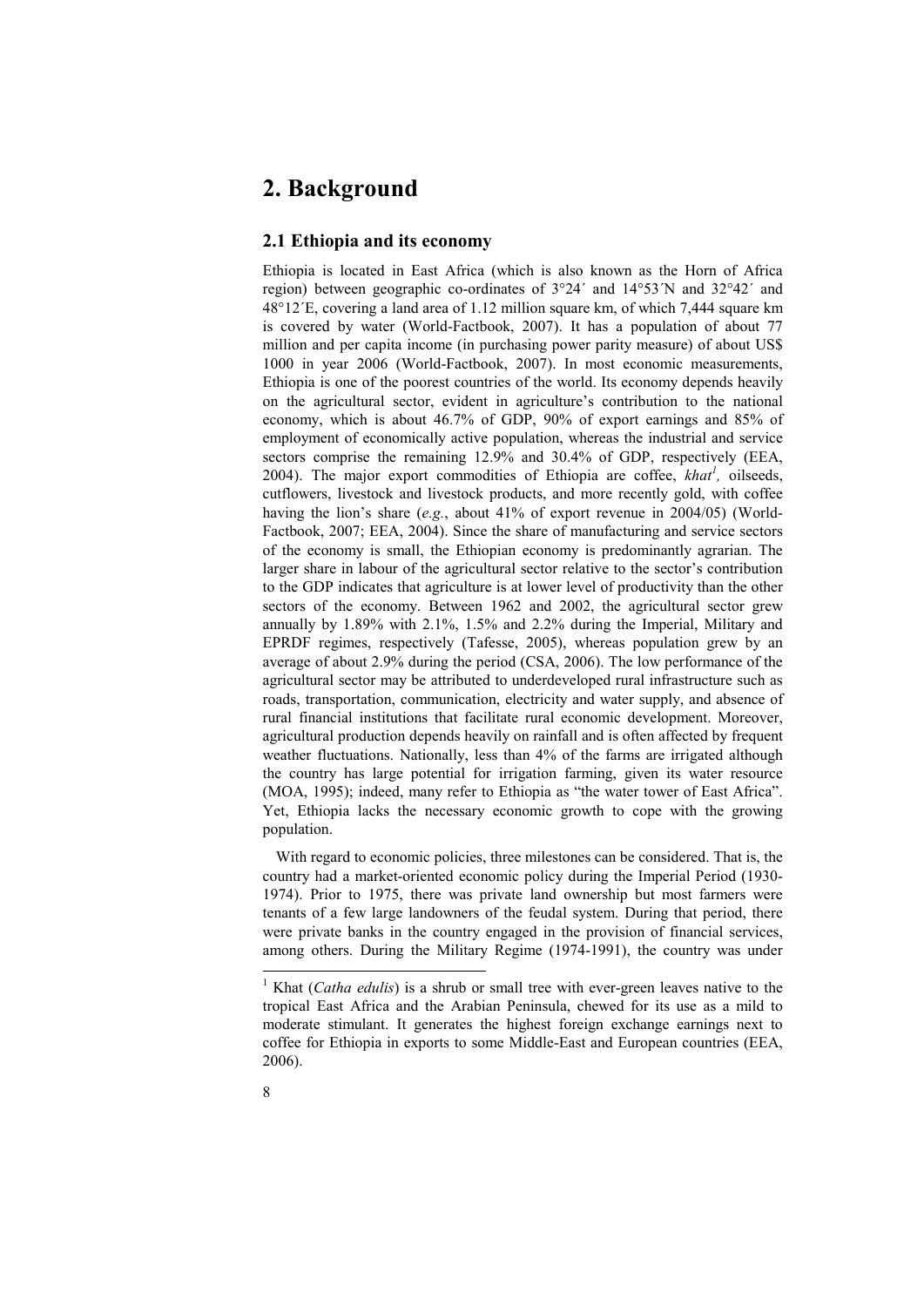socialist command economy. During that period, private ownership of land was abolished and state ownership of land was enforced after the 1975 "land to the tiller" proclamation, in which farmers were given the right to cultivate land without ownership rights. The land use rights were frequently redistributed among households by local administrative bodies. That led to the continuous decline in per capita land available for households (Adinew, 1991). During this period, private banks were also nationalized, and subsidized public formal credit system targeted farmers' cooperatives, which were collectivized involuntarily. Farmers who were not members of cooperatives were excluded from public formal credit system. When a new government, the EPRDF, came to power in 1991, it reintroduced a market-oriented economic policy. In particular, Ethiopia began implementing structural adjustment program (SAP) in 1992 similar to on-going structural changes in most developing countries (Balassa, 1982) at the time and particularly in Sub-Saharan African countries. Under the current government, land still remained under state ownership and farmers continued to have only use rights through further redistribution of land.

In the process of implementing SAP, Ethiopia has laid out different policies and strategies. It devised a comprehensive development policy referred to as *Agricultural Development-Led Industrialization* (ADLI) in 1994, which put the agricultural sector at the centre of the development process. To this effect, it has devised and implemented several complementary reform programs, one of which was the financial sector reform. The financial sector reform has focused on liberalizing the financial sector to improve the efficiency of financial services in rural and urban areas by allowing private investment in the sector. Due to this reform, private banking has begun and the number of such banks has increased ever since. This has led to the decline in the credit market share of the public banks from 90% in 1999/2000 to about 70% in 2005/06 (NBE, 2007). However, the public banks have continued to dominate the financial system of Ethiopia. Despite their dominance, the public banks have contributed little to the rural economy in general and the farm households in particular. As a result, the informal and semiformal sectors have significant role in rural credit supply. However, farm households, and especially the smallholders operate under credit constraints.

#### **2.2 Rural/Agricultural sector and farm households**

Schultz's 1979 Nobel Prize lecture also emphasized agriculture and its economics, where he stated: "Most of the world's poor people earn their living from agriculture, so if we knew the economics of agriculture, we would know much of the economics of being poor." The importance of the rural/agricultural sector thus relates to the share of rural inhabitants in total population that make a living from this sector. The Ethiopian countryside hosts about 85% of the Ethiopian population, who make livelihoods from agriculture and related activities. Most farm households are engaged in crop-livestock mixed farming, diversifying in different crops and animals (Kassa, 2003). They diversify in order to cope with the risks inherent in the agriculture, related to weather, diseases, pests, prices, and so on. Smallholder farmers produce more than 90% of total agricultural production from 95% of the total farm land (MOA, 1995). However, the agricultural sector experiences very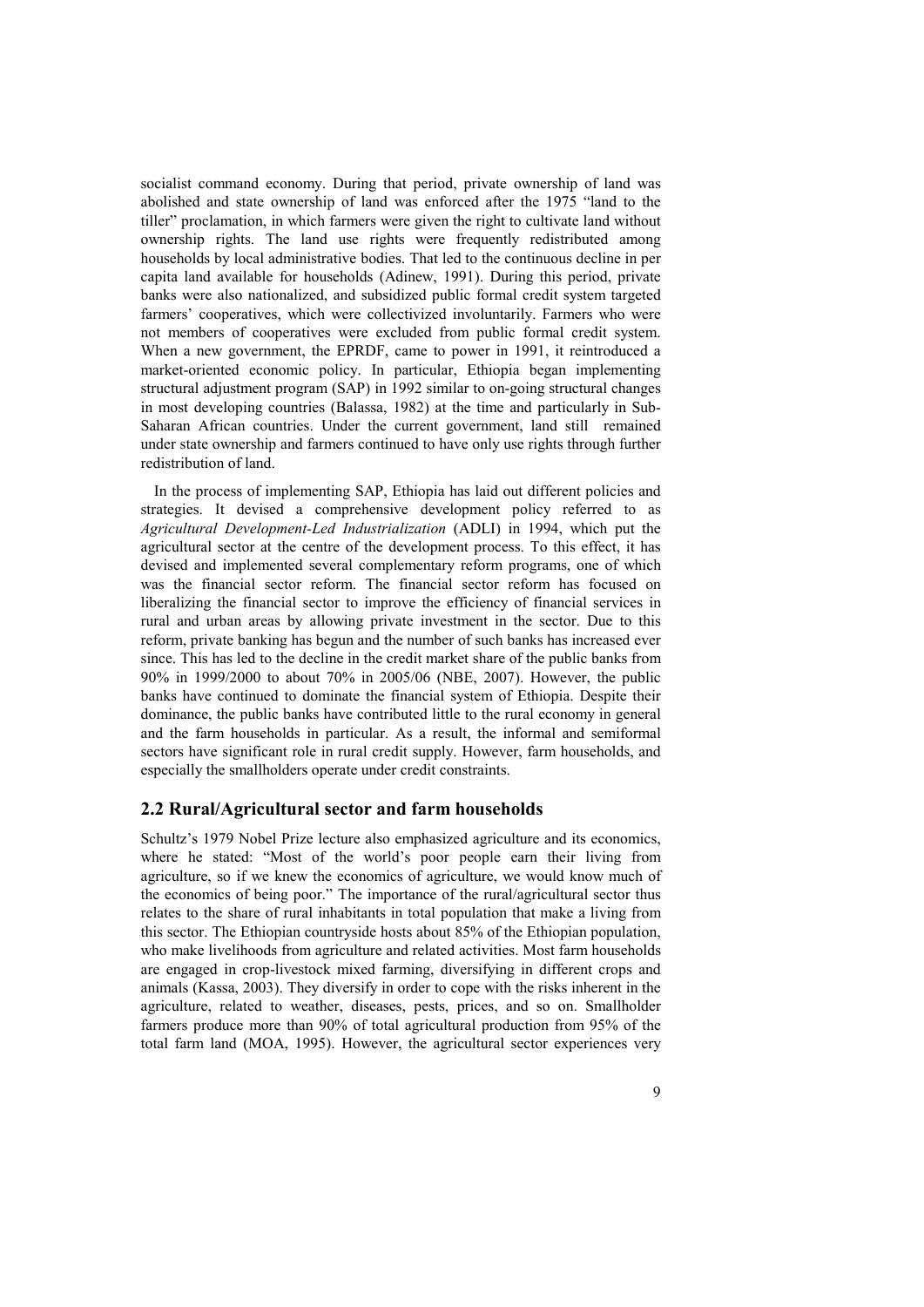low productivity, by any standard, which may be attributed to low level of adoption of yield-enhancing technologies, poor farm management practices and inefficient production systems. As a result, farm households produce at subsistence level and hence generate inadequate surplus to the market. The nonfarm sector is also generally underdeveloped in rural areas. The rural sector experiences inadequate public infrastructure such as roads, transportation, electricity, telecommunication, and lacks supporting financial institutions. Clearly, lack of these essential infrastructure and institutions prevents the agricultural sector from developing to a higher productive stage. It has to be noted that a farm household is both a producer and a consumer unit, whose objective is both revenue/profit and utility maximization subject to various constraints. On the one hand, a farm household is the main source of farm labour supply for agricultural production. On the other hand, it is the consumer of agricultural and industrial products. The rural factor and product markets are imperfect, and, as a result, production and consumption decisions are often inseparable or weakly separable (Singh et al., 1986). Yet, formal financial institutions lend (if at all) only for production purposes. Although the agricultural sector is short of adequate investment, it is still the main strategic sector in Ethiopian economy and is vital to spur meaningful economic growth and development (Legesse, 2003). A failure in this sector would affect major components of the national income accounts besides creating food deficits, reduced private consumption, savings and investment levels, among others (Gudeta, 2003).

#### **2.3 Financial sector and farm household economic behaviour**

As explained in the previous sub-sections, the Ethiopian rural economy in general, and the agricultural sector in particular, operate under imperfect rural financial market conditions. This is partly because the rural economy is dependent on agriculture and agriculture, inherently risky, creates disincentives for financial institutions afftecting their lending decisions and investment decisions (Pederson, 2003). Inappropriate government intervention in providing legal, property, regulatory and financial frameworks that facilitate the development of rural financial markets can also cause such disincentives. Since the 1990s, several economic policies and programs have been designed and implemented in Ethiopia, *viz*., rural development program, food security program, industrial development program and poverty reduction program (Diao and Pratt, 2007; IMF, 2006). Attempts have also been made to liberalize the financial sector as part of the overall economic reform program. As a result, the banking sector, which stayed under government monopoly for several decades, has opened itself for domestic private investment<sup>2</sup>, and since then several private banks and insurance companies have entered the financial market. Towards the end of 2006, the Ethiopian financial sector comprised 1 central bank (i.e., the National Bank of Ethiopia), 9 commercial banks (of which 2 are publicly owned), 1 development bank (i.e., the Development Bank of Ethiopia), 27 microfinance institutions (MFIs), 1 pension fund (i.e., the

 $\overline{\phantom{a}}$ 

 $2<sup>2</sup>$  The reform has not allowed foreign financial institutions to enter the banking sector in Ethiopia, which means that the sector is subject to limited international competition.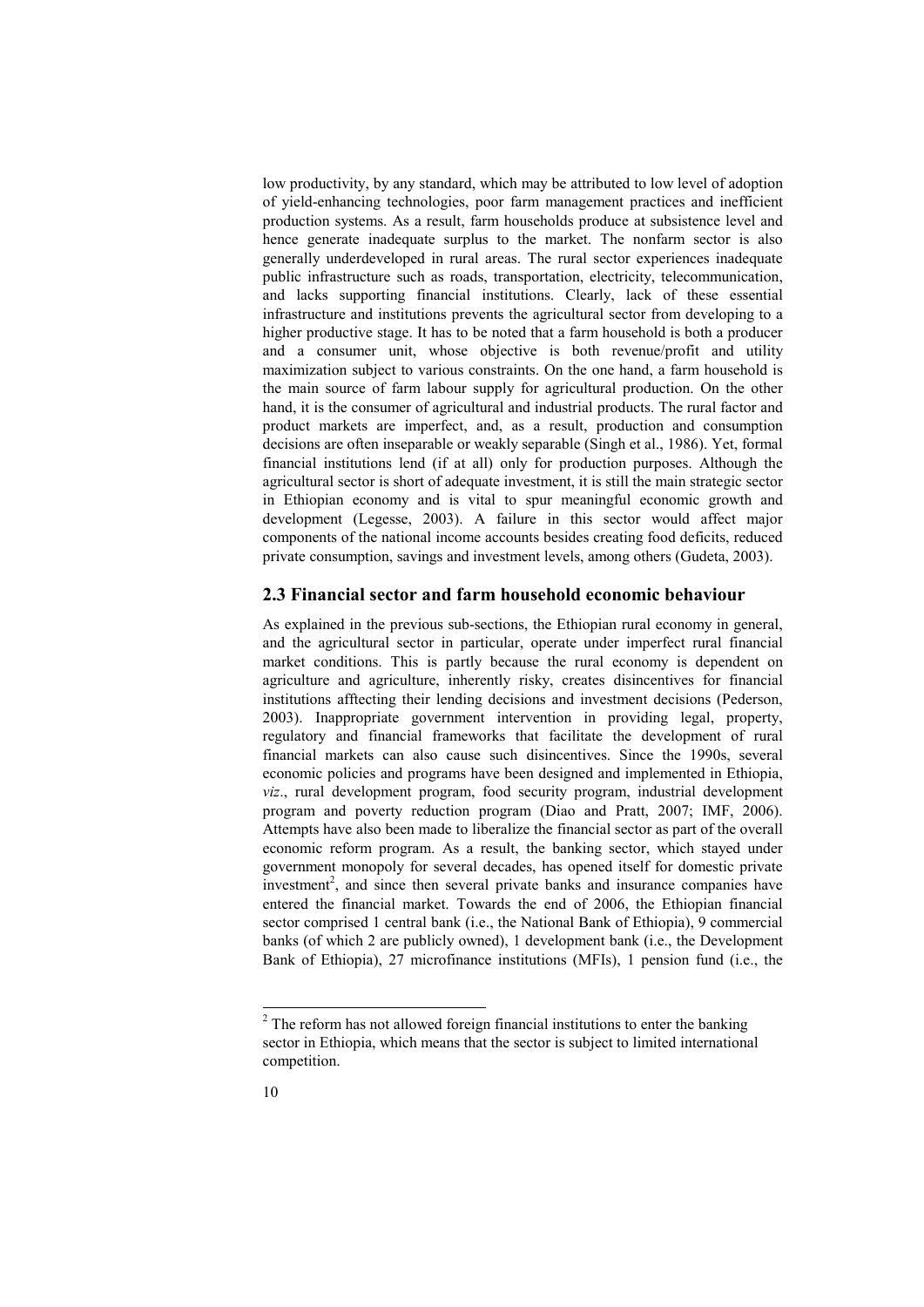Social Security Authority) and several savings and credit associations (IMF, 2006; NBE, 1996).

Compared to the public sector banks, the private financial institutions that recently entered the financial market are smaller and have smaller market shares. With the exception of the microfinance institutions (MFIs), private banks have limited coverage in rural areas, mainly due to their sizes but also for other reasons such as high transaction costs and default risk aversion. In view of this, for example, agricultural input credit has recently been organized through third-party guarantee of regional governments for loans from commercial banks. The thirdparty guarantee, as linked to the guarantor's own budget, is supposed to shield against default risk that commercial banks would not be ready to face in the absence of such a mechanism. However, it is reasonable to think that as long as the credit supply is pegged to the guarantor's annual budget, which obviously has an upper bound, this scheme is also likely to exclude some farm households who would like to participate in the credit market. Thus, the third-party guarantee scheme renders little to reduce the adverse effect of the credit market imperfection.

Imperfect financial market conditions constrain farm households' access and use of crucial financial services such as saving, borrowing and other financial transactions, which are important in facilitating savings mobilisation and resource allocation in the economy.

### **2.4 Research motivation and purpose**

Many previous studies have shown that financial market conditions affect economic growth and development of countries (Bencivenga and Smith, 1991; Benhabib, 2000; Goldsmith, 1969; Jeanneney et al., 2006; Levine, 1997; McKinnon, 1973; Romer, 1986; Shaw, 1973). It is a general notion that rural financial markets in developing countries are imperfect (Yadav et al., 1992). This imperfection generally affects economic performances of these countries but more seriously that of farm households. Several previous studies in Ethiopia also indicate that farm households operate under constrained financial market condition (EEA, 2007; EEA, 2005; Emana et al., 2005; Gobezie, 2005; EEA, 2004; Kassa, 2003; Croppenstedt et al., 2003; Legesse, 2003; Jabbar et al., 2002; Mekonnen, 2002; Freeman et al., 1998). This is likely to affect saving and borrowing behaviours and technical efficiency of farm households. However, empirical studies showing the effect of imperfect rural financial markets at microeconomic level, particularly at farm household level, are generally few in Ethiopia but absent in the areas studied.

As argued initially, underdeveloped financial markets adversely affect economic agents, and governments strive to reduce the adverse effects by devising appropriate intervention policies and supporting institutions to enhance the development of financial markets. This requires careful consideration of salient factors in the intervention process. Many studies suggest factors to be considered in developing rural financial market of developing countries (e.g. Lamberte et al. 2006; de Aghion and Morduch, 2005; Gonzalez-Vega, 2003; Ghosh et al., 2000, Feder, 1993; Feder et al. 1988). These are related to *e.g.* government intervention, land property rights, population density, saving mobilization and institutional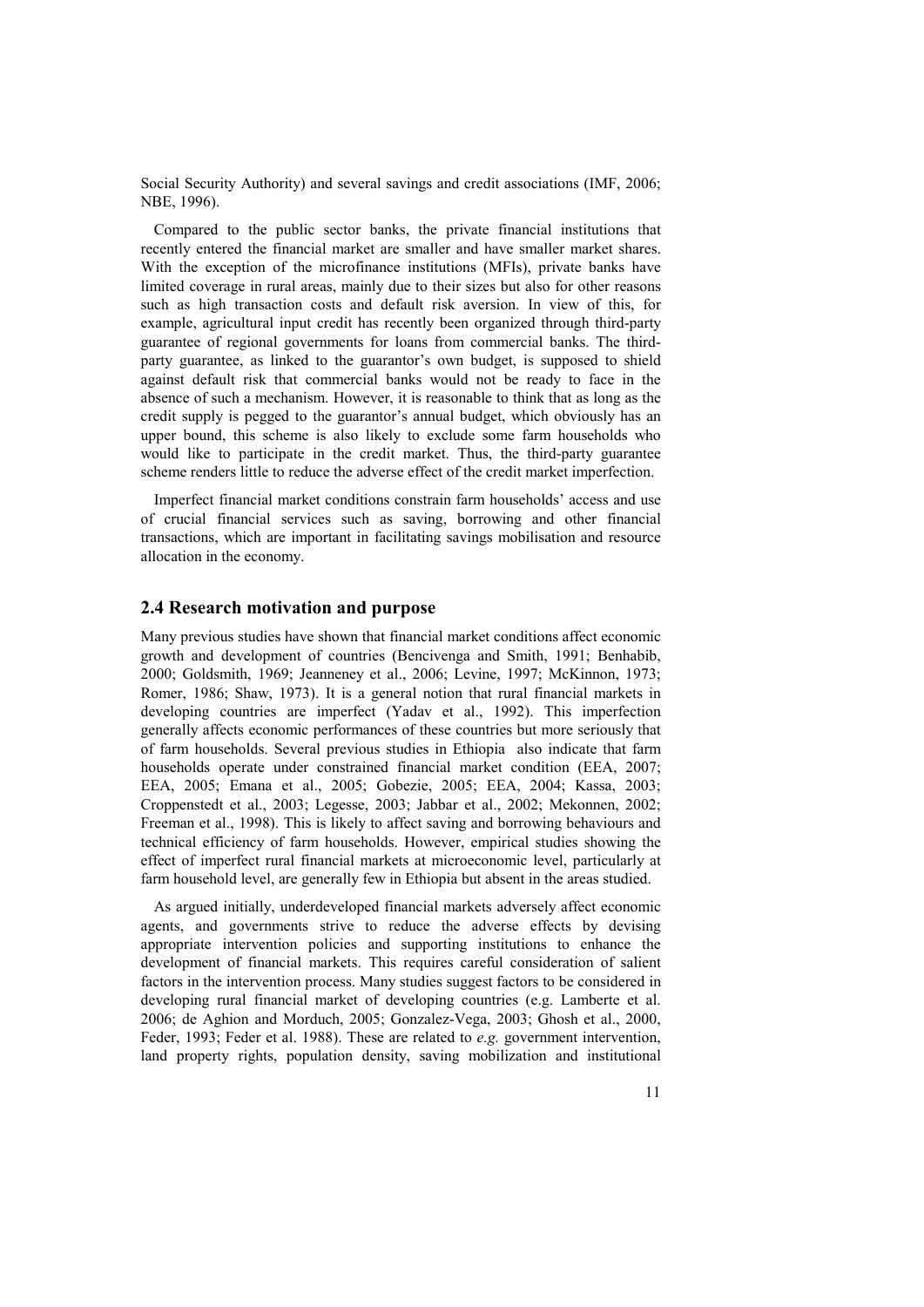diversity. They suggest that (1) appropriate level of government intervention, in terms of macroeconomic stability and institutional infrastructure, is necessary to support financial market development; (2) since evidence shows that land ownership security strongly correlates with capital investment in farms and easier access to credit at lower rates of interest, farm households need to have legally acceptable land property rights; (3) given low population densities in rural areas, a broader array of products (such as credit, payment, transfer services) need to be developed to many customer segments (*e.g.* poor, nonpoor, farmer, rural entrepreneur) for the financial market to expand to rural areas; (5) the importance of saving moblization for financial deepening and sustainable financial intermediation (Shaw, 1973); and (4) there needs to be institutional diversity in financial markets such as the existence of banks for the smooth functioning of nonblank institutions and the positive role of informal finance.

 The aim of this study is to understand and explain the behaviour of farm households with respect to saving, credit demand, borrowing and technical efficiency under imperfect rural financial market conditions of southeastern Ethiopia. Understanding the behaviour of farm households under imperfect financial market conditions would help in devising appropriate policies to reduce the financial market imperfection and minimize its adverse effects. This thesis has focused on four specific objectives contained in four articles. The first article analyses the nature of farm household saving by identifying and explaining the types and extent of savings and demographic, socioeconomic and institutional factors affecting saving behaviour of farm households. The second article analyzes farm households' choice probabilities among informal, semiformal and formal credit sectors, and identifies demographic and socioeconomic factors affecting their sectoral choices. The third article estimates technical efficiency of creditconstrained and -unconstrained farm households by disaggregating the sample based on credit-constraint status of the farm households, and identifies factors additionally affecting their technical efficiencies. The last article estimates farm households' demand for credit and its influencing factors.

In light of the above-mentioned factors, the results of this study are relevant to devise appropriate intervention policies and institutions that can improve the financial market conditions that affect the behaviour of farm households. Improving financial market conditions in general but those of the rural financial market in particular is likely to improve the economic behaviour of the farm households and hence the rural economy.

### **2.5 Research questions**

The research problem was approached by answering the following main research questions:

- In light of imperfect rural financial market in the study areas, how do farm households save their financial and physical assets and what factors affect their saving behaviour?
- What is the nature of farm households' demand for credit under imperfect rural credit market, and what factors affect their demand?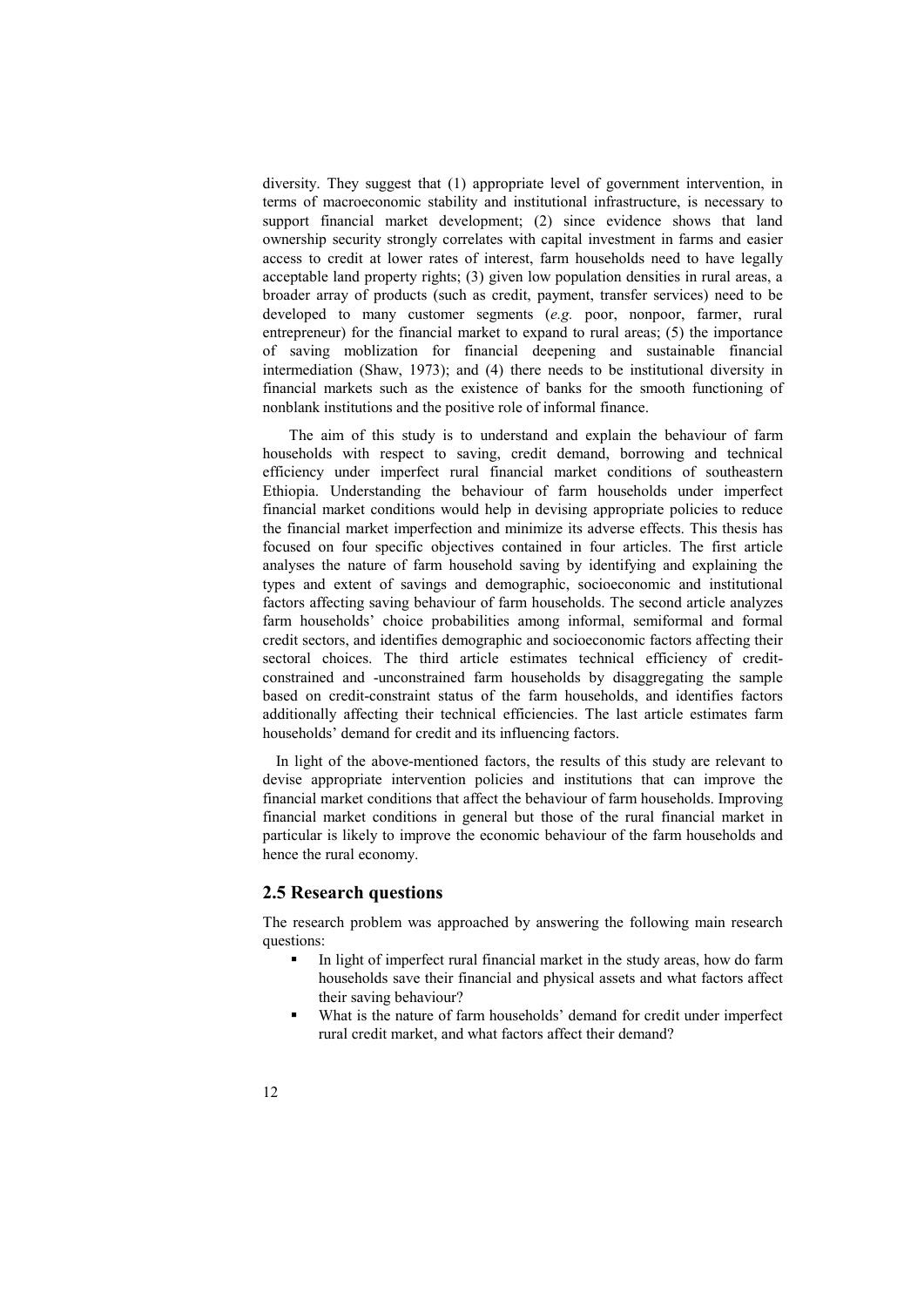- How do farm households choose among credit sectors under credit market imperfection?
- Does credit constraint influence technical efficiency of farm households, and what are other factors contributing to their technical inefficiencies?

### **2.6 Scope and limitations of the study**

This study is a microeconomic analysis based on data obtained in a cross-sectional survey of farm households in Merti and Adamitullu Jido Kombolcha districts of Oromia Regional State, Ethiopia. In a strict sense, the findings are pertinent mainly to the study areas, but may also be extended to other areas with similar agroecological and socioeconomic characteristics. However, since there can be heterogeneity among farmers in even slightly varying socioeconomic and agroecological settings, more of similar studies in other areas will allow to develop comprehensive policy recommendations. More importantly, further studies require large and rich dataset, such as longitudinal and panel dataset, which was not obtained for this study due to time and budget constraints.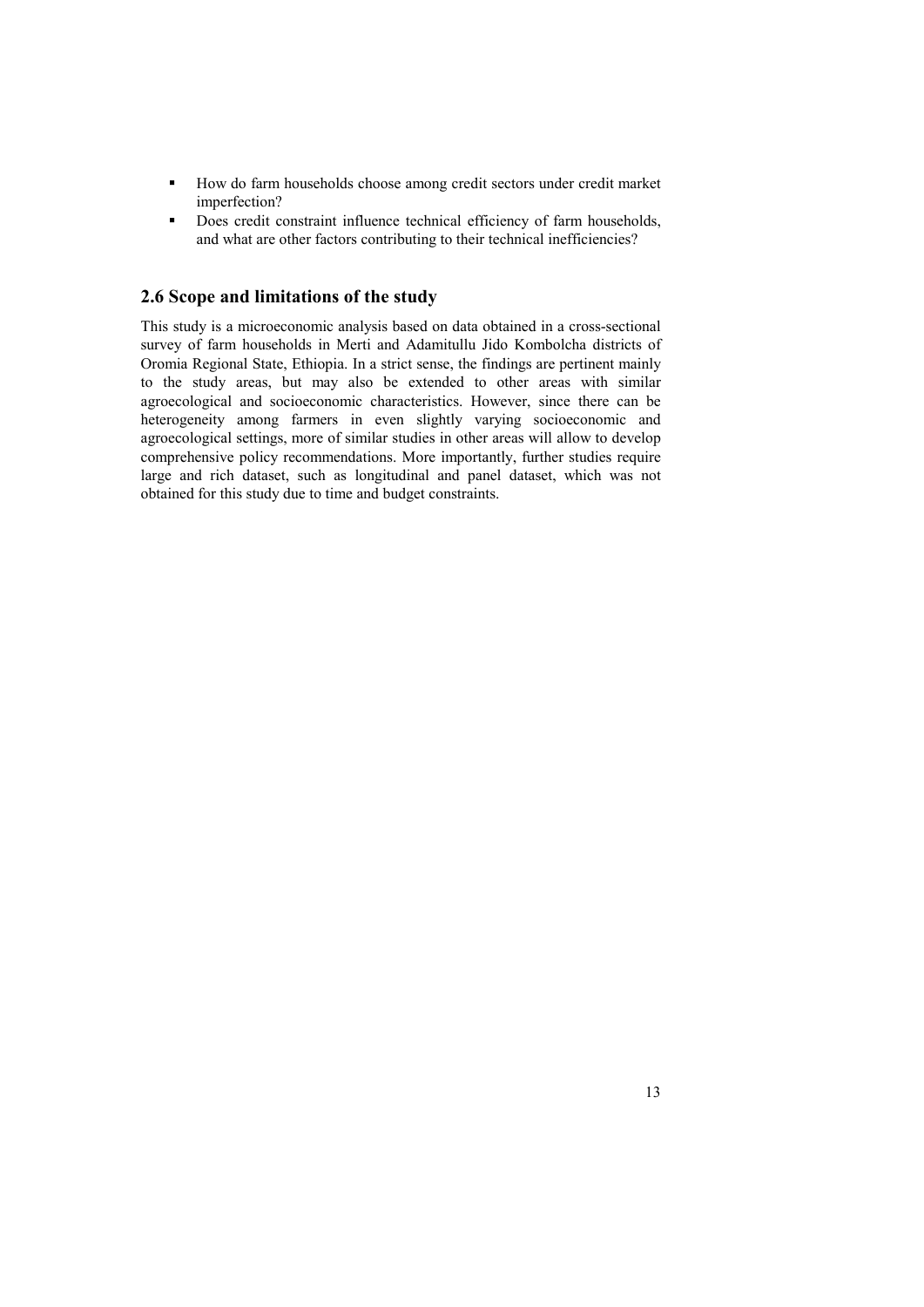## **3. Methodological considerations**

### **3.1 Description of the study area**

The survey was conducted from September 2004 to January 2005 in Merti and Adamitullu-Jido-Kombolcha (AJK) districts of Oromia Region, Ethiopia. These districts are located about 200 and 160 km, respectively, to the southeast of the capital, Addis Ababa (Finfinne) (see the map in Fig. 1). Currently, Ethiopia is divided into nine regional states and two autonomous city administrations. Oromia is the largest regional state in terms of land and population sizes, each accounting for about 40% of the country (CSA, 2006). Oromia comprises 14 administrative zones at the time of the survey, including Arsi and East Shewa. The study area focuses on two districts in these two zones (see the map in Fig. 1).



Figure 1: Map showing the study areas

#### **3.2 Sample selection and data collection procedure**

The study used farm household survey data collected using structured questionnaire, which covered crop and livestock production, off-farm and non-farm activities, income, consumption, saving and borrowing activities of the farm households. The farm households were randomly selected from six Farmers Associations (FAs), based on agro-ecological zones of the two districts – four from Merti and two from AJK (Fig. 1). The districts have diverse physical and socioeconomic characteristics. Using FA-level list of farm households as a sampling frame, 240 sample farm households were randomly selected. About 70% of the total sample farm households were selected from Merti and 30% from AJK district (Table 1). Survey enumerators interviewed heads of farm households by using a structured questionnaire by visiting the farm households at their farmsteads. Individual visits minimized external noise that might affect response behaviour of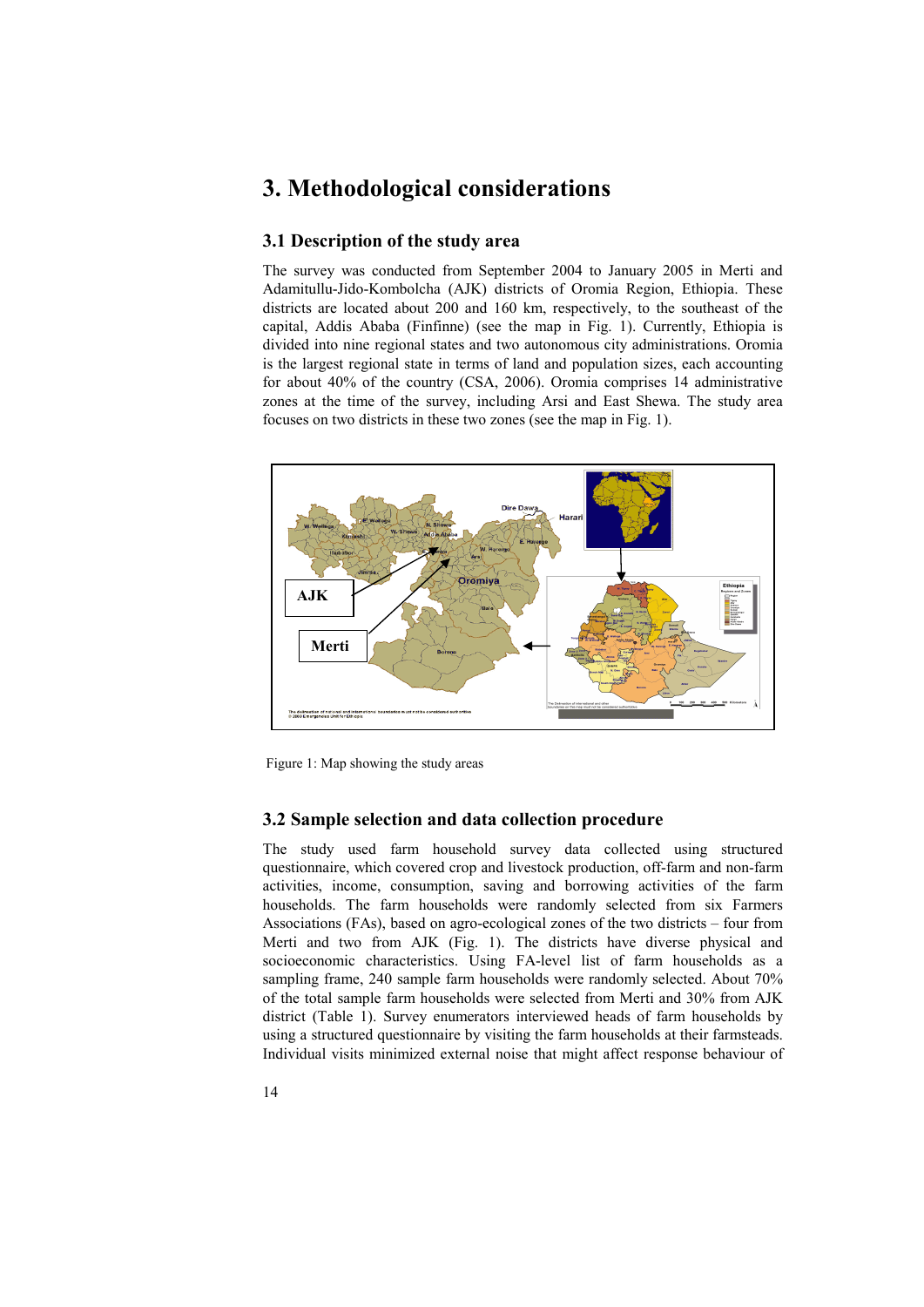farm households in dealing with sensitive questions such as income and savings. They also helped minimize the usual problem of survey research – the non-response rate – as the interviewer and the respondent heads of farm households directly interacted with each other, allowing clarification of any possible misunderstandings in the questions during the interview sessions and taking appointments at times appropriate for the respondent.

| District/Farmers' association | <b>Total farm</b> | Sample farm |
|-------------------------------|-------------------|-------------|
|                               | household         | households  |
| Merti                         | 1584              | 169         |
| Golugota $(L)$                | 443               | 50          |
| Waticha-dole $(L)$            | 370               | 34          |
| Homba $(M)$                   | 438               | 40          |
| $Re'ee-Amba$ ( <i>H</i> )     | 333               | 45          |
| Adamitullu-Jido-Kombolcha     | 672               | 71          |
| Walinbula (M)                 | 312               | 30          |
| Haleku $(L)$                  | 360               | 41          |
| Total                         | 2256              | 240         |

Table 1: Total and sample farm households by location

 **Note**: *L, M* and *H* refer to lowland, midland and highland altitudes, respectively.

#### **3.3 Data analyses**

For each article, a specific analytical tool was used. However, descriptive statistics were used in all articles and limited dependent variable econometric models were used in most of the articles. More specifically, censored regression (tobit) model was used in Article **I** and **IV** and multinomial logit model in Article **II.** In Article **III,** a stochastic frontier analysis was used in the first stage estimation and the ordinary least squares (OLS) regression method was used in the second stage. The rationale for the selection of these methods is briefly discussed below.

#### *3.3.1 Efficiency measurement*

In the literature, there are two widely used methods of measuring technical efficiency: the nonparametric data envelopment analysis (DEA) and the parametric stochastic frontier analysis (SFA). The main difference between the two methods is that in DEA, a functional form is not specified for the production technology and the error terms are not accounted for, whereas in SFA, a functional form is specified for the production function and the error terms are accounted for in the efficiency estimations. In other words, all deviations from the frontier are considered inefficiency in DEA whereas this is decomposed into inefficiency and random errors in SFA (Dorfman and Koop, 2005; Wadud and White, 2000; Sharma et al., 1999; Battese and Coelli, 1995; Bravo-Ureta and Pinheiro, 1993; Färe et al., 1990; Farrell, 1957). Since the data used in this study are obtained from responses of farmers based on mental accounting, because farmers are unable to do proper accounting, it is reasonable to prefer SFA to DEA, which accounts for such data noise. Technical efficiency measurement can be either output oriented or input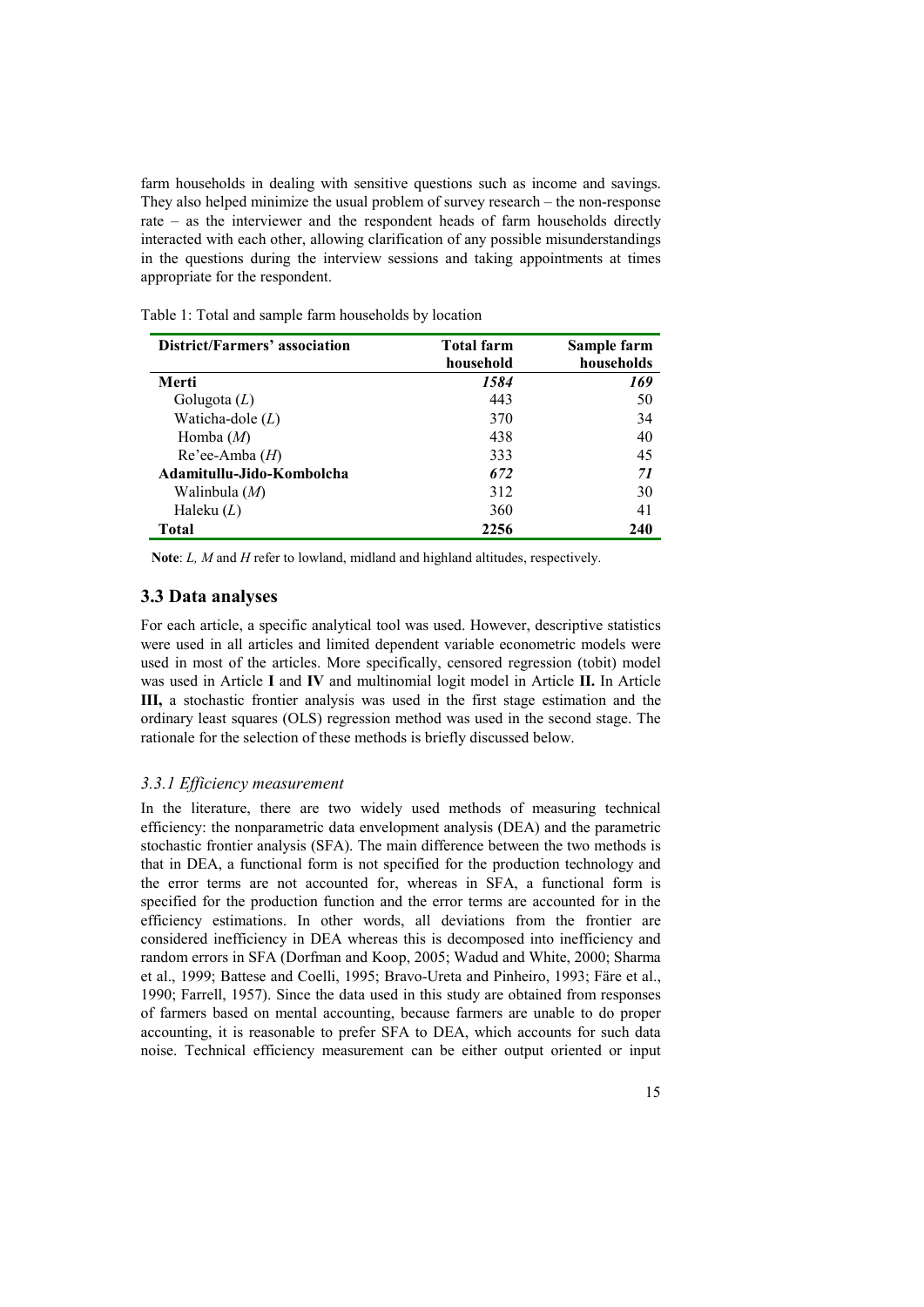oriented. In Article **III**, output-oriented technical efficiency of farm households was measured by specifying the Cobb-Douglas production function of SFA.

#### *3.3.2 Limited Dependent Variable Models*

This study focuses on farm household economic behaviour based on responses to survey questions. Some of these responses are discrete choices of the farm households. In Article **I**, since some farm households did not have savings (or had zero savings), while others had positive savings, use of OLS regression, which truncates the zero observations away in estimations would bias the estimates and hence be inappropriate. Instead, under such a condition a censored regression (tobit) is appropriate (Tobin, 1958). In Article **II**, where credit sectoral choice probabilities of farm households were estimated, the dependent variable was limited between discrete choices of the respondents among options of *no credit, formal credit, semiformal credit* or *informal credit*, in which either multinomial logit (MNL) or multinomial probit (MNP) would be appropriate. However, MNL was preferred to MNP due to its computational convenience (Maddala, 1983). In Article **III,** although the technical efficiency estimates are bounded between zero and one (Battese and Coelli, 1995), because neither zero nor one occurred, the OLS regression method was used in the second stage estimation. In Article **IV**, where farm household demand for credit was estimated, the fact that some farm households had zero demand for credit, made use of censored regression appropriate. This prevents the data in which observed credit was zero from being discarded. Since the observed variables other than the credit variable – demographic and socioeconomic characteristics of farm households – are relevant for the study, tobit regression was pertinent to use in this case as well.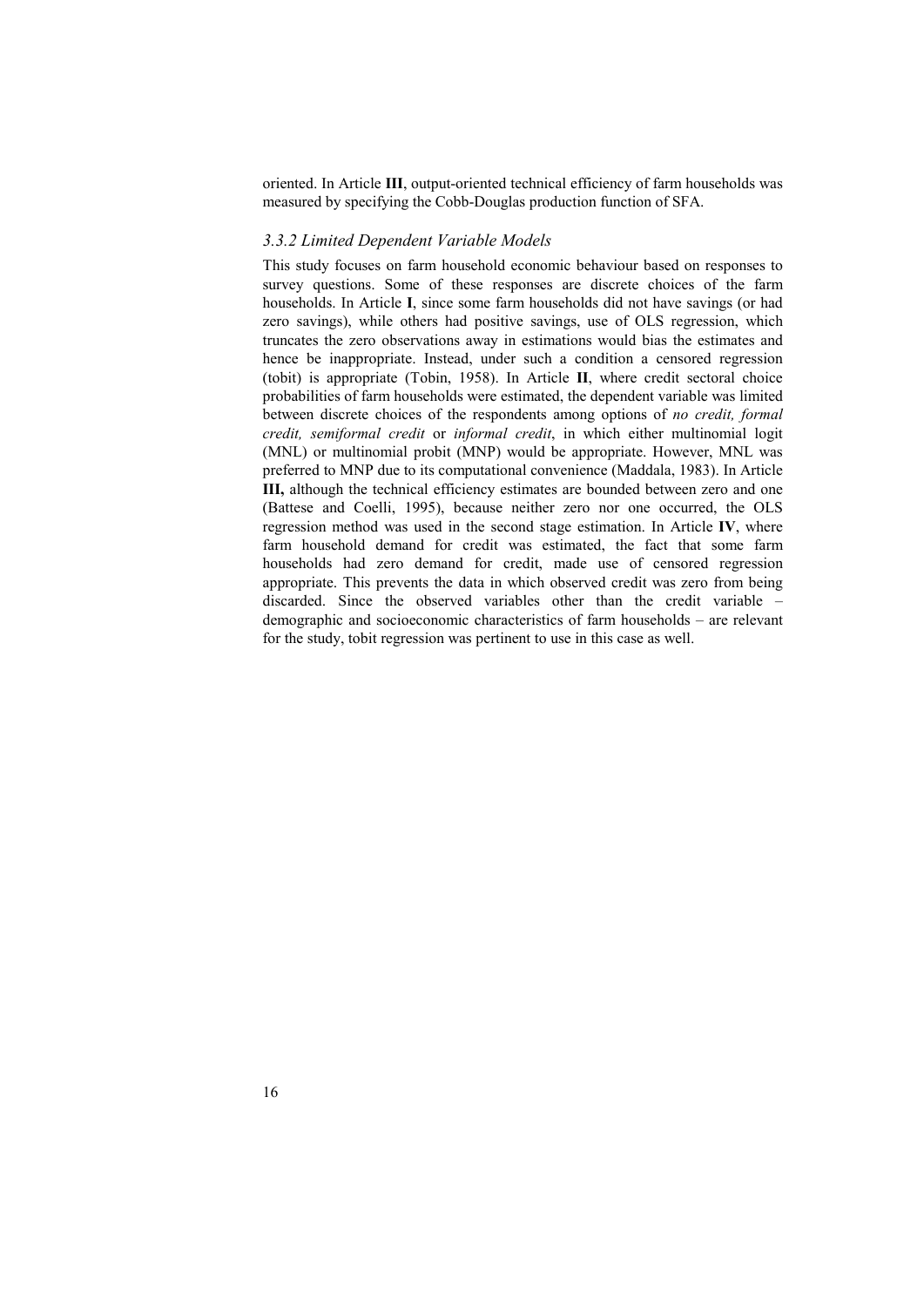## **4. Review of related literature**

### **4.1 Finance and economic development**

This thesis focuses on the role of *rural financial markets* in saving, borrowing and production behaviours of farm households in the context of a developing country. It is thus important to make a conceptual distinction among some related terms: *finance, rural finance, agricultural finance, rural credit* and *agricultural credit*. *Finance*, in general, is the broadest concept encompassing all the other terms and representing the provision to meet operating and investment costs of an economic activity (Nelson and Murray, 1967). *Rural finance* is one of the broad divisions of finance, which comprises agricultural and non-agricultural finance, excluding financial services to urban households and firms. *Agricultural finance* specializes in the financing of the agricultural sector, which goes beyond provision of credit (Nelson and Murray, 1967). *Rural credit* is a narrower concept that specializes in provision of credit for rural households and firms, not only necessarily agricultural firms. *Agricultural credit* is the most specialized division, which provides credit service only to agricultural firms. Based on this distinction, "*rural financial market*" in this thesis refers to a market for rural financial services comprising agricultural finance, rural credit, and agricultural credit.

To understand the role of finance in economic development, it is worthwhile to consider macroeconomic theories. In this respect, we find three major developments: *traditional growth theories* (Goldsmith, 1969; McKinnon, 1973; Shaw, 1973), *early endogenous growth literature* (Romer, 1986), and *recent endogenous growth literature* (Greenwood and Jovanovic, 1990; Bencivenga and Smith, 1991). In the *traditional growth theory*, factor accumulation is considered the main driving force behind economic growth. Financial development can contribute to the growth of total factor productivity by either raising the marginal productivity of capital (Goldsmith, 1969) or improving the efficiency of capital allocations so as to increase the aggregate saving rate and investment level (McKinnon, 1973; Shaw, 1973). However, in the traditional framework, the capital stock suffers from diminishing returns to scale, which greatly limits the impact of financial development on growth.

Emergence of the *endogenous growth* literature pioneered by Romer (1986) provides important insights and new theories, underpinning the analysis of the relationship between financial development, productivity and growth. In this category of literature, endogenous technological progress might result in nondiminishing returns to capital through research and development, along with their positive externalities on aggregate productivity.

Consequently, the role of financial intermediation in raising productivity has been re-enforced in *recent endogenous growth literature*. Greenwood and Jovanovic (1990) develop an endogenous model, in which they highlight two essential functions of financial intermediaries in enhancing productivity and promoting growth, i.e., collecting and analyzing information on investment projects, and increasing investment efficiency through allocating funds to the projects with the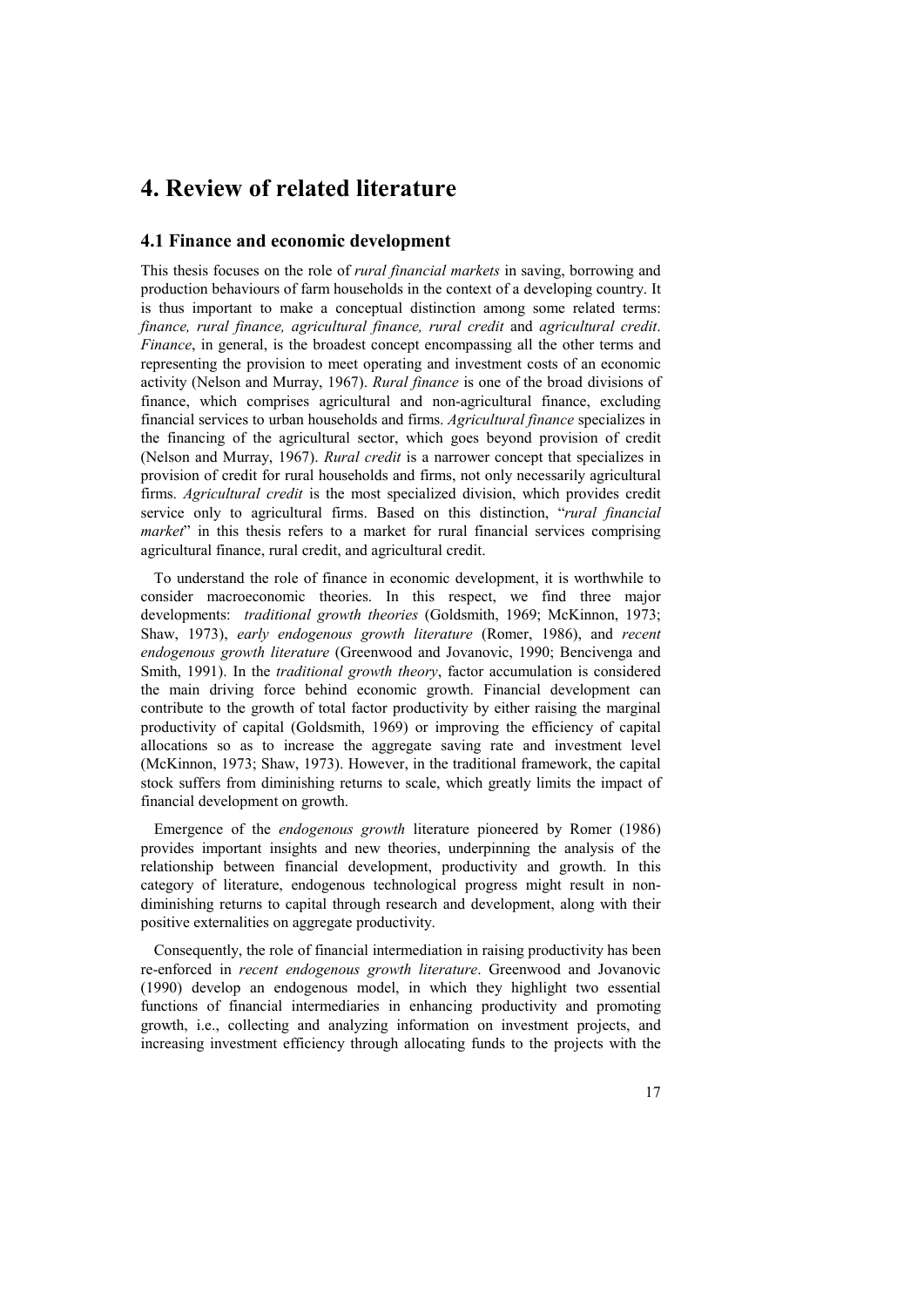highest expected returns. Similarly, Bencivenga and Smith (1991) argue that by enhancing liquidity and mitigating idiosyncratic risk through risk diversification, the development of financial intermediaries improves the allocation efficiency of funds, thus contributing considerably to productivity growth.

Furthermore, the importance of *portfolio diversification and risk sharing* via stock markets in inducing *sustained growth* is explored in a number of studies (e.g., Levine, 1991; Saint-Paul, 1992). All these studies suggest that financial development can affect long-run growth through different channels and various aspects of innovation or productive activities (Jeanneney et al., 2006). Levine (1997) summarizes theoretical arguments that support more efficient and better functioning of financial systems for economic growth. He argues that financial institutions might foster capital accumulation and higher productivity growth by increasing diversification and reducing risk, mobilizing savings and allocating resources to their best uses, monitoring managers and exerting corporate control, reducing monitoring cost and facilitating exchange of goods and services.

The positive relationship between finance and growth has also received considerable support from empirical studies (e.g., King and Levine, 1993; Beck, Levine & Loayza, 2000; Levine, Loayza, and Beck, 2000). For example, Benhabib and Spiegel (2000) examine whether financial development affects growth solely through its contribution to factor accumulations via the channels suggested in the traditional growth theory, or whether it enhances economic growth via the channels of productivity improvement attributed to knowledge creation and technological progress, as predicted by the endogenous growth literature. Their results suggest that financial development is positively correlated with growth in both total factor productivity and capital accumulation. Recently, modern economic theories have shown that productivity is the sole viable engine for sustainable long-term economic growth. In this sense, the contribution of financial development to productivity enhancement should be more important than that to factor accumulations (Jeanneney et al., 2006).

 In this connection, it is necessary to note that financial systems in developing countries comprise formal, semiformal and informal sectors, reflecting financial market segmentation and thus underdevelopment. This has implications for sectoral choice of farm households in their saving and borrowing decisions. Moreover, the formal sector is characterized by credit rationing (Ghosh et al., 2000), in which credit supply to the farm households and rural entrepreneurs are limited, with negative effects on production behaviour of farm households.

### **4.2 Effects of rural financial market on economic behaviour of farmers**

Many studies suggest that rural financial markets affect performance behaviours of economic agents (Das and Ghosh, 2006; Hackbarth et al., 2006; Benhabib, 2000; Ghosh et al., 2000; Zeller et al., 1998; Levine, 1997; Deaton, 1992; Braverman and Guash, 1986; Adams and Vogel, 1986; Eswaran and Kotwal, 1986). One of these behaviours is saving behaviour of farm households. Rural financial market can affect saving behaviour directly and indirectly. Directly, the financial market is a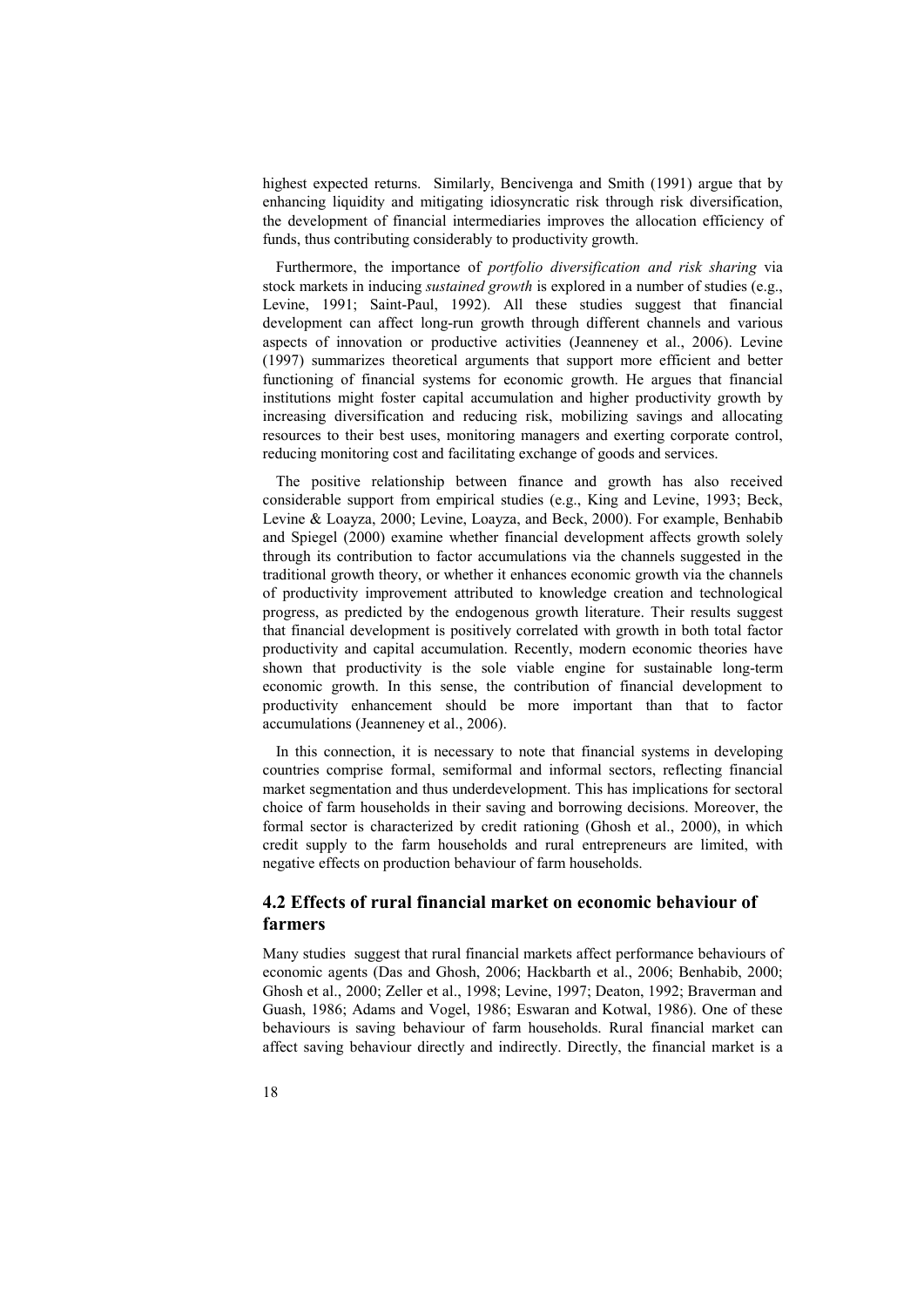venue where interest income is paid for an asset saved at a financial institution, whereas indirectly it provides the farm household the possibility of borrowing in case of income downturn, smooth consumption and production (Liu and Hsu, 2006; Latruffe, 2004) so that the farm households do not need to save for precautionary reason. Since borrowing opportunity minimizes the farmers' need for precautionary holding of financial assets, it frees such financial assets for possible investment activities.

Contrary to perfect financial markets, imperfect rural financial markets negatively affect farm household saving behaviour (Lamberte et al., 2006; Guirkinger, 2005; Rioja and Valev, 2004; Pederson, 2003; Meyer, 2002; Odedukun, 1988; Lipton, 1976). Firstly, even if lending institutions have adequate loanable capital to lend, existence of asymmetric information deters lending institutions from sufficiently lending to farmers (Pederson, 2003). Thus, this results in significant credit rationing of the farm households. Secondly, when farmers anticipate borrowing constraints, they limit their consumption and investment activities in the current period in order to save for the future period as a precautionary measure (Deaton, 1992; Deaton, 1991). This, in turn, leads to suboptimal resource allocation both at farm household and higher levels.

Rural financial market can also affect borrowing behaviour of farmers (Ndikumana, 2005; Jimenez and Saurina, 2004). If perfect, the rural financial market offers an opportunity for farmers to borrow to cover operational and investment costs, based on their creditworthiness. Imperfection in the rural financial market, to the contrary, limits this opportunity and hence constrains the production and investment frontiers of the farmers (Jabbar et al., 2002; Freeman et al., 1998). Especially in developing countries, where the resource base of the farmers is very limited, lack of access to credit amounts to inability to use modern productive inputs (Croppenstedt et al., 2003) such as inorganic fertilizers, herbicides and pesticides, which hampers their productivities.

Use of the right mix of production inputs, choice of appropriate production technologies, and investment behaviours of farm households have implications for production efficiency of a farm household (Blancard et al., 2006; Latruffe, 2004). Rural financial markets directly and indirectly affect procurement of optimal levels of productive inputs, choice of production technologies and investment behaviours of farm households in their decision-making process. As explained in the previous paragraphs, imperfection in the financial market is likely to affect all these and hence production inefficiency of farm households. Theory offers three possible approaches to the relationship between credit and technical efficiency (Latruffe, 2004). The first approach, referred to as the "*free cash-flow*" approach, stipulates a positive impact of credit on technical efficiency in that the indebted farm households face repayment obligations, which encourages them to increase their efforts and limit waste of factors of production. The second approach, which is based on *agency theory*, postulates a negative effect of credit on technical efficiency. It argues that information and monitoring costs linked to credit, borne by farm households, not by lenders, weigh on the technical efficiency of borrowers. The third approach, referred to as the *credit evaluation approach*, stipulates a reverse causality between credit and technical efficiency and argues that technical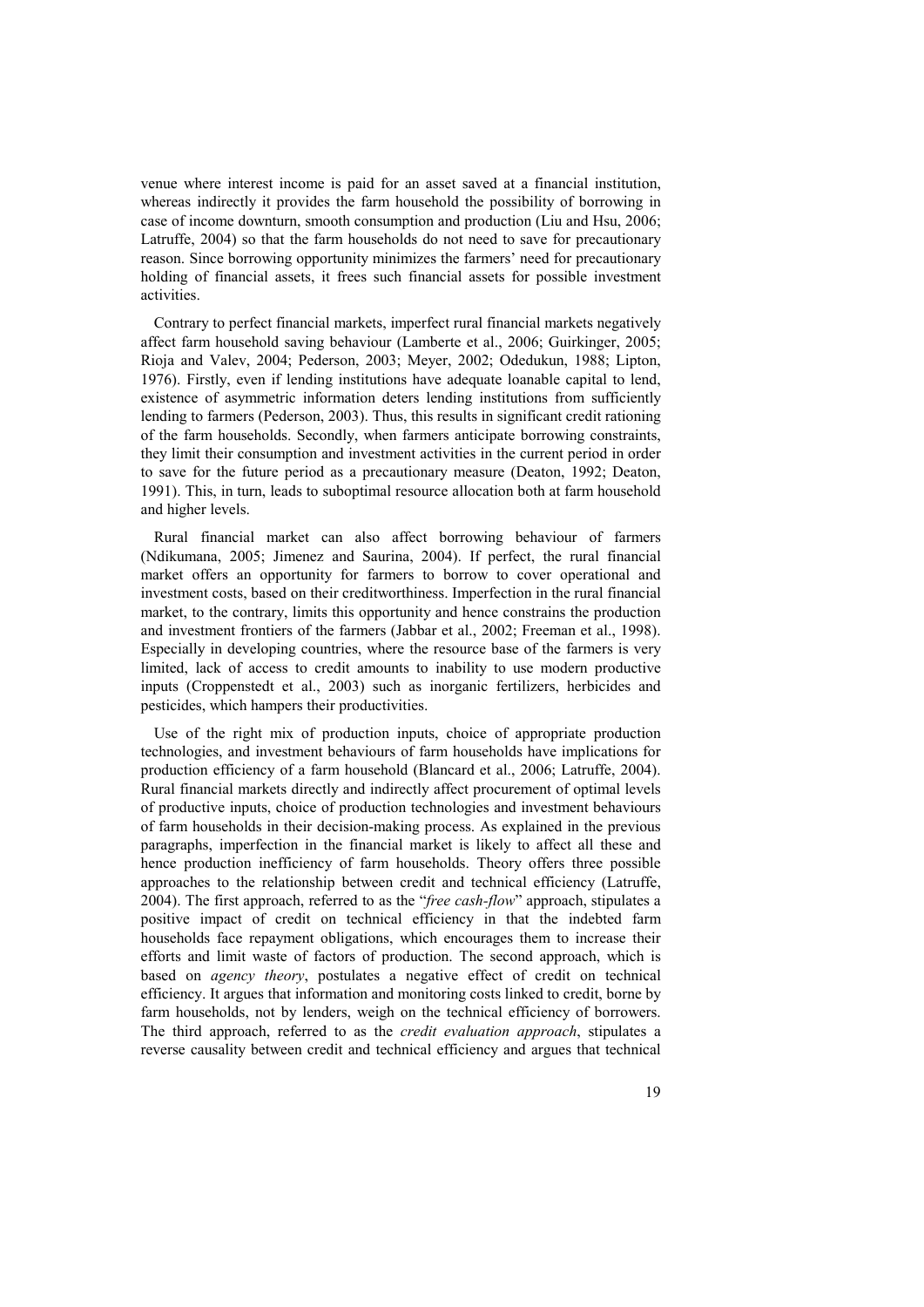efficiency positively acts upon the level of credit, which also suggests that lenders would rather lend to the most efficient farmers.

#### **4.3 Factors for rural financial market development**

As the literature reviewed in the previous section asserts, financial market development strongly affects the economic development of nations. However, nations differ in the extent of their financial market development. In particular, developing countries have lagged behind the developed economies in their financial market development. Recently, several studies have investigated what factors have to be considered in developing rural financial markets of developing countries. Such factors are reviewed below.

#### *4.3.1 Government intervention in rural financial markets*

This factor relates to the role and extent of government intervention. The experience in most developing countries shows that governments play significant roles in rural financial development (Lamberte et al., 2006; Besley, 1994; Hoff and Stiglitz, 1990). Among others, maintaining macroeconomic stability and building institutional infrastructure to support financial market development (*e.g*., independent central bank, creating credit bureaus, strengthening creditor's rights, increasing capacity of courts to fairly adjudicate commercial disputes, promoting the accountancy and auditing professions) are important areas for government intervention (Pederson, 2003). However, evidence also shows that excessive and inappropriate government interventions are counterproductive. Moreover, financial reform requires proper sequencing of the different components of the financial system (Levine et al., 2000), in which government plays an important role in setting priority areas in the reform process.

#### *4.3.2 Land property rights*

Several studies show that individual rights to own land influence rural financial markets (Besley, 1995; Bardhan and Rudra, 1978). Although land is a source for potential wealth for rural households, some countries restrict land property rights to only use rights for an extended period (e.g. Ethiopia). However, evidence from studies of land ownership in Thailand, for example, demonstrates that with secure ownership comes greater capital investment in farms, as well as easier access to credit at lower rates of interest (Feder, 1993). Secure titling should promote more widespread use of land as collateral for loans, giving a boost to lending in rural areas which would deepen rural financial markets (Lamberte et al., 2006; Gonzalez-Vega, 2003).

#### *4.3.3 Population density*

As is common in any market development, population density is a crucial factor in rural financial market development. The usual assumption in rural finance has been that low population density makes provision of financial services by formal sector institutions on a profitable basis almost impossible. However, Lamberte et al. (2006) argue that Mongolia, with its 1.5 persons/square km (compared with 114:1 in Indonesia) achieving a remarkable success in its formal financial institution both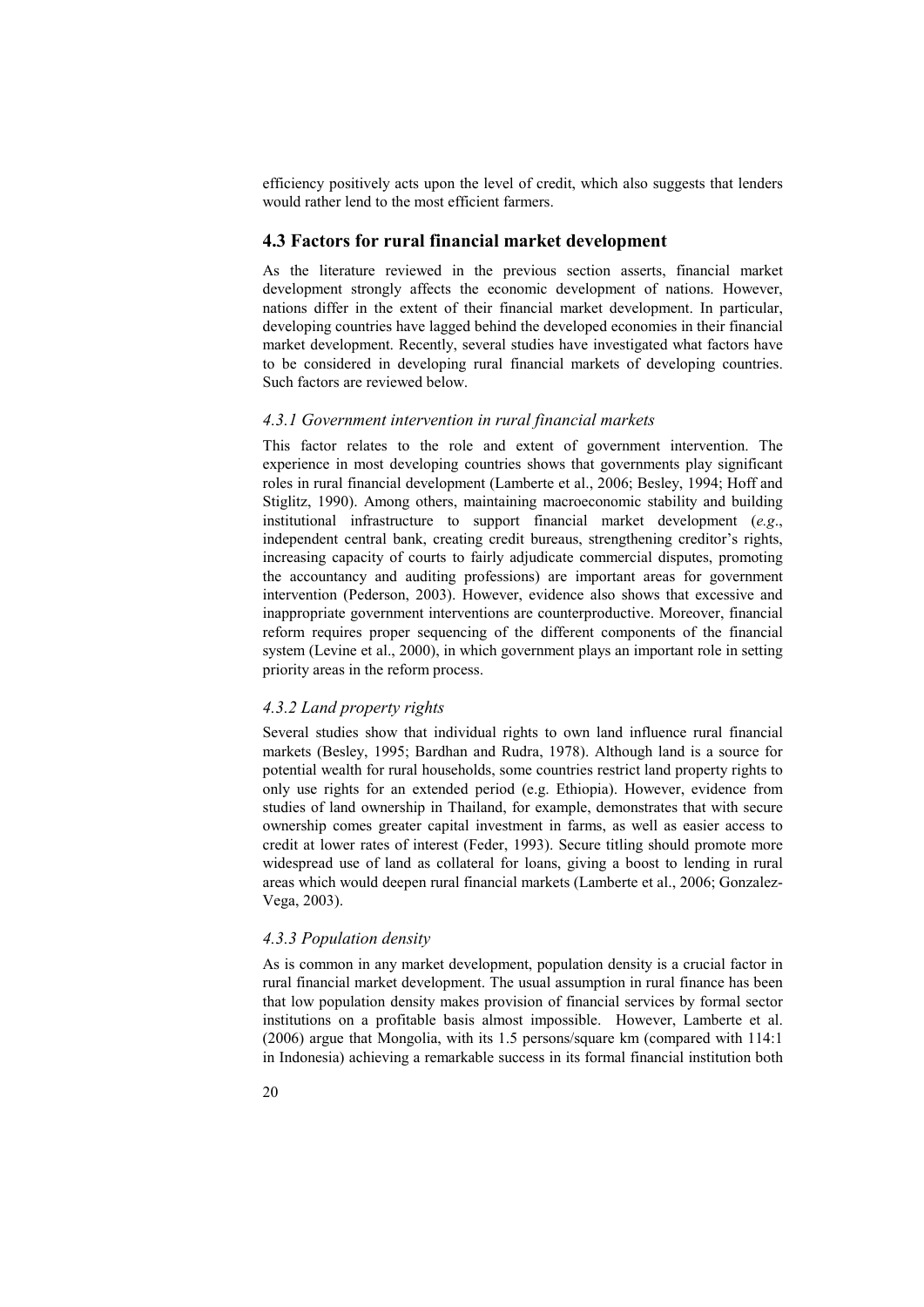in terms of outreach and viability, disproved this assumption. Given the low population densities in rural areas, providing a broader array of products (*e.g.*, credit, payment, transfer services) to many customer segments (*e.g*., poor, nonpoor, farmer, rural entrepreneur) makes a strong economic sense for banks to expand to rural areas (Lamberte et al., 2006). The conclusion is that population density is one key challenge – among many – that must be considered in developing workable business models for rural financial institutions, but if innovative financial products are developed and used, the problem of low population density cannot be insurmountable for rural financial market development.

#### *4.3.4 Saving mobilization*

Evidence in Latin American and Asian countries shows that saving mobilization is a key activity in building a sound financial system (Lamberte et al., 2006; Amel et al., 2004; Gonzalez-Vega, 2003; Roberts and Hannig, 1998; Deaton, 1992; Bencivenga and Smith, 1991; Braverman and Guash, 1986; Begashaw, 1978). If there is demand for reliable and safe deposit services, and if the financial system is to carry out its major functions effectively and efficiently, saving is essential. However, in developing countries savings are often undermobilized. Two commonly cited underlying causes are: (1) prevalence of inappropriate saving products and poor services by depository institutions; and (2) lack of confidence in the safety or liquidity of financial institutions by rural people (de Aghion and Morduch, 2005; Gonzalez-Vega, 2003; Ghosh et al., 2000; Feder, 1993). Therefore, in order to effectively and efficiently mobilize savings, not only do saving products appropriate for rural savers need to be developed and depository institutions need to improve their services to this category of the population, but also the institutions need to win the confidence of the rural people by building easy and friendly saving and withdrawal procedures.

There is a murky experience of financial cooperatives in several developing countries. This is because they are promoted enthusiastically before proper regulatory and supervisory requirements were put in place, leaving a loophole for mismanagement of funds (Lamberte et al., 2006) and inadequate resources are provided for upfront education about cooperative enterprise management and the importance of transparency (i.e., accounting, control and audit). This situation leads to mistrust of farm households to channel their savings through these institutions. Moreover, credit unions are community based and member owned and they often exclude some members of a wider community. Thus, such institutions fail to mobilize all potential resources outside a particular community. For example, microfinance institutions are oriented towards reducing poverty by targeting the poor, and yet exclude the non-poor who do not have access to credit, and therefore are not inclusive (Lamberte et al., 2006; Coleman, 2006; Buckley, 1997). For such institutions to play significant role, they need to adopt an inclusive client approach.

#### *4.3.5 Institutional diversity*

Institutional diversity play central role in the development of rural finance. Banks, nonbank financial institutions and others bring competition into service provision to the rural areas, and strengthen the rural economy (Lamberte et al., 2006; Conning,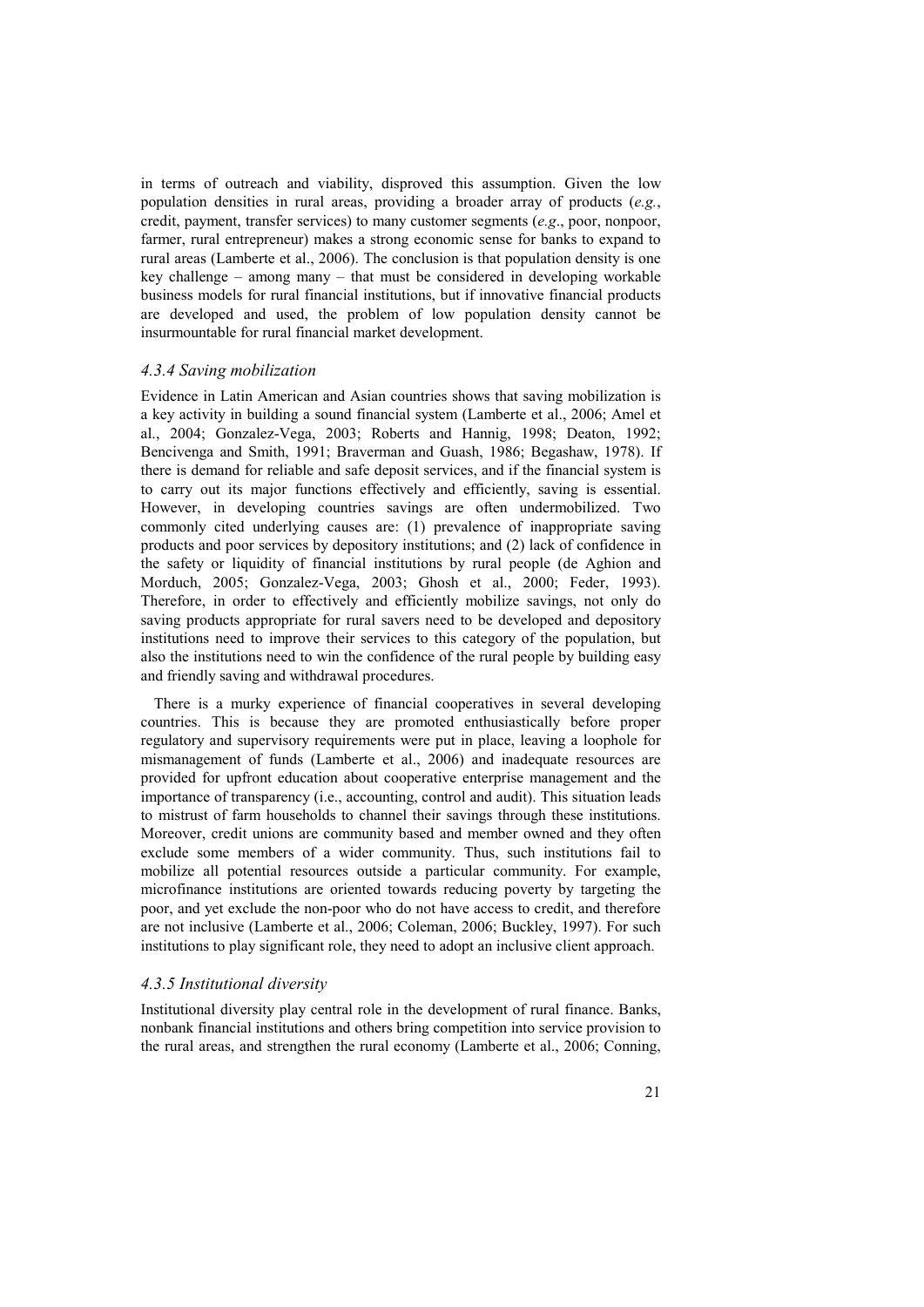1996; Conning, 1999). One of the reasons for low level of rural financial market development in LDCs is the presumption that farmers in LDCs are too poor to save, as they produce little marketable surplus. Formal financial institutions find them too costly to give service to the poor and as a result, the majority continued seeking services from informal institutions even if these institutions charge higher interest rates because of their monopoly power. Under this condition, nonbank financial institutions play important roles in meeting financial requirements of farm households and rural entrepreneurs (Carpenter and Jensen, 2002; Chakrabarty and Chaudhuri, 2001; Bose, 1998; Chung, 1995; Bouman, 1990; Braverman and Guash, 1986; Begashaw, 1978). Although core financial services can be efficiently provided through banks, banks demonstrated bias towards bigger business clients (Bigsten et al., 2003) and were concentrated in urban centres, which is a clear indication of exclusion of the rural areas. Since banks provide core deposit, payment and monetary transfer services (Lamberte et al., 2006), they are necessary to expand financial services to rural areas. Moreover, institutional diversity is likely to bring the competition into rural financial market and thereby lower costs of borrowing to the rural poor.

#### *4.3.6 Informal finance and rural financial markets*

Traditionally, there seems to be antagonism towards informal finance and a tendency to undermine its contribution to economic development (Emana et al., 2005; Carpenter and Jensen, 2002; Aredo, 1993; Christensen, 1993; Bolnick, 1992; Adams and Fitchett, 1992; Bouman, 1990; Adams and Vogel, 1986; Begashaw, 1978). However, rural financial markets in developing countries continued to be dominated by high proportion of users of informal finance. According to a World Bank report, over 80% of the world population rely on informal financial arrangements (WorldBank, 2001). This has led to a considerable recognition among development thinkers and practitioners that informal finance should not be considered anti-development in the broader rural financial system, although there are arguments that the informal financial sector cannot legitimately offer deposit services (Lamberte et al., 2006). More importantly, salient features of informal rural financial market can provide useful information to policymakers on how semiformal and formal markets can be developed to provide more demand-driven services (Lamberte et al., 2006).

Evidence elsewhere (e.g., Lamberte et al., 2006; Feder and Feeney, 1991; Carter and Olinto, 2003; Demsez, 1967) shows lack of access to large, long-term loan (or equity capital) by more successful farm households makes financing of additional land acquisitions difficult and in many cases impossible. This means that the necessary process of farm consolidation needed to achieve an optimal size for efficient crop production is constrained by poorly developed rural financial systems, with clearly negative implications for the rural economic growth. There is a critical need to expand the capacity of rural financial institutions to meet the need for short-, medium-, and long-term loans by nonpoor households and small and microenterprises in rural areas.

Informal finance providers continue to play a major role in developing rural credit markets (Lamberte et al., 2006; Adams and Fitchett, 1992). Early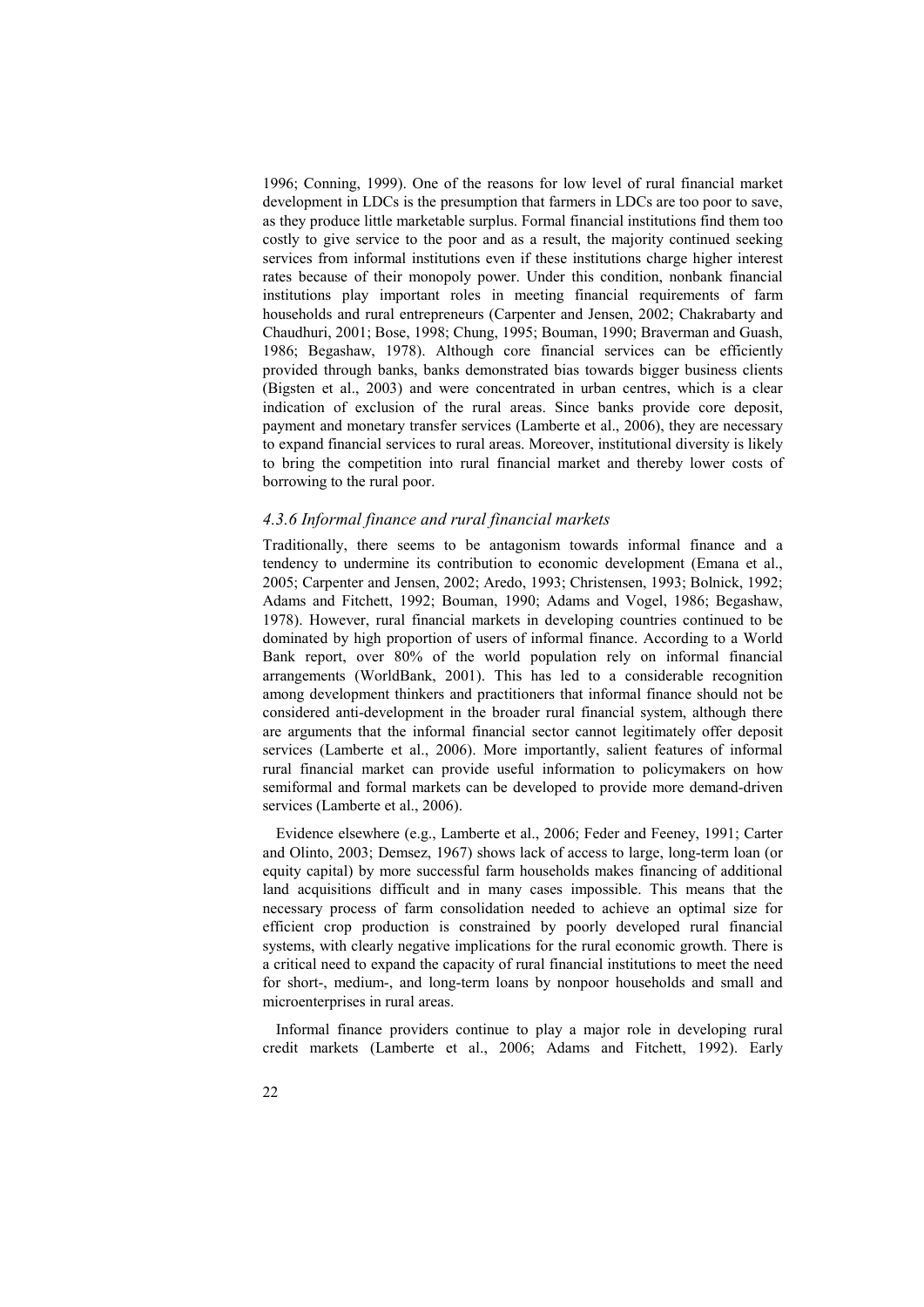theoreticians of microfinance focused on the "lumpy" cash-flow characteristics of agricultural activity, i.e., money being invested in a crop or an animal that is raised over a protracted period before the final product can be marketed. Therefore, the frequent periodic payments of interest and principal that were a central feature of successful micro-credit programs could not be supported by agricultural activity. This approach, however, ignored the fact that poor households have diversified sources of income and money is fungible.

 In sum, the main thread running through the literature reviewed above is that financial market failure adversely affect the economic behaviour of farm households and there need to be corrective measures through government interventions but such interventions should not be distortive. That is, government should make structural reforms that liberalize the financial market and properly sequences the different components of the reform but such interventions should not be excess. In particular, governments need to consolidate efforts to develop effective legal, property rights, regulatory and financial laws that facilitate the development and smooth functioning of rural financial markets. The interventions should be aimed at reducing the adverse effects of the market failures on the performance of economic agents. In this process, issues such as land property rights, saving mobilization and institutional diversity are important to consider.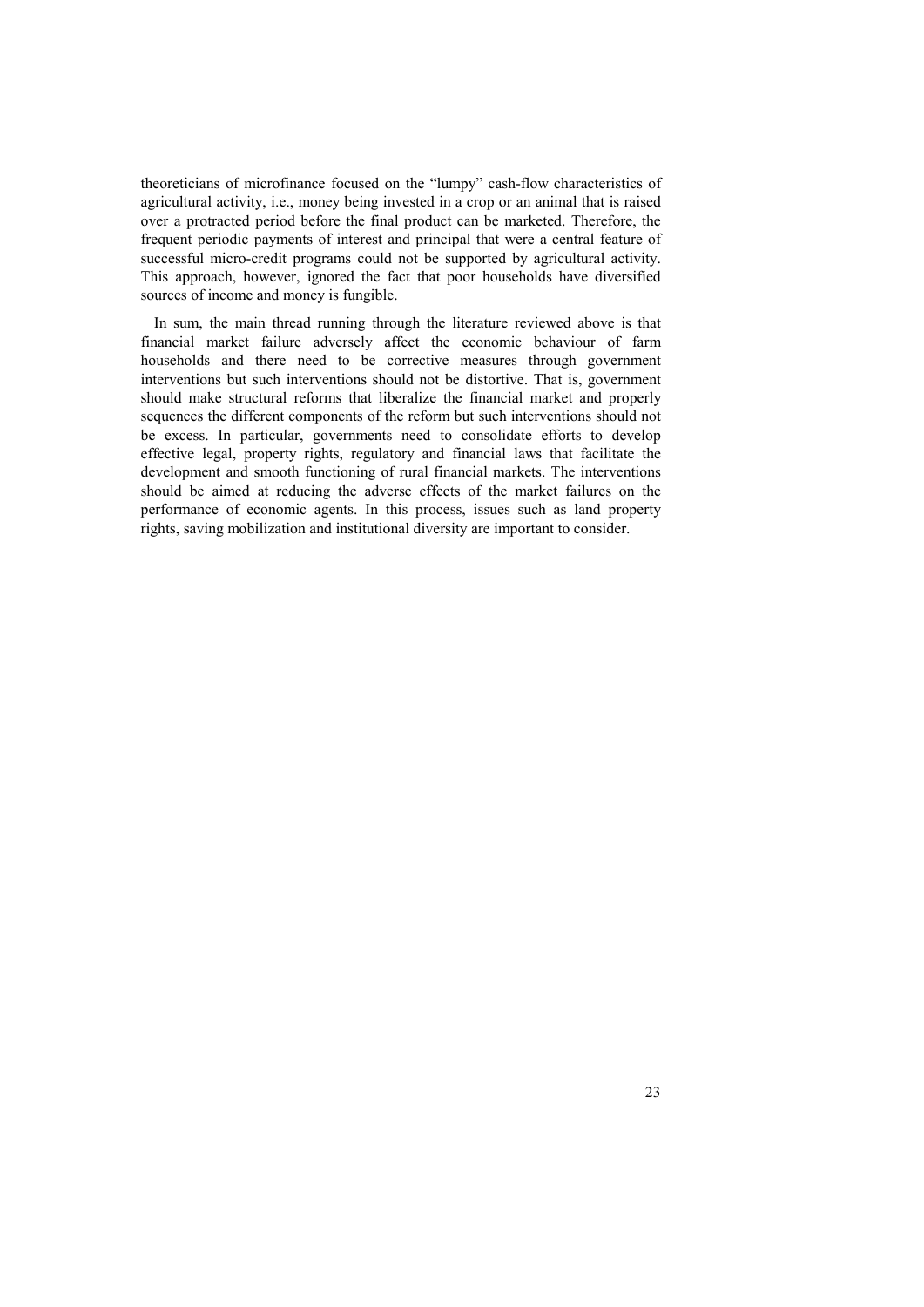## **5. Summary of main results and discussion**

This section summarises the motivation, methods used, major findings and policy implications of the four articles comprising this thesis. Since it is a concise summary, readers may need to refer to each article for further understanding. Although the articles aim at answering separate research questions, they are interrelated. Each article is based on the same dataset, and therefore, discusses issues closely related to each other. Article **I**, which tries to understand saving behaviour of farm households is related to Article **II**, which deals with sectoral choice of farm households in their borrowing behaviour. Article **IV** further considers credit and analyzes farm households' demand for credit and its determinants. Article **II** and **IV** are directly related to credit whereas Article **I** serves as the basis for farm households' capital accumulation, to which or beyond which a farm household may demand additional resources through credit. Article **III** considers an outcome of imperfect credit market – the credit constraint – and investigates its effect on farm households' technical efficiency. The summary results of each article are presented separately below.

#### **5.1 Article I: Farm households' saving behaviour**

This article was motivated by the observation that Sub-Saharan Africa's slow economic growth correlates with low capital accumulation, which averaged 15% for about 30 years since 1970, compared to 23% for Southeast Asia and 35% for newly industrializing economies of Asian countries (Aryeety and Udry, 2000). In Ethiopia, the macro level saving rates in the past six decades showed declining trend, averaging 5.4% of GDP (Girma, 2004). Categorized by the political regimes, the average saving rates were 14% during 1960-1974 (Imperial Regime), 7% during 1974-1991 (Military Regime) and 3.6% during 1992-2003 (EPRDF Regime). However, these macro level observations might not mirror the situation at the microeconomic level. Hence, this article aimed at understanding saving behaviour at farm household level by analysing the type and extent of savings and identifying its determinants.

Using an agricultural household model (Taylor and Adelman, 2003; Singh et al., 1986; De Janvry et al., 1991) as a conceptual guide, farm household data were analyzed using descriptive statistics and censored regression (tobit) econometric model. Descriptive results show that 62% of the sample farm households had savings in physical and financial assets, of whom 57% had financial savings. However, 89% of farm households saved informally, i.e., outside of formal institutions. The main reasons for such a saving behaviour, as reported by the sample farm households, are perceived too small volume of savings to save at banks (52%), precautionary need for cash (17%) and low real return on bank deposits (8%). In an imperfect credit market, farm households are more likely to face borrowing constraints and this would lead to saving behaviour affected by feelings of uncertainty and hence a precautionary motive to save for countering the uncertainty (Leland, 1968). The econometric model aims to estimate the conditional mean saving and its determinants. Estimation results indicate that a typical farm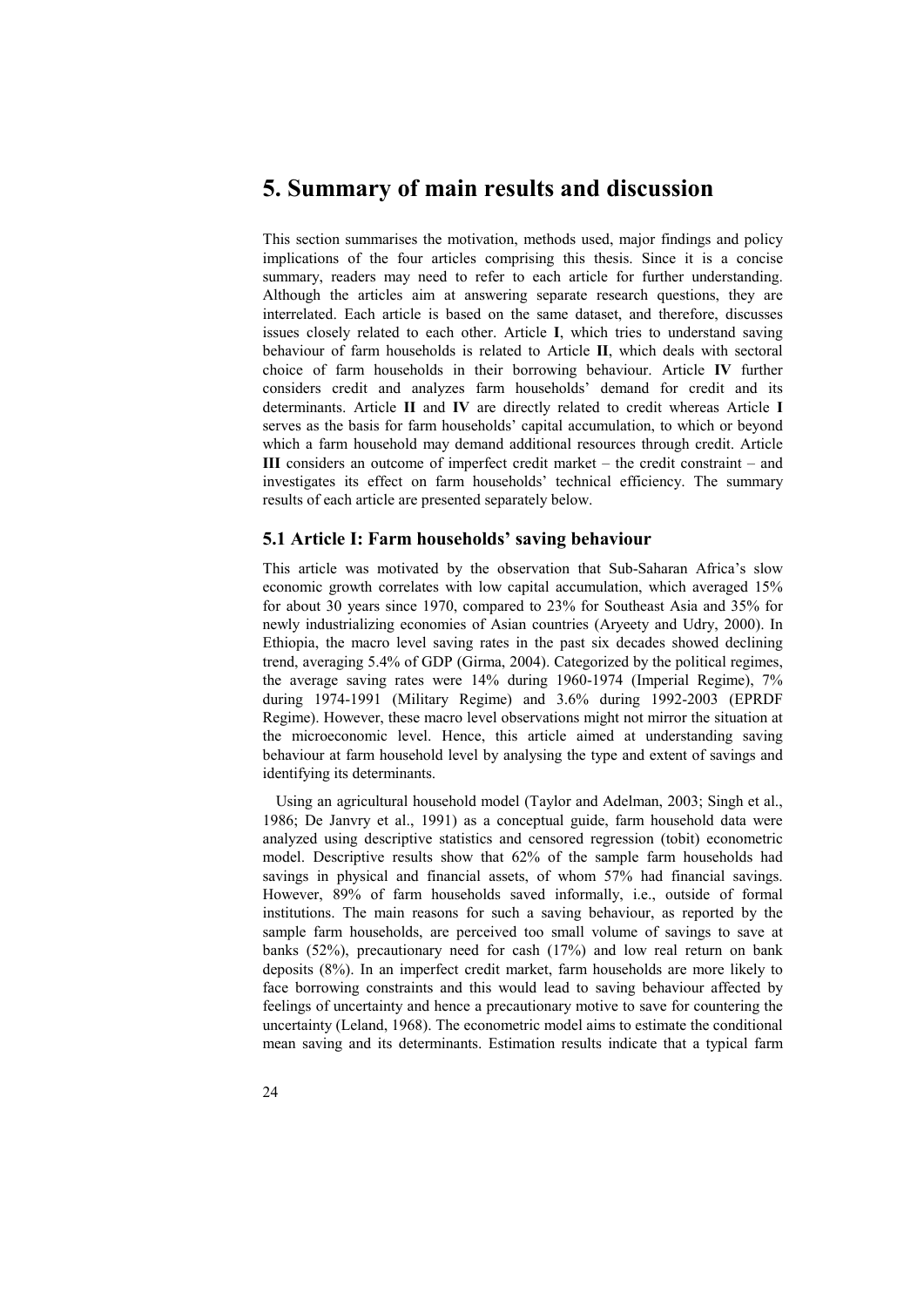household had a conditional mean saving of about 37% of its farm income per annum. It also identified potential factors related to farm households' ability, willingness and opportunities to save. Accordingly, it was found that farm households' saving was significantly and positively affected by farm size, farm and non-farm incomes, farm experience, access to irrigation, investment motive and negatively by the schooling of farm household heads.

Financial intermediation requires resource mobilization efforts to create comprehensive financial services with adequate outreach to the majority of people and for the sustainability of the financial institutions (Gonzalez-Vega, 2003). The fact that large proportion of farm households who were able to save held their savings informally could be explained more by problems of incentives and opportunities to save in this way than by farmers' ability to save, since a considerable proportion of farm households (about 62%) were in fact able to save. This calls for policies to improve the existing incentive structure and opportunities to channel the savings into deposits at formal institutions. Results suggest that financial institutions with easy access, low transaction costs, higher real returns on savings and convenient withdrawal of savings may provide incentives for those who informally hold financial assets to save them formally. This is desirable because mobilizing informal savings into formal institutions would expand the loanable capital base of lending institutions and improves resource allocation in the economy at large. This result is in line with the arguments in the literature that saving mobilization is one important factor in rural financial market development (Lamberte et al., 2006; Amel et al., 2004; Gonzalez-Vega, 2003; Roberts and Hannig, 1998; Deaton, 1992; Bencivenga and Smith, 1991; Braverman and Guash, 1986; Begashaw, 1978).

#### **5.2 Article II: Credit sectoral choice of farm households**

Rural credit market segmentation into different sectors has long been recognized in the literature on credit markets in developing countries (Adams, 1995; Braverman and Guash, 1986; Gonzalez-Vega, 2003; Guirkinger, 2005; Hoff and Stiglitz, 1990). However, little is known as to how farm households make borrowing choices under such segmentation and what factors influence their choices. Recently, official reports indicate that the formal credit sector in Ethiopia holds more than legally warranted reserves (NBE, 1996; IMF, 2006). Yet, many other studies show that farm households face credit constraints (Emana et al., 2005; Gobezie, 2005; Croppenstedt et al., 2003; Kassa, 2003; Gobezie, 2002; Mekonnen, 2002; Woldehana and Oskam, 2001; Freeman et al., 1998). It is thus imperative to understand the reason why this is the case. One way to understand this is to analyse farm household borrowing behaviour, especially their sectoral choice. Motivated by this observed feature in the credit market, this article aims at analysing credit sectoral choice of farm households among formal, semiformal and informal credit sectors and identifying factors affecting their choice. Based on the same dataset as in Article **I**, Article **II** uses multinomial logit model, which is founded on the economic model of random utility maximisation (Luce, 1959; Manski and Lerman, 1977; McFadden, 2001), to estimate sectoral choice probabilities and their determinants.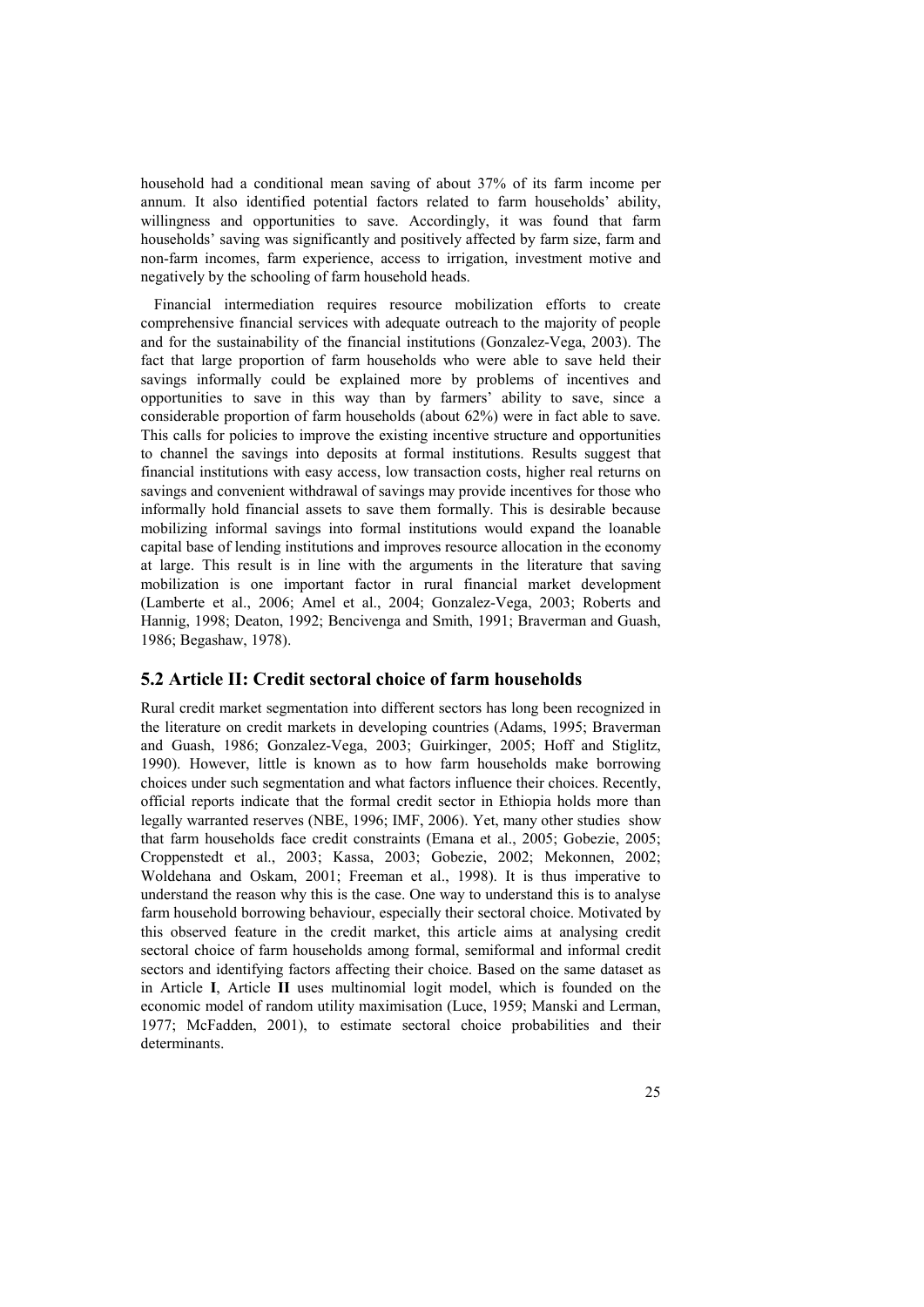Descriptive results indicate that more than half of the sample farm households (55%) borrowed from formal, semiformal or informal credit sectors, and of these borrowers, the largest proportion (about 50%) borrowed from the informal sector, followed by that from the formal sector (about 28%). The informal sector had the highest lending rate of interest (which was about 38.54% per annum on average but ranges up to 150%) and the formal sector had the least (11.12%). The fact that most farm households borrowed from the informal sector, although this sector charges more interest rate than other sectors, suggests that factors other than the interest rate, *e.g.* loan-processing time, type of loan, credit information and loan size had more weight in determining farm households' borrowing behaviour from a particular sector. For example, it took about nine weeks to obtain a loan from the formal credit sector since application but one week in the semiformal sector and five weeks in the informal sectors. Timeliness of the loans is thus an important factor, especially for farm households since they are engaged in farming activities where input uses need to match the natural process in agricultural production.

Econometric results show that conditional choice probabilities were estimated at 0.3167, 0.1667, and 0.5167 for formal, semiformal and informal credit sectors, respectively. Thus, as evident in the observed data, the econometric estimation also confirms the dominance of the informal sector even though this sector exhibits the highest interest rates. The evidence that the majority of sample farm households use informal finance supports the World Bank report that over 80% of the world population rely on informal financial arrangements (WorldBank, 2001) and the continued role of informal finance providers (Lamberte et al., 2006). Furthermore, several household and loan characteristics significantly affected farm households' sectoral choice. The formal sector was positively affected by gender (i.e., higher probability for male than for female), household labour, farm size, credit information and extension visit, and negatively by nonfarm income, dependency ratio and interest rate. The semiformal sector was positively affected by gender, household labour, credit information, repayment flexibility and cash/kind type of credit, and negatively by age, farm income, household saving, loan processing time, interest rate and lender-borrower distance. The informal sector was positively affected by age, religion, education, extension visit, repayment flexibility and cash/kind type of credit, and negatively by gender, nonfarm income, household saving, credit information, loan processing time and interest rate. The results suggest that sectoral choices are complex phenomena involving considerations of several factors and lending institutions need to take into account these complexities when devising financial products and instruments.

It was concluded that the informal credit sector is still the dominant sector in the Ethiopian rural financial system despite the reform's hoped-for expansion of formal credit to the rural areas. More importantly, factors other than the interest rate significantly affected farm households' sectoral choice. Thus, lending policies and instruments of formal and semiformal financial sectors need to be more compatible with farm households' borrowing characteristics.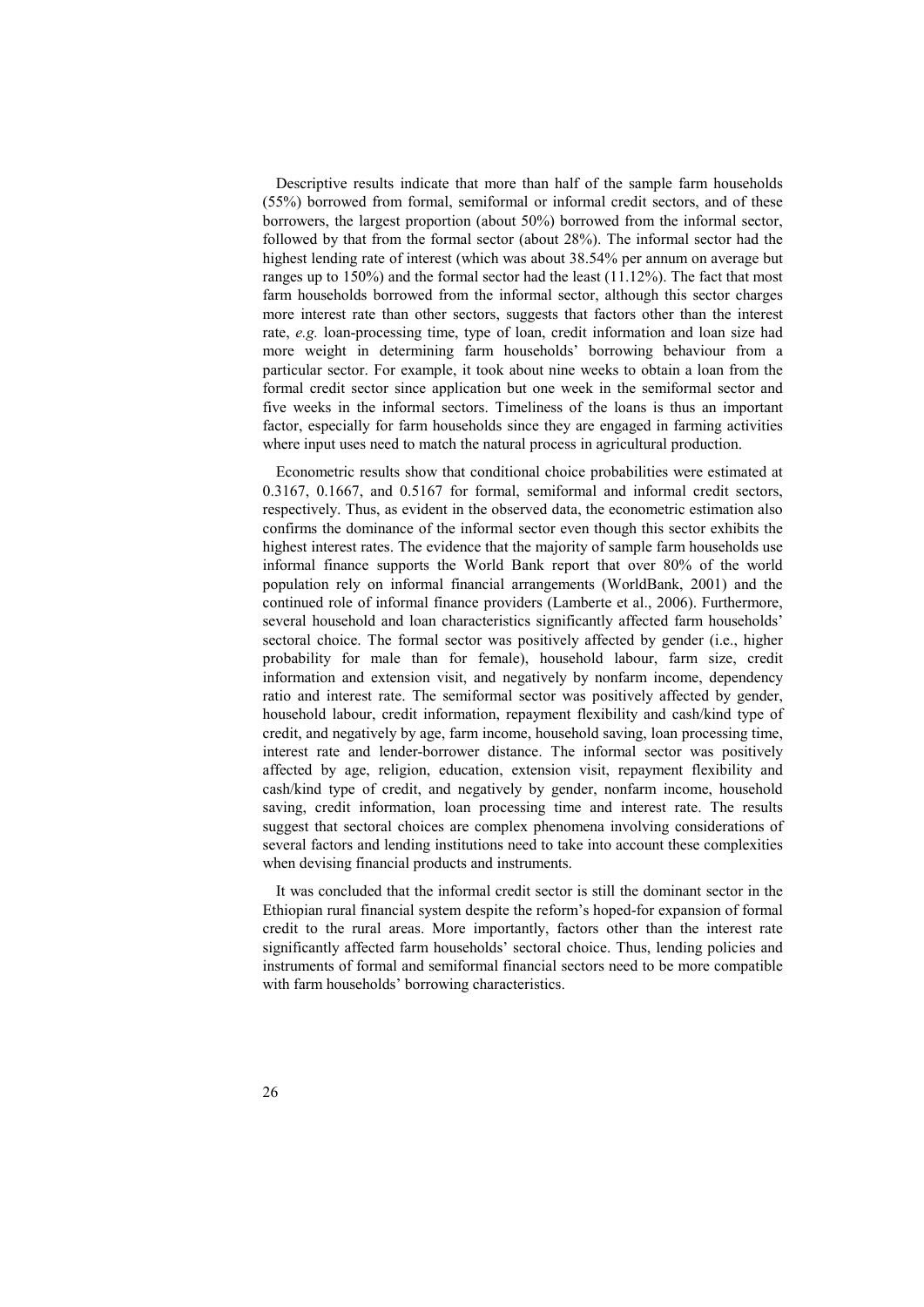## **5. 3 Article III: Influence of credit constraints on technical efficiency**

Farm households are heterogeneous in resource endowments and so are their technology choice and risk aversion behaviours. Technology adoption and risk behaviour of farm households are likely to affect production efficiency. However, previous studies gave little emphasis to the effect of credit constraints in production efficiency. Using the same dataset previously mentioned, this study first tested the difference in credit constraint status of the farm households and then estimated and compared technical efficiency of credit-constrained and -unconstrained farm households. Furthermore, it identified additional inefficiency factors, which could affect technical efficiency of farm households.

Descriptive results indicate that not only were the majority of farm households in the study areas credit constrained, but also farm households differed significantly in their credit-constraint status. Econometric estimates showed that credit constraint affected technical efficiency of farm households and credit-constrained farm households had mean technical efficiency that was less than that of the creditunconstrained farm households by about 12%. This result is closely related to previous studies by Blancard et al. (2006) and Latruffe (2004). In addition, analysis of factors contributing to technical inefficiency revealed that education, land fragmentation and loan size, among others, had significant effects. The fact that lower technical efficiency of the credit-constrained farm households was reflected in their inability to procure the necessary productive inputs relates to previous studies in Ethiopia *e.g.* by Croppenstedt et al. (2003), where it was reported that credit constraint limited adoption of improved technologies. The positive correlation between loan size and technical efficiency is in line with the literature which argues that indebted farm households face repayment obligations, which encourages them increase efforts and limit waste of factors of production (Latruffe, 2004), but differs in the sense that the loan size needs to be adequate to enable adoption of more productive technologies.

Given the largest proportion of the credit-constrained farm households, the 12% technical efficiency gap implies considerable loss in output in the study areas. Assuming that such gap is not unique to the study areas, at the aggregate, this would be costly for a country that often faces food insecurity problem. Moreover, the average technical efficiencies of both the credit-constrained and unconstrained groups were low. Thus, technical efficiency of the farm households in general and more of the credit-constrained farm households in particular need to be improved. This requires consolidation of credit, education and land policies that can improve the existing situation.

### **5.4 Article IV: Farm households' demand for credit**

In Ethiopia, private financial sector re-entered the credit market following the financial sector reform of the 1990s, which overhauled the financial system previously nationalized under the Military Regime. Assuming that the reform would improve credit supply conditions to the farm households, Article **IV** aimed at estimating farm households' demand for credit and identifying factors affecting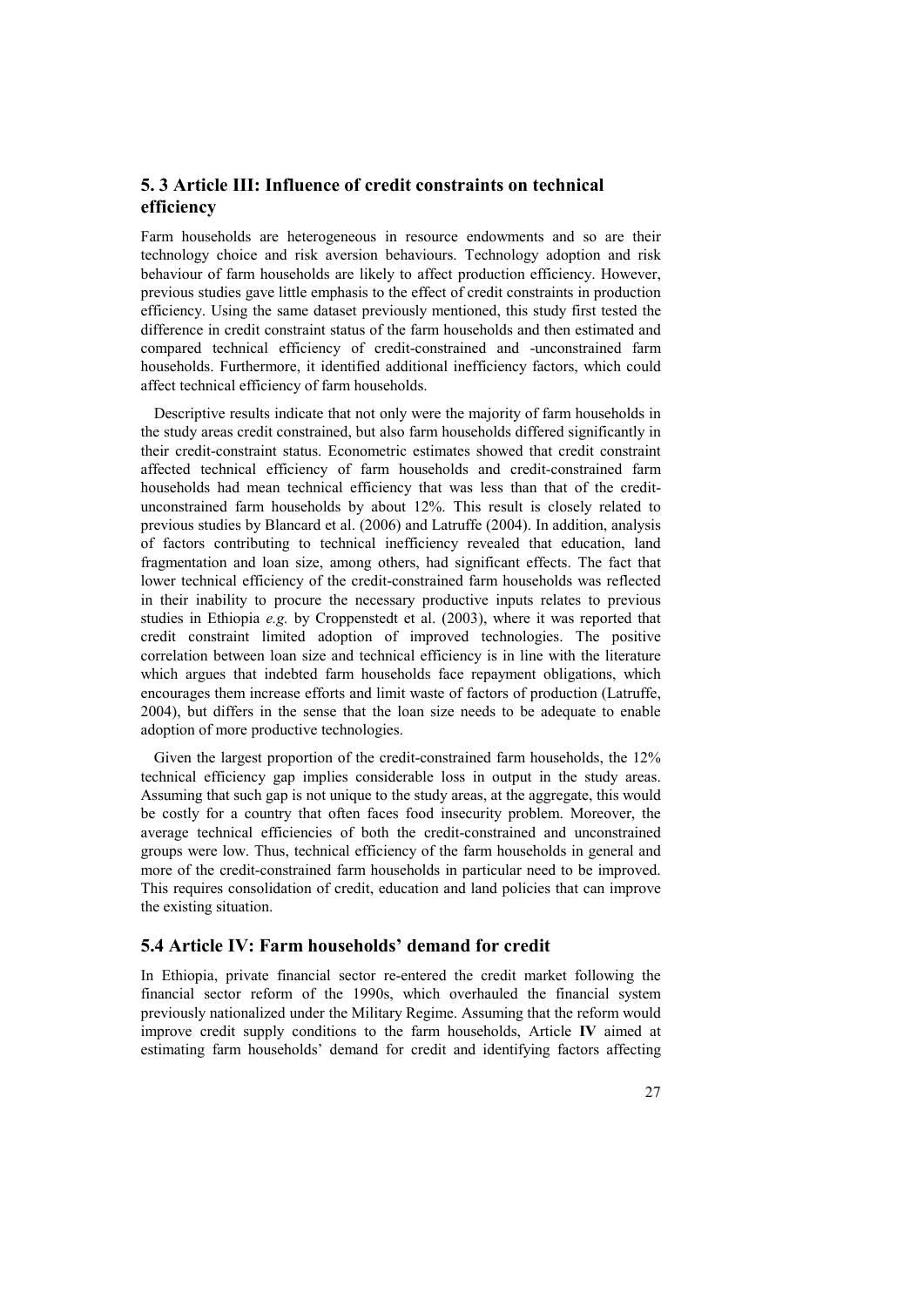their demand. The primary source of data for this is article was the same dataset used in the other articles. Moreover, published and unpublished secondary sources were reviewed to understand the credit supply in Ethiopia in general, and in the study areas in particular. Both descriptive statistics and censored regression were used for data analysis.

Secondary sources indicate that the share of private banks in the formal credit market has increased from less than 10% in 1999/2000 to about 30% in 2005/2006 as a result of the 1990s economic reform program (NBE, 2007) but with little expansion to the rural areas. Formal credit sector provided loans to farm households for only productive purpose irrespective of the farm households' demand for consumption credit. Credit rationing was a prevalent phenomenon in credit supply of the formal credit sector to farm households in the study areas. Although farm households had credit demand for consumption purposes, as expected, this could not be obtained from the formal sector. However, farm households reported obtaining loans for such purposes from semiformal or informal sources at significantly higher interest rates. This again confirmed the widely observed role of informal finance in developing countries (Lamberte et al., 2006; Adams and Fitchett, 1992). The fact that the farm households borrowed from the informal sources at higher interest rates suggests that there is an extensive margin for the formal sector to expand credit supply to the farm households by possibly increasing the lending interest rate by way of a competition with the non-formal sector.

Econometric estimation revealed that demand for credit of a typical farm household was about 2.3% of its farm income. This corresponds with seasonal liquidity constraint a farm household faces to finance its costs of production inputs, medical care and children's education. Several factors significantly affected credit demand of farm households. Among others, investment in children's education and medical care positively affected farm household demand for credit. Given that such costs are not currently public financed, each household faces them privately, and this is likely to be affected negatively by their liquidity constraints. Since the health and education of members of a farm household directly or indirectly affect their productive capacity, it is evident that credit supply irresponsive to farm households' credit demand for education and health maintenance fails to account for complementarity of production and consumption at farm household level. Therefore, formal credit sector's financial products and instruments need to address consumption credit demand compatible with the farm households ability and willing to repay the debt. Otherwise, public policy needs to lower costs related to education and health care for the farm households, as they affect their productive capacities.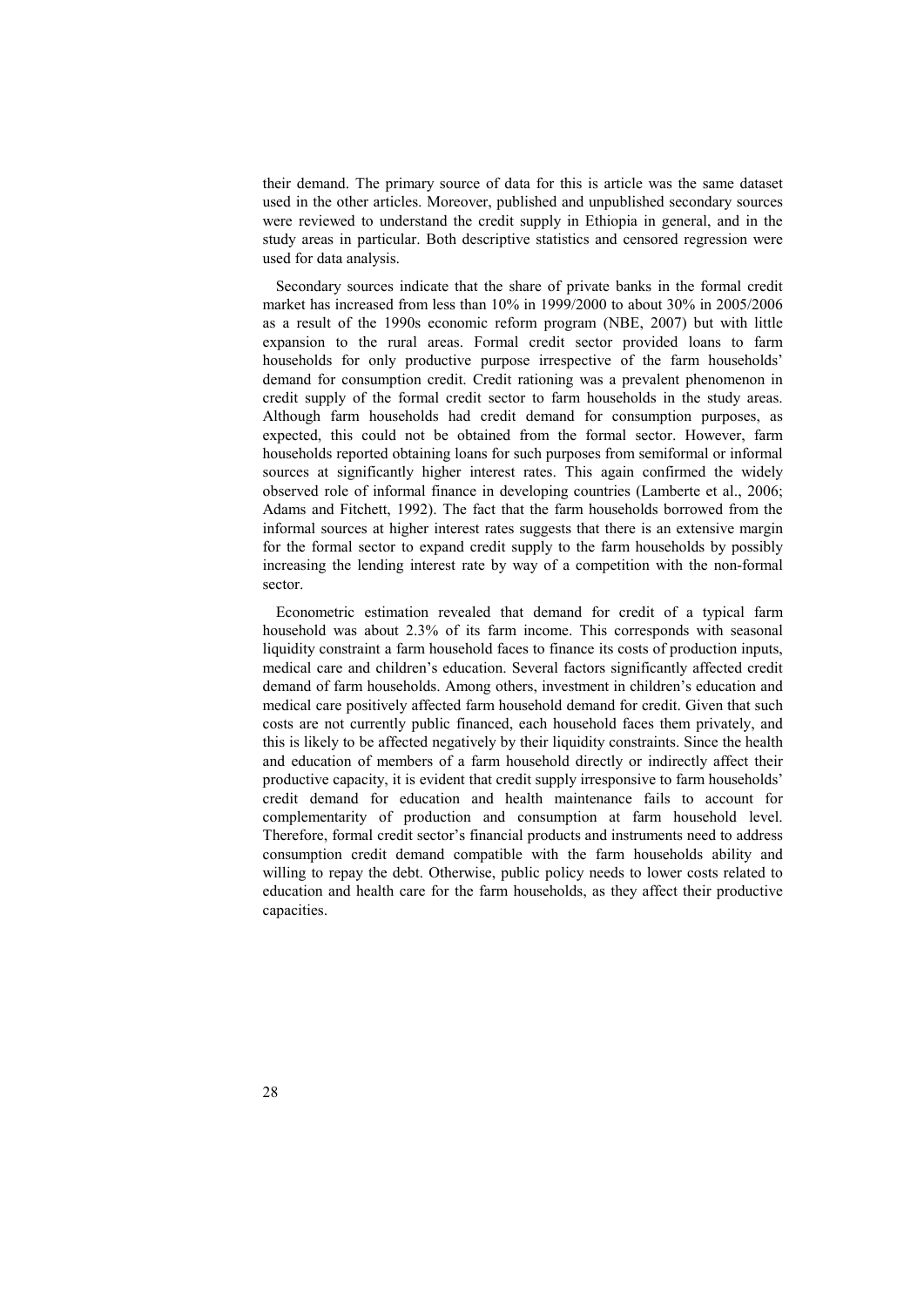## **6. Conclusions and policy implications**

As evident in Article **I**, about 62% of the farm households had savings in financial and physical assets but almost all farm households (about 90%) had savings held informally. This was explained more by problems of incentives and opportunities to save than by their ability to save. It suggests that financial institutions with easy access, low transaction costs, higher real returns on savings and convenient withdrawal of savings may provide incentives for those who hold financial savings informally to channel their savings into the formal institutions. Mobilizing informal savings into formal institutions can build the institutions' loanable capital base and improve resource allocation in the economy.

For both saving and credit, the informal credit sector remained dominant in the credit sector of Ethiopia in general and of the study area in particular. This is contrary to the reform's hoped-for expansion of formal credit to rural areas. Evidence also shows that factors other than the interest rate, i.e., loan-processing time, type of loan, credit information and loan size, significantly affect farm households' sectoral choice. This suggests that lending policies and instruments of the formal and semiformal financial sectors need to be compatible with borrowing behaviour of the farm households.

On the supply side of the credit market, the majority of farm households are credit constrained. However, evidence shows that farm households differ significantly in their credit constraint status. Article **III** shows that credit constraint affected technical efficiency of farm households and there was a gap of 12% in technical efficiency between credit-constrained and -unconstrained farm households. Given the largest proportion of credit-constrained farm households, the observed technical efficiency gap is a considerable loss in output. Since the average technical efficiency scores of both groups are low, the technical efficiencies of all farmers need to be improved. Moreover, the efficiency gap between the creditconstrained and credit-unconstrained farm households needs to be narrowed. For this, credit, land and education policies need to be reconsidered.

Much empirical evidence suggests that underdeveloped rural financial market in developing countries hinder economic growth and development. One of the reasons for low level of rural financial market development in these countries is the presumption that farmers are too poor to save and that they produce little marketable surplus. In Article **I,** it was found that the farm households, who are generally smallholder farmers, were able to save both in physical and financial assets, no matter how small the assets, which disproves the prior presumption. More importantly, the policy-relevant evidence is the fact that the farm households held their savings informally mainly due to problems of incentives and opportunities. This evidence suggests that, if rural financial markets are developed in such a way that savers' costs are reduced and returns improved to yield sufficient net benefits, then it is possible to tap these undermobilized resources for a better resource reallocation in the economy. This, in turn, can increase the capital base of the formal lending institutions and enable them to expand financial services to rural areas. If formal financial institutions expand to the rural areas, this is likely to create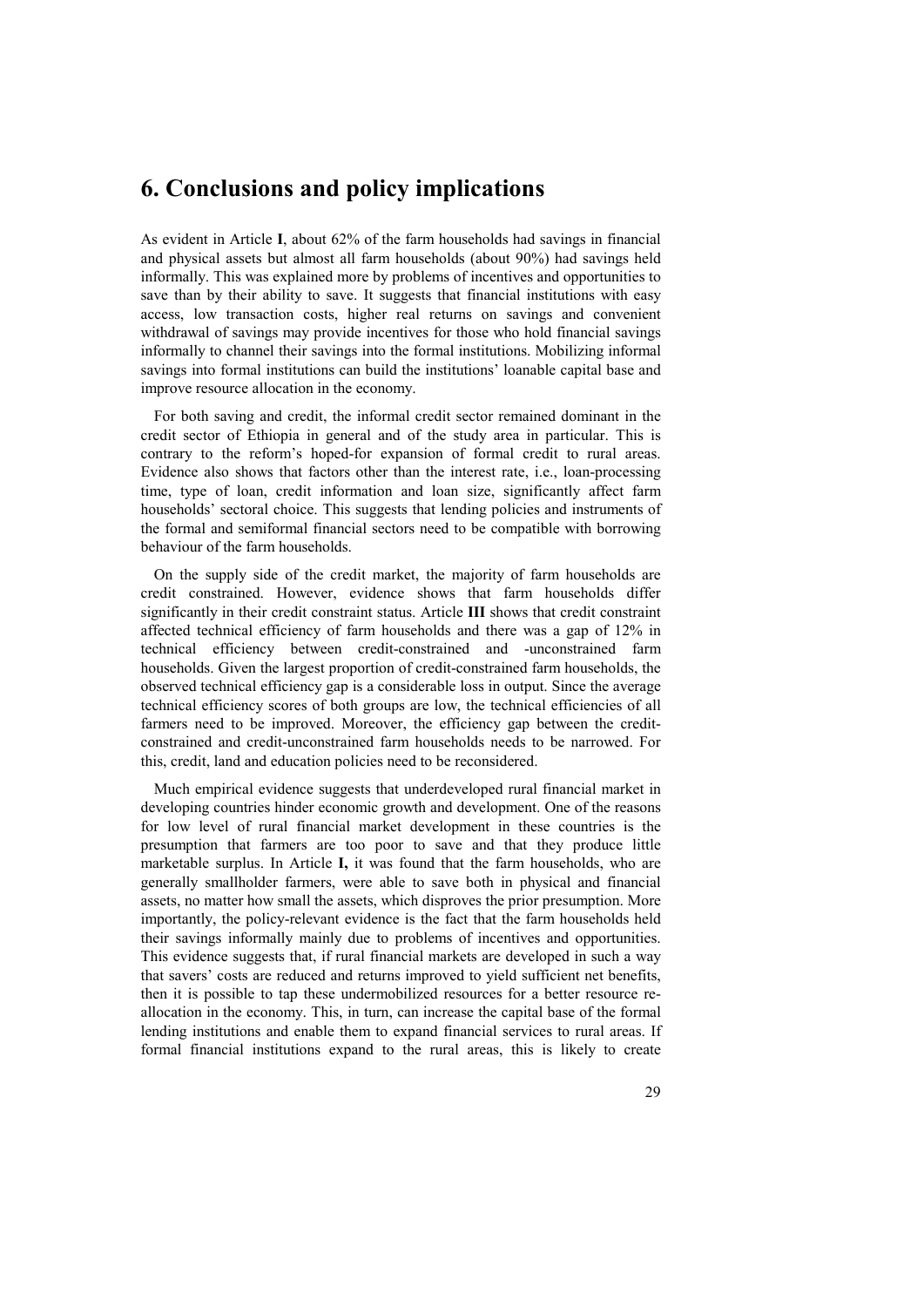competition in the financial market, lowering costs of saving and borrowing by reaching out to even the lowest income brackets of the rural communities. In this way, even the poor can save and contribute to resource mobilization, and the financial institutions would deepen in their effectiveness and efficiency of financial services to become sustainable.

As the results in Article **II** and **IV** show, the farm households borrow from the informal credit sector at significantly higher interest rates, particularly for consumption purposes. The formal financial institutions ration loans to rural borrowers because they lack the conventional collateral. These facts suggest two implications for rural financial market development. Firstly, the fact that the farm households borrow at higher interest rates offers a possibility for the formal sector to expand financial services by raising its interest rates competitively with the informal credit sector since there is effective demand for credit by the farm households. Through such expansion, the formal sector would locate branches appropriately for service provision, reach out to many rural borrowers and increase the total loan volume. With increased loan volume, the unit cost of lending would reduce, making the formal sector more profitable. Secondly, the formal sector needs to relax the restriction of lending only for productive purpose as far as the borrowers are creditworthy. This also means that more comprehensive assessment of the creditworthiness of farm households and rural entrepreneurs, including those credit purposes affecting labour productivity (such as education and health) are needed.

As indicated earlier, theory offers three possible approaches to the relationship between credit and technical efficiency, based on the "free cash-flow" approach, agency theory and credit evaluation approach. The evidence in Article **III** of this study suggests that if loans are extended to farmers to the extent that sufficiently tackles credit constraints of borrowers, this would positively affect their technical efficiency. In turn, this would allow production of more outputs to generate marketable surplus that would increase repayment capacities of borrowers. Increase in repayment capacity is likely to motivate lenders to extend credit to the farm households. This evidence is in line with the first and third approaches described above.

In relation to land property rights, one of the reasons for the inability of farm households to borrow from the formal sector and for the formal sector's reluctance in participating in rural credit supply is farm households' lack of acceptable collateral guaranteeing the loans. However, evidence in many other developing countries and in almost all developed countries shows that a farmland is an important asset, which determines farm households' borrowing capacity. In Ethiopia, farm households currently have only usufruct rights, not ownership rights. With this limited property rights, it is not possible to use it as a collateral for obtaining credit. Therefore, it calls for consideration of the existing land property rights laws that would allow farm households to be able to use land for collateral purpose to obtain credit.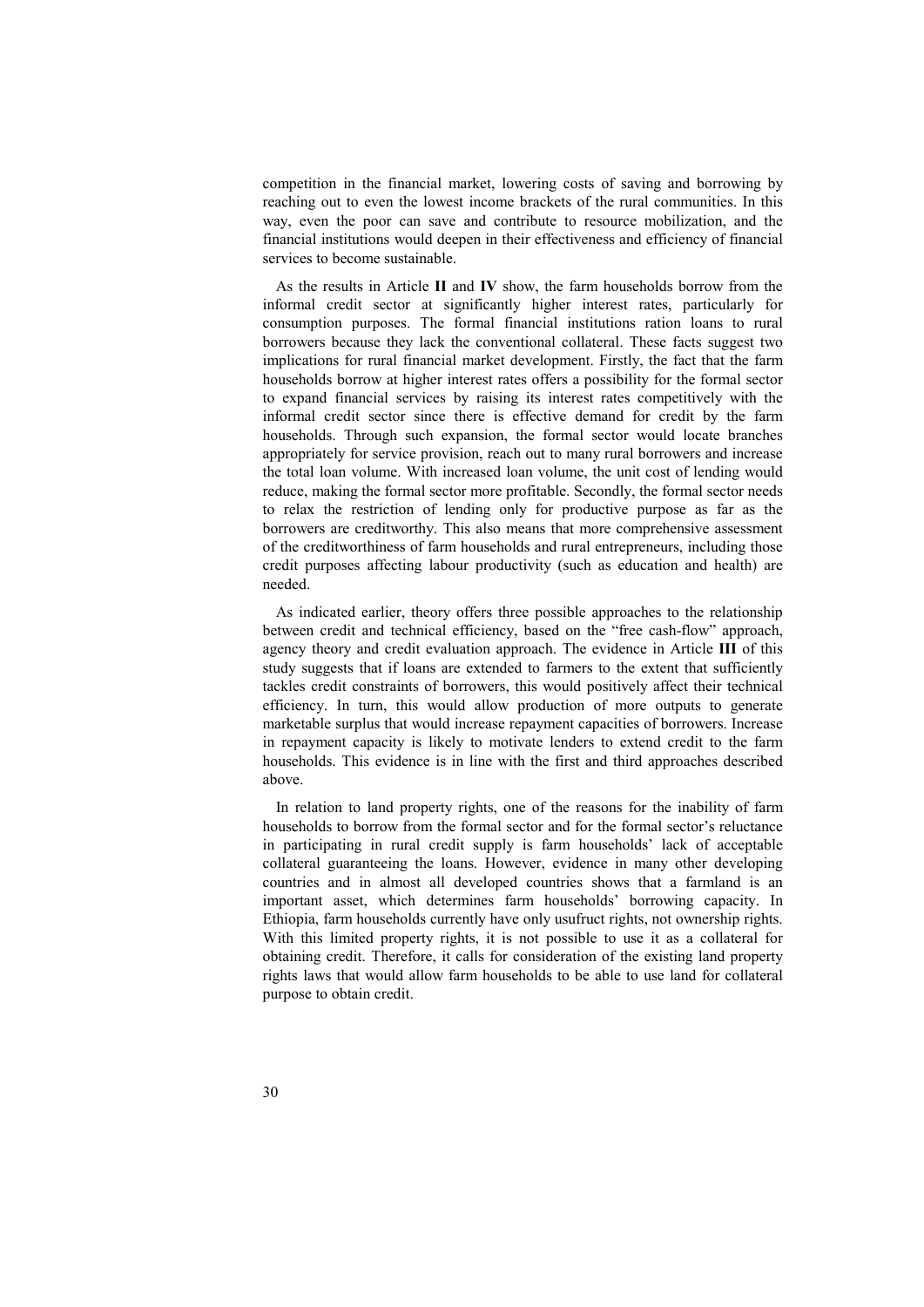## **7. Contributions of the thesis**

The contribution of this thesis to the category of literature it addresses is mainly empirical. That is, although the theoretical frameworks used in all the articles are in essence not new to the literature, studies showing their applications in developing countries in general and to the smallholder farm households of Ethiopia are generally new. Hence, by taking the different theoretical concepts used in the articles to empirical tests, this study has tried to fill the empirical void at least for Ethiopia.

Article **I** considers a farm household model, where production and consumption decisions are inseparable due to imperfection in the credit market and derived conditions for possible farm households' saving behaviour, by disaggregating their savings into physical and financial assets. It further investigated potential factors affecting saving behaviours of farm households under imperfect rural financial market conditions and found that although the farm households had some ability to save, they face problems of incentives and opportunities to channel their savings through formal financial institutions. The fact that most farm households were able to save not only falsifies the widely held notion that "the poor are too poor to save", but also supports the idea that if appropriate incentive mechanisms are put in place, these savings can be mobilized for better resource allocation.

As much as saving decisions are behavioural in nature, so are credit sectoral choices of borrowers. The behavioural nature is even highly pronounced under imperfect market conditions, where access and participation in credit market are not plain grounds for most of the farm households. Whereas previous literature considers credit market participation of borrowers from different dimensions, empirical evidence is limited in analysing credit sectoral choice of borrowers as affected by behavioural factors. Article **II**, therefore, contributes to this gap by showing several factors, especially behavioural ones, which affect farm households' choice of a particular credit sector under imperfect credit market conditions.

The presence of a credit constraint faced by farm households is not new to the literature, both theoretically and empirically. However, its influence on technical efficiency of especially farm households in developing countries is not widely investigated. Moreover, previous studies of production efficiency measurement addressed the problem of credit constraint as a dummy variable, which captures only whether or not a farm household has access to credit or has taken a loan. Clearly, this way of addressing the credit problem does not capture the issue of whether or not the farm household would remain credit constrained after participating in the credit market. Therefore, by using direct elicitation approach to capture credit constraint of farm households, Article **III** contributes to the body of literature by showing the effect of credit constraint on technical efficiency of credit farm households in the context of developing countries.

Article **IV** contributes to the literature on credit demand by bringing insights in which farm households' demand for production and consumption credit are interdependent. That is, farm households' demand for credit for the purpose of covering expenditure on children's education and health, which are often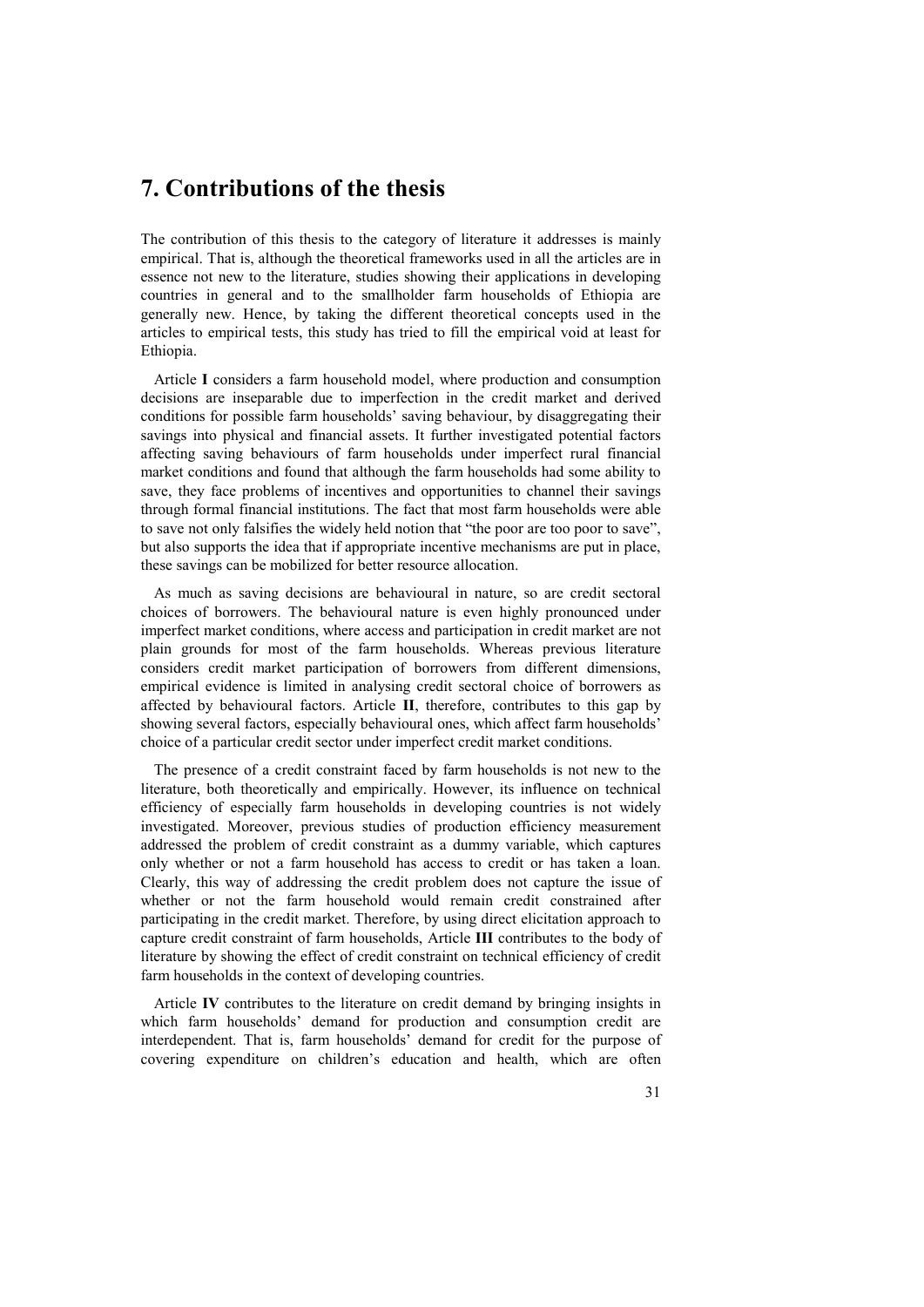considered 'consumption' activities also affect farm production through labour supply effects. It shows that credit supply that targets only 'production' loans fails to address the interdependence between production and consumption activities at farm household level.

In general, the study shows how an imperfect financial market affects farm household behaviour in terms of saving, credit demand, credit sectoral choice, and technical efficiency. Finally, attention is drawn to an excerpt from Muhammad Yunus' 2006 Nobel Peace Prize lecture. He stated: "… w*e create what we want. If we firmly believe that poverty is unacceptable to us, and that it should not belong to a civilized society, we would have built appropriate institutions and policies to create a poverty-free world*." This is related to the previous quotation from Schultz's 1979 Nobel Prize lecture quoted earlier. It is a fact that one in five of the world's population lives in abject poverty with a per capita income of less than a dollar a day (WorldBank, 2006). At least two-third of these people live in rural areas and in the poorest countries where the share is as high as 90% for some countries (*e.g.* 40% for Ethiopia). For all these people, what happens to the rural economy is vitally important. Yunus suggests design and development of appropriate institutions, which are aimed at eradicating poverty. Schultz argues that we need to understand the economics of being poor, which can serve as a component of the design framework of the institutions to be built. In my view, Schultz points to the fact that much needs to be understood to fight poverty and Yunus offers the institutional design towards the solution. I think that by studying the microeconomic behaviour of farm households in poor countries, we are able to understand what has kept the poor poor. In this connection, this thesis argues that one such problem is the imperfection in rural financial market, which adversely affects farm households' saving, borrowing and production efficiency. Therefore, to understand the strengths, weaknesses and opportunities of the existing market and non-market institutions and to devise new better ones, much remains to be investigated.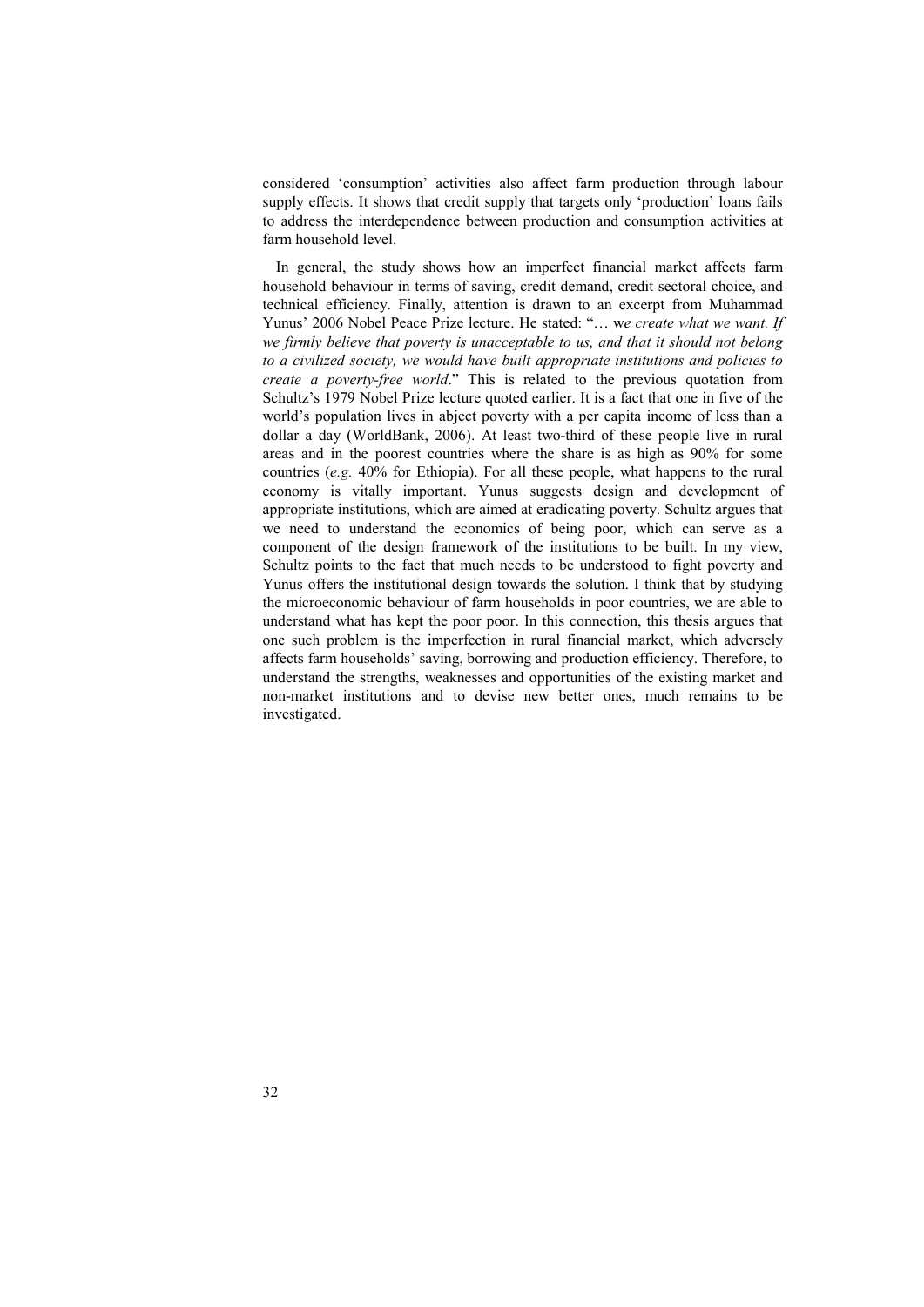## **8. Suggestions for further research**

A natural extension of a cross-sectional research is to give it a time dimension in order to assess the nature of the variables over time. This will allow us to understand seasonal variations in a year, variation between years and changes in trends due to environmental factors in the variables measured. Accordingly, saving behaviour of farm households is likely to change over time due to changes in the demographic and socioeconomic circumstances of the farm households and in the environments, which may affect farm households' abilities, incentives and opportunities to save. Credit demand, sectoral choice and technical efficiency are also dynamic in nature. Therefore, we will have better understanding if such studies are followed up by bringing in the time dimension into their measurements and estimations. The current study did not use longitudinal and/or panel data, due to time and budget constraints to collect such type of data. Therefore, further research efforts are required to generate a comprehensive panel dataset and use panel data econometrics to study further the fixed and random effects in the estimations.

Another area of consideration emanates from the fact that Ethiopia is diverse in terms of agroecological, socioeconomic, cultural and religious features. Due to this heterogeneity, there cannot be a specific policy recommendation that can fit all areas and circumstances. Since diverse environments are not expected to fit to a single policy recommendation, a feasible direction is to try to devise relevant policies in tune with the diversity. In this connection, a study limited to a certain area might not be relevant for other areas. Therefore, another possible extension of this study is to try to replicate it in other socioeconomic and agroecological settings of the country to further understand and explain variations and similarities among different locations. This will enrich the results obtained in this study and can improve policy recommendations.

Finally, due to data shortage the supply side of the financial market, particularly the semiformal and informal financial sector, was not adequately studied in this thesis. Therefore, further research is necessary to understand in detail the nature of supply conditions and existing transactions.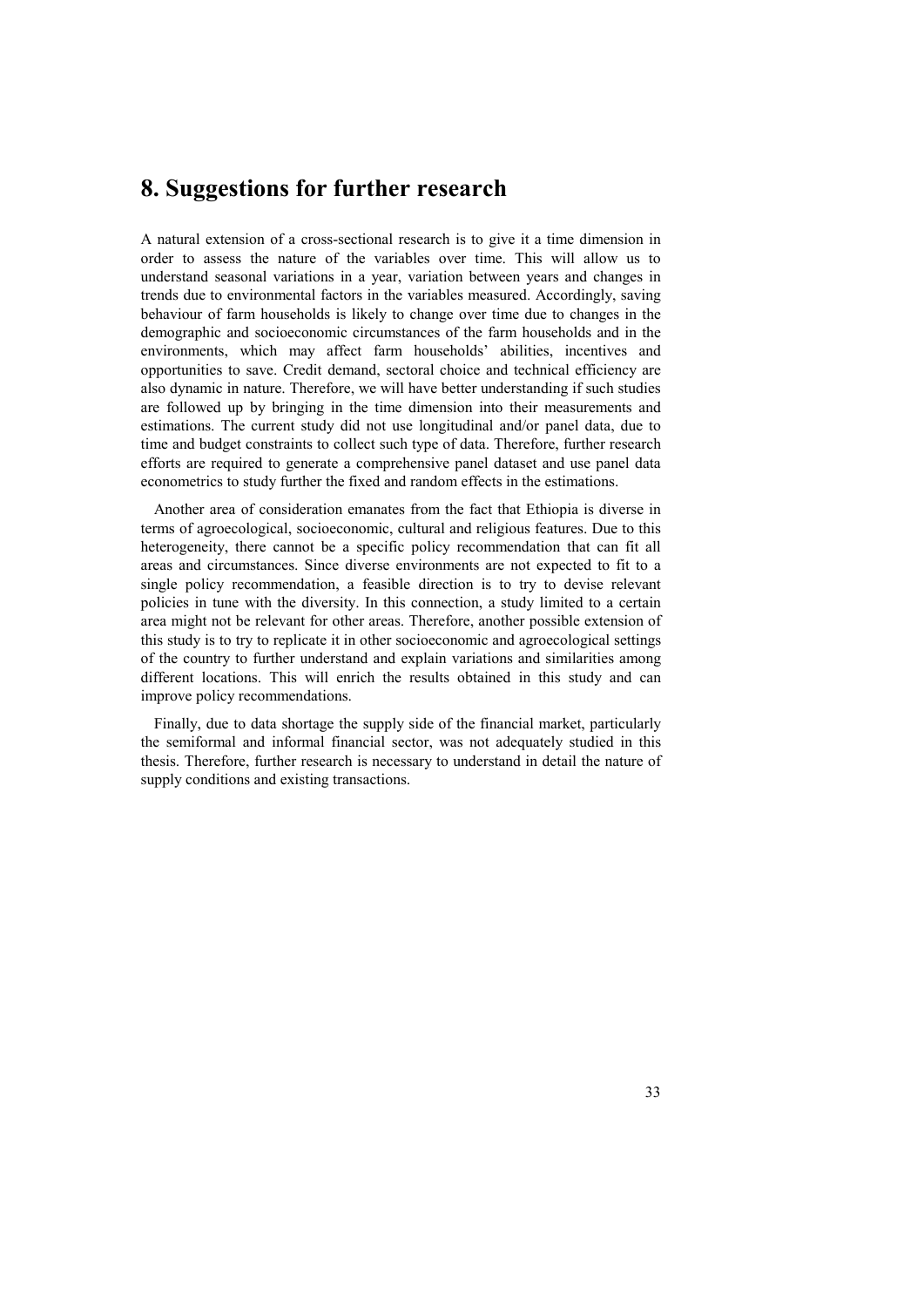## **References**

- Adams, D. W. (1995) From agricultural credit to rural finance. *Quarterly Journal of International Agriculture* 34(2): 109-20.
- Adams, D. W. and Fitchett, D. A. (Eds.) (1992) *Informal Finance in Low-Income Countries,*  Boulder, Colorado, Westview Press.
- Adams, D. W. and Vogel, R. C. (1986) Rural financial markets in low-income countries: Recent controversies and lessons. *World Development* 14(4): 477-87.
- Adinew, B. (1991) The analysis of land size variation and its effects: The case of smallholder farmers in the Hararghe highlands. MSc Thesis. *Department of Agricultural Economics.* Dire Dawa, Ethiopia, Alemaya University.
- Amaral, P. S. and Quintin, E. (2006) A competitive model of the informal sector. *Journal of Monetary Economics* 53(7): 1541-1553.
- Amel, D., Barnes, C., Panetta, F. and Salleo, C. (2004) Consolidation and efficiency in the financial sector: A review of the international evidence. *Journal of Banking & Finance* 28(10): 2493-2519.
- Aredo, D. (1993) The Iddir: A study of an indigenous informal financial institution in Ethiopia. *Saving and Development* 1: 77-89.
- Aryeety, E. and Udry, C. (2000) Saving in Sub-Saharan Africa. *CID Working Paper No. 38.* Center for International Development at Harvard University, U.S.A.
- Balassa, B. (1982) Structural adjustment policies in developing economies. *World Development* 10(1): 23-38.
- Bardhan, P. and Rudra, A. (1978) Interlinkage of land, labor and credit relations: An analysis of village survey data in East India. *Economic and Political Weekly* 13: 367-84.
- Battese, G. E. and Coelli, T. J. (1995) A model for technical inefficiency effects in a stochastic production function for panel data. *Empirical Economics* 20: 325-332.
- Begashaw, G. (1978) The role of traditional savings and credit institutions in Ethiopia. *Savings and Development* 2: 249-262.
- Bencivenga, V. R. and Smith, B. D. (1991) Financial intermediation and endogenous growth. *Review of economic studies* 58(2): 195-209.
- Benhabib, J. (2000) The role of financial development in growth and investment. *Journal of economic growth* 5(2): 341-60.
- Besley, T. (1994) How do market failures justify interventions in rural credit markets? *The World Bank Research Observer* 9(1): 27-48.
- Besley, T. (1995) Property rights and investment incentives: Theory and evidence from Ghana. *Journal of Political Economy* 103(5): 903-937.
- Bigsten, A., Collier, P., Dercon, S., Fafchamps, M., Gauthier, B., Gunning, J. W., Oduro, A., Oostendorp, R., Patillo, C., Söderbom, M., Teal, F. and Zeufack, A. (2003) Credit constraints in manufacturing enterprises in Africa. *Journal of African Economies* 12(1): 104-125.
- Blancard, S., Boussemart, J., Briec, W. and Kerstens, K. (2006) Short- and long-run credit constraints in French agriculture: A directional distance function framework using expenditure-constrained profit functions. *American Journal of Agricultural Economics* 88(2): 351-364.
- Bolnick, B. (1992) Moneylenders and informal financial markets in Malawi. *World Development* 20(1): 57-68.
- Bose, P. (1998) Formal-informal sector interaction in rural credit markets. *Journal of Development Economics* 56(2): 265-280.
- Bouman, F. J. A. (1990) Informal rural finance: An Aladdin's lamp of information. *Sociologia Ruralis* 30(2): 155-73.
- Braverman, A. and Guash, J. L. (1986) Rural credit market and institutions in developing countries: Lessons for policy analysis from practice and modern theory. *World Development* 4: 1253-67.
- Bravo-Ureta, B. E. and Pinheiro, A. E. (1993) Efficiency analysis of developing country agriculture: A review of the frontier function literature. *Agricultural Resource Economics Review* 28: 88-101.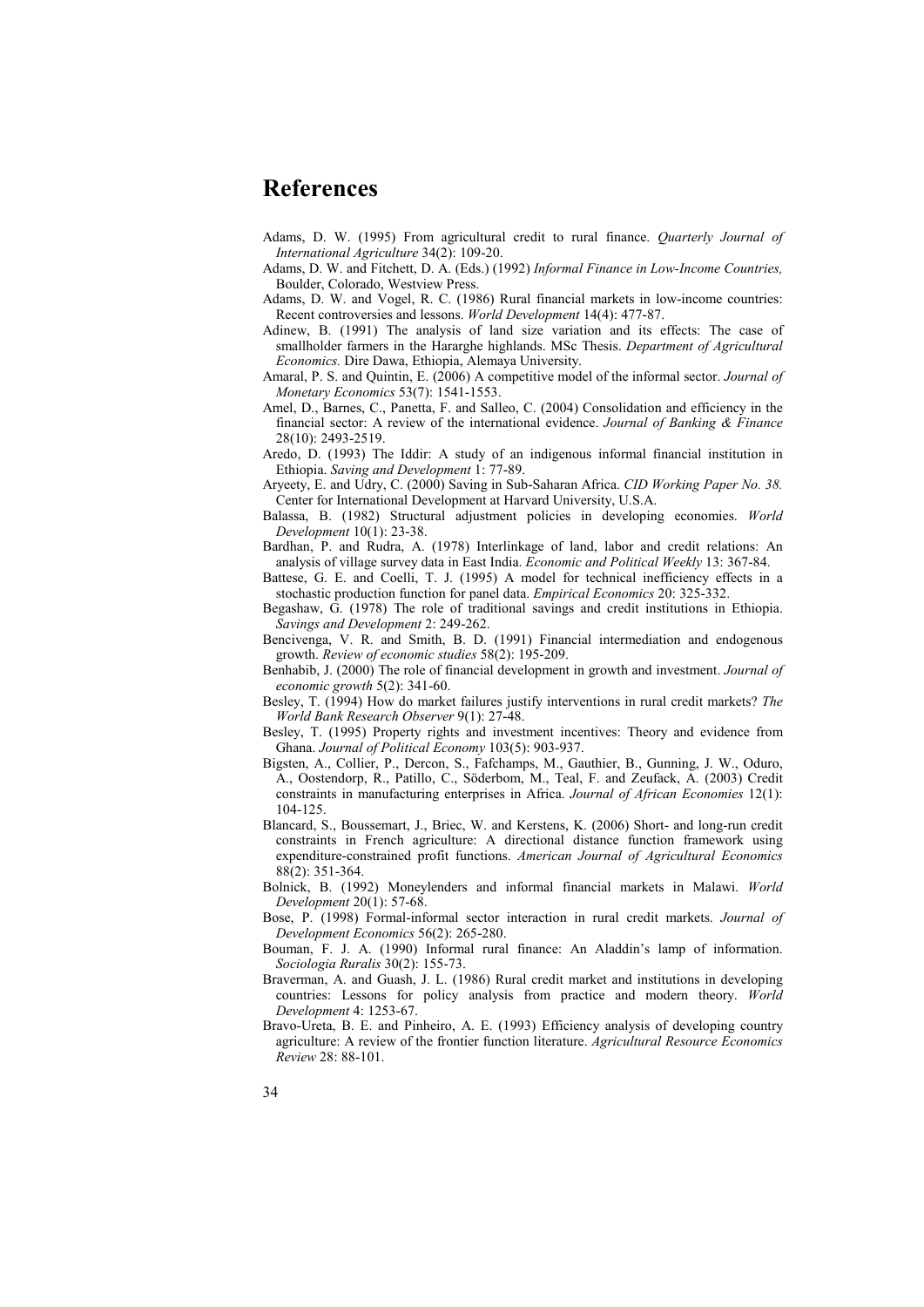- Buckley, G. (1997) Microfinance in Africa: Is it either the problem or the solution? *World Development* 25(7): 1081-1093.
- Carpenter, S. B. and Jensen, R. T. (2002) Household participation in formal and informal saving mechanisms: Evidence from Pakistan. *Review of Development Economics* 6(3): 314-328.
- Carter, M. R. and Olinto, P. (2003) Getting institutions 'right' for whom: credit constraints and the impact of property rights on the quantity and composition of investment. *American Journal of Agricultual Economics* 85(1): 173-187.
- Chakrabarty, D. and Chaudhuri, A. (2001) Formal and informal sector credit institutions and interlinkage. *Journal of Economic Behavior & Organization* 46(3): 313-325.
- Christensen, G. (1993) The limits of informal financial intermediation. *World Development* 21(5): 721-731.
- Chung, I. (1995) Market choice and effective demand for credit: roles of borrower transaction costs and rationing constraints. *Journal of Economic Development* 20(2): 23- 44.
- Coleman, B. E. (2006) Microfinance in Northeast Thailand: Who benefits and how much? *World Development* 34(9): 1612-1638.
- Conning, J. (1996) Financial contracting and intermediary structures in a rural credit market in Chile: a theoretical and empirical analysis. PhD dissertation. Yale University.
- Conning, J. H. (1999) Outreach, sustainability and leverage in monitored and peermonitored lending. *Journal of Development Economics* 60(1): 51-77.
- Croppenstedt, A., Demeke, M. and Meschi, M. M. (2003) Technology adoption in the presence of constraints: the Case of fertilizer demand in Ethiopia. *Review of Development Economics* 7(1): 58-70.
- CSA (2006) Statistical Abstract. Federal Democratic Republic of Ethiopia. Addis Ababa, Ethiopia, Central Statistical Authority.
- Das, A. and Ghosh, S. (2006) Financial deregulation and efficiency: An empirical analysis of Indian banks during the post reform period. *Review of Financial Economics* 15(3): 193-221.
- de Aghion, B. A. and Morduch, J. (2005) *The Economics of Microfinance,* Cambridge, MA, The MIT Press.
- De Janvry, A., Fafchamps, M. and Sadoulet, E. (1991) Peasant household behaviour with missing markets: Some paradoxes explained. *The Economic Journal* 101: 1400-1417.
- Deaton, A. (1991) Saving and liquidity constraints. *Econometrica* 59(5): 1221-1248.
- Deaton, A. (1992) Household saving in LDCs: Credit markets, insurance, and welfare. *Scandinavian Journal of Economics* 94(2): 253-273.
- Demsez, H. (1967) Toward a theory of property rights. *American Economic Review* 57(2): 347-359.
- Diao, X. and Pratt, A. N. (2007) Growth options and poverty reduction in Ethiopia An economy-wide model analysis. *Food Policy* 32: 205-228.
- Dorfman, J. H. and Koop, G. (2005) Current developments in productivity and efficiency measurement. *Journal of Econometrics* 126: 233-240.
- EEA (2004) Industrialization and Industrial Policy in Ethiopia: Report on the Ethiopian Economy, Vol III 2003/04. Addis Ababa, Ethiopian Economic Association.
- EEA (2005) Transformation of the Ethiopian Agriculture: Potentials, Constraints and Suggested Intervention Measures. *Report on Ethiopian Economy.* Ethiopian Economic Association/Ethiopian Economic Policy Research Institute.
- EEA (2007) Unemployment Challenges and Prospects. *Report on Ethiopian Economy Volume V 2005/06.* Ethiopian Economic Association/Ethiopian Economic Policy Research Institute.
- Emana, B., Gemtessa, K., Lemessa, D. and Ayele, G. (2005) Informal finance in Ethiopia. *Occasional Paper No. 13.* Addis Ababa, Association of Ethiopian Microfinance **Institutions**
- Eswaran, M. and Kotwal, A. (1986) Access to capital and agrarian production organization. *Economic Journal* 96: 482-498.
- Färe, R., Grosskopf, S. and Lee, H. (1990) A nonparametric approach to expenditureconstrained profit maximization. *American Journal of Agricultual Economics* 72: 574-81.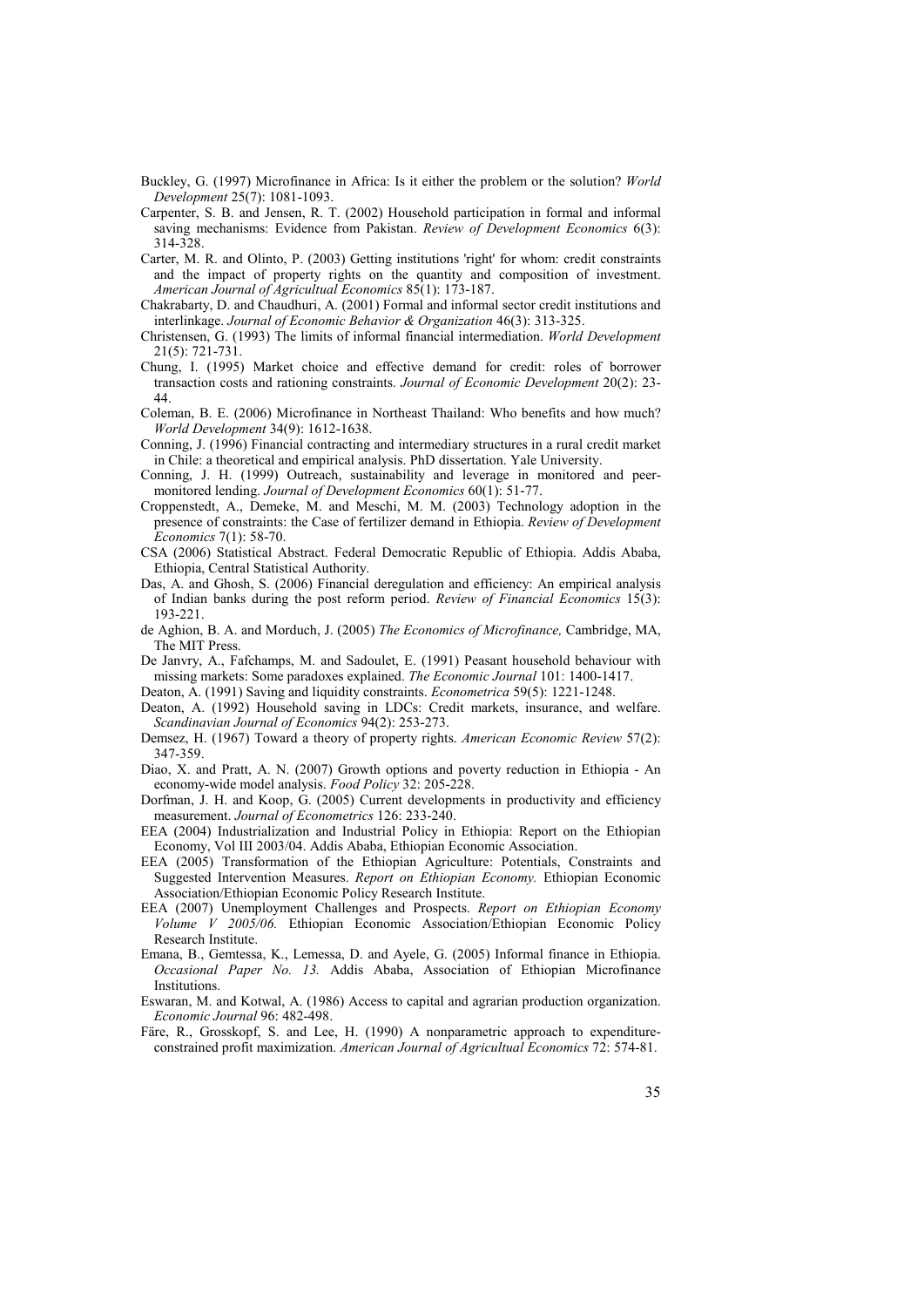- Farrell, M. J. (1957) The measurement of productive efficiency. *Journal of Royal Statistical Society* 120: 253-290.
- Feder, G. (1993) The economics of land titling in Thailand. In: Hoff, K., Braverman, A. and Stiglitz, J. (Eds.) *The Economics of Rural Organization: Theory, Practice and Policy.*  Washington, D.C. , World Bank, Oxford Press.
- Feder, G. and Feeney, D. (1991) Land tenure and property rights: theory and implications for development policy. *World Bank Economic Review* 5(1): 135-153.
- Freeman, A. H., Ehui, S. and Jabbar, M. (1998) Credit constraints and smallholder dairy production in the east African highlands: Application of switching regression model. *Agricultural Economics* 19: 33-44.
- Ghosh, P., Mookeherjee, D. and Ray, D. (2000) Credit rationing in developing countries: An overview of the Theory. In: Mookeherjee, D. and Ray, D. (Eds.) *A Reader in Development Economics.* London, Blackwell.
- Girma, A. (2004) On the determinants of domestic saving in Ethiopia. *Paper presented at the Second International Conference on Ethiopian Economy.* June 3-5, 2004, Addis Ababa, Ethiopia.
- Gobezie, G. (2002) Evaluating the potential of microfinance as an antipoverty strategy: A case study of the Amhara Credit & Saving Institution. In: Ageba, G. (Ed.) *Microfinance Development in Ethiopia: Prospects, Sustainability and Challenges on Poverty Reduction.* Adama, Ethiopia.
- Gobezie, G. (2005) Livelihoods through microenterprise services: Assessing supply and demand constraints for microfinance in Ethiopia with particular reference to Amhara region. *3rd International Conference on Ethiopian Economy, June 2-4.* Addis Ababa, Ethiopia.
- Goldsmith, R. (1969) *Financial Structure and Development,* New Haven, Yale University Press.
- Gonzalez-Vega, C. (2003) Deepening rural financial markets: Macroeconomic policy and political dimensions. *Paving the Way Forward: An International Conference on Best Practices in Rural Finance 2-4 June.* Washington, D.C. .
- Greenwood, J. and Jovanovic, B. (1990) Financial development, growth and the distribution of income. *journal of political economy* 98(5): 1056-107.
- Gudeta, Z. (2003) Agriculture and non-agriculture in the Ethiopian Economy: A study of comparative performances since the 1960s. *First International Conference on Ethiopian Economy.* Addis Ababa, Ethiopia.
- Guirkinger, C. (2005) Risk and the persistence of informal credit in rural Peru. Working Paper. Department of Agricultural and Resource Economics, University of California, Davis.
- Hackbarth, D., Miao, J. and Morellec, E. (2006) Capital structure, credit risk, and macroeconomic conditions. *Journal of Financial Economics* 82(3): 519-550.
- Hoff, K. and Stiglitz, J. E. (1990) Imperfect information and rural credit markets Puzzles and policy perspectives. *The World Bank Economic Review* 4(3).
- IMF (2006) Selected Issues and Statistical Appendix. IMF Country Report No. 06/122.The Federal Democratic Republic of Ethiopia. International Monetary Fund, Washington,  $D^{\circ}C$ .
- Jabbar, M. A., Ehui, S. K. and Von Kaufmann, R. (2002) Supply and demand for livestock credit in Sub-Saharan Africa: Lessons for designing new credit schemes. *World Development* 30(6): 1029-1042.
- Jeanneney, S. G., Hua, P. and Liang, Z. (2006) Financial development, economic efficiency, and productivity growth: Evidence from China. *The Developing Economies* 54(1): 27-52.
- Jimenez, G. and Saurina, J. (2004) Collateral, type of lender and relationship banking as determinants of credit risk. *Journal of Banking & Finance* 28(9): 2191-2212.
- Kassa, H. (2003) Livestock and livelihood security in the Harar Highlands of Ethiopia: Implications for Research and Development. PhD Thesis. Uppsala, Swedish University of Agricultural Sciences.
- Lamberte, M. B., Vogel, R. C., Moyes, R. T. and Fernando, N. A. (Eds.) (2006) *Beyond Microfinance: Building inclusive rural financial markets in Central Asia*, Asian Development Bank.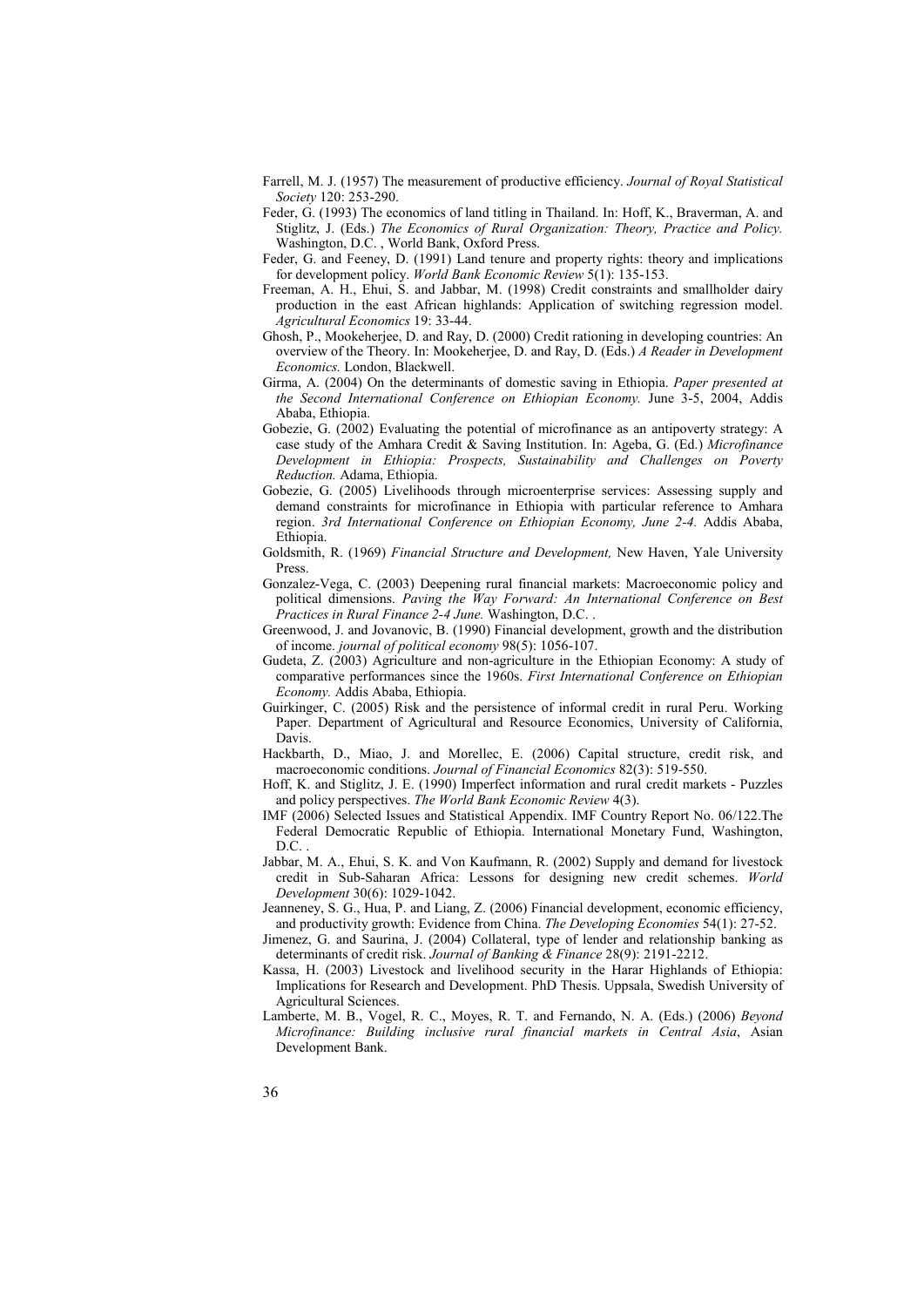- Latruffe, L. (2004) Farm Technical Efficiency, Credit and Investment in a Transition Country: A Microeconomic Alalysis in Poland. Paris, University of Paris.
- Legesse, B. (2003) Risk Management Strategies of Smallholder Farmers in the Eastern Highlands of Ethiopia. *Department of Rural Development Studies.* Uppsala, Swedish University of Agricultural Sciences.
- Leland, H. E. (1968) Saving and uncertainty: The precautionary demand for saving. *Quarterly Journal of Economics* 82: 465-473.
- Levine, R. (1991) Stock markets, growth and tax policy. *Journal of Finance* 46(4): 1445-65.
- Levine, R. (1997) Financial development and economic growth: view and agenda. *Journal of Economic Literature* 35(2): 688-726.
- Levine, R., Loayza, N. and Beck, T. (2000) Financial intermediation and growth: causality and causes. *Journal of Monetary Economics* 46(1): 31-77.
- Lipton, M. (1976) Agricultural finance and rural credit in poor countries. *World Development* 4(7): 543-553.
- Liu, W.-C. and Hsu, C.-M. (2006) The role of financial development in economic growth: The experiences of Taiwan, Korea, and Japan. *Journal of Asian Economics* 17(4): 667- 690.
- Luce, R. D. (1959) *Individual Choice Behavior,* New York, Wiley.
- Maddala, G. S. (1983) *Limited Dependent and Qualitative Variables in Econometrics: Econometric Society Monographs No. 3,* Cambridge, Cambridge University Press.
- Manski, C. and Lerman, S. (1977) The estimation of choice probabilities from choice based samples. *Econometrica* 45(8, Nov.): 1977-88.
- McFadden, D. (2001) Economic choices. *The American Economic Review* 91(3, June): 351- 378.
- McKinnon, R. I. (1973) *Money and Capital in Economic Development,* Washington, D.C., Brookings Institution.
- Mekonnen, Y. (2002) The demand for rural financial services in Ethiopia. In: Ageba, G. (Ed.) *Microfinance Development in Ethiopia: Prospects, Sustainability and Challenges on Poverty Reduction.* Adama, Ethiopia.
- Meyer, R. (2002) The demand for flexible microfinance products: Lessons from Bangladesh. *Journal of International Development* 14(3): 351-68.
- MOA (1995) Land use systems and soil conditions in Ethiopia. Addis Ababa, Department of Land Use Study and Administration, Ministry of Agriculture.
- NBE (1996) A study on the need for establishing rural and urban microfinancial institutions in Ethiopia. Addis Ababa, National Bank of Ethiopia.
- Ndikumana, L. (2005) Financial development, financial structure, and domestic investment: International evidence. *Journal of International Money and Finance* 24(4): 651-673.
- Nelson, A. G. and Murray, W. G. (1967) *Agricultural Finance,* Ames, Iowa,USA., Iowa State University Press.
- Odedukun, M. O. (1988) Effectiveness of selective credit policies: Alternative framework of evaluation. *World Development* 16(8): 913-919.
- Pederson, G. (2003) Rural finance institutions, markets and policies in Africa. *Pre-IAAE Conference on African Agricultural Economics.* August 13-14, 2003, Bloemfontein, South Africa.
- Rioja, F. and Valev, N. (2004) Does one size fit all?: a reexamination of the finance and growth relationship. *Journal of Development Economics* 74(2): 429-447.
- Roberts, R. A. J. and Hannig, A. (1998) Agricultural finance revisited: Why? Financing Finance Revisited No.1. FAO and GTZ.
- Romer, P., M. (1986) Increasing returns & long-run growth. *Journal of political economy* 94(5): 1002-37.
- Saint-Paul, G. (1992) Technological choice, financial markets and economic development. *European Economic Review* 36(4): 763-81.
- Sharma, K. R., Leung, P. and Zelleski, H. M. (1999) Technical, allocative, and economic efficiencies in swine production in Hawaii: A comparison of parametric and nonparametric approaches. *Agricultural Economics* 20: 23-35.
- Shaw, E. S. (1973) *Financial Deepening in Economic Development,* New York, Oxford University Press.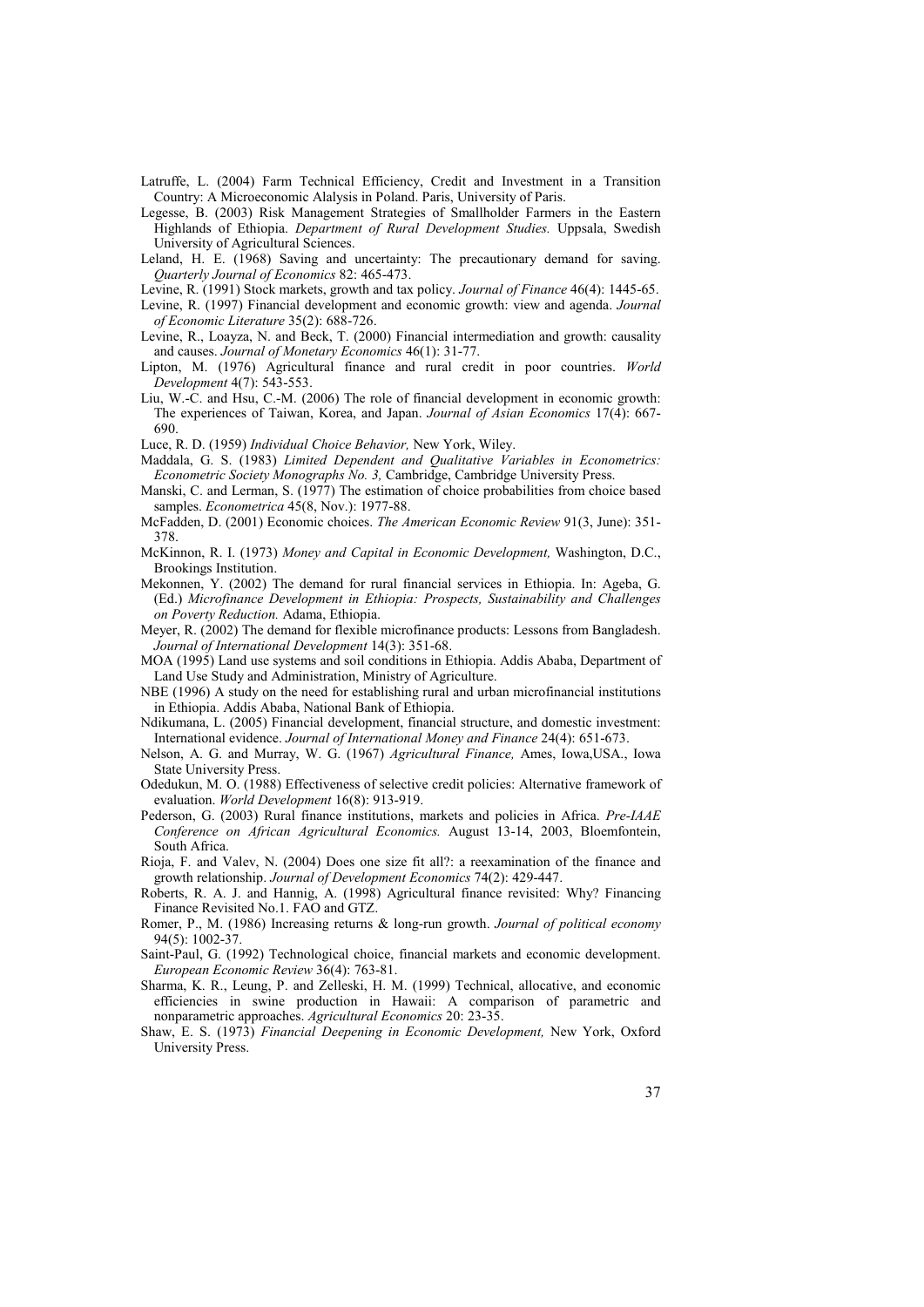Singh, I., Square, L. and Strauss, J. (Eds.) (1986) *Agricultural Household Models,*  Baltimore, John Hopkins University Press.

Tafesse, G. (2005) The contributions of agricultural growth to poverty reduction in Ethiopia. *Ethiopian Journal of Economics* 14(1): 1-25.

Taylor, J. E. and Adelman, I. (2003) Agricultural household models: Genesis, evolution and extensions. *Review of economics of the household* 1(1): 1-20.

Tobin, J. (1958) Estimation of relationships for limited dependent variables. *Econometrica* 26: 24-36.

Wadud, A. and White, B. (2000) Farm household efficiency in Bangladesh: A comparison of stochastic frontier and DEA methods. *Applied Economics* 32: 1665-1673.

Woldehana, T. and Oskam, A. (2001) Income diversification and entry barriers: Evidence from Tigray Region of Northern Ethiopia. *Food Policy* 26: 351-365.

World-Factbook (2007) The World Factbook. https://www.cia.gov/library/publications/theworld-factbook/print/et.html CIA Directorate of Intelligence.

WorldBank (2001) *World Development Report 2001,* Washington, D.C., World Bank.

WorldBank (2006) Equity and development: Overview of World Development Report 2006. *World Development Report.* Washington, D.C., World Bank.

Yadav, S., Otsuka, K. and David, C. C. (1992) Segmentation in rural credit financial markets: The case of Nepal. *World Development* 20(3): 423-436.

Zeller, M., Diagne, A. and Mataya, C. (1998) Market access by smallholder farmers in Malawi: Implications for technology adoption, agricultural productivity and crop income. *Agricultural Economics* 19(1-2): 219-229.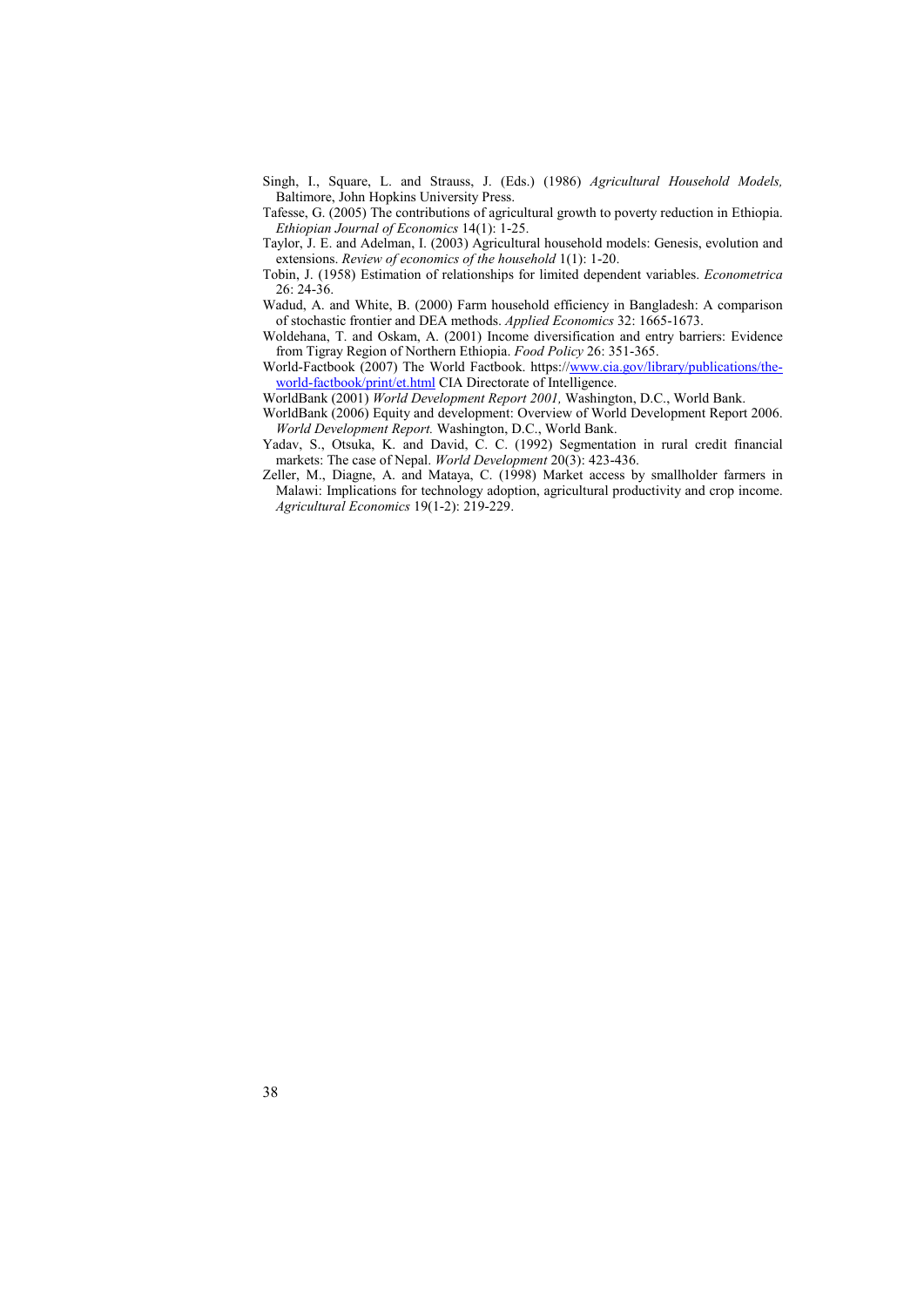## **Acknowledgements**

This study engaged many individuals, households and institutions. With the usual disclaimer, I would like to extend my words of gratitude to a few of the many that rendered me support directly or indirectly during my study.

*Prof. Bo Öhlmer,* my principal supervisor, provided me the necessary supervision and related support that enabled me to come to this stage. Our relation began when we were communicating about my research proposal and study plan before I physically met him. He was positive about my research ideas and encouraged me to start my studies. After I met him in January 2003, he has been a great mentor and given me all the support I needed, including his personal support to my family. He and his wife Kajsa visited my research sites, my family and me in September 2004 in Ethiopia and later invited my family to Sweden for my thesis defence ceremony. They have invited me at their home for dinner several times. Prof. Öhlmer is a kind, caring, and trusting person. Dear Prof. Öhlmer and Kajsa, thank you so much for all your support to me.

*Dr. Bezabih Emana,* my Ethiopian co-supervisor, has given me the necessary local support throughout my studies. I have known him since my undergraduate studies at Haramaya University, where he was one of my best instructors. He is research- and development-oriented academician with rich understanding of the Ethiopian farming systems. I benefited from his comments and suggestions on my thesis proposal, survey questionnaire, manuscripts of the articles and this thesis summary. Moreover, he and his family have been encouraging me throughout my study period. Thank you very much indeed.

I gratefully acknowledge *SIDA/SAREC* for financing my studies and thank Drs Lars Ohlander, Asha Yahya and Lars Andersson, the former and current coordinators of the HU-SLU Education Project, for their special support to me at the start and during my studies. The Swedish University of Agricultural Sciences (*SLU*), particularly the *Department of Economics* provided me the necessary educational facilities. Fellow students and staff of the Department hosted me with great hospitality. I am grateful especially to Christina Pettersson, the former, and Birgitta Noren, the current, administrative assistants of the Department for their invaluable support in practical matters such as arranging my stipend, accommodation, travel, health care and insurance. I thank Margareta Topel for keeping my academic records in the course database LADOK and providing me copies whenever as I needed, and Lena Pettersson for providing me with the necessary office consumables and helping me with printers and copiers. I also thank Karin Hakelius, the Department Head, Prof. Hans Andersson, Prof. Yves Surry, Dennis, Cecilia, Helena, Ficre, Ruben, Mitesh, Magnus, Karin, Rob and several others for exchanging some thoughts over the years and some of you for asking me "how is your work?", which meant a lot for someone from a plural society with more of such social culture. I thank Helena Hansson for reading one of my papers and giving me constructive comments. To all of you, Tack så mycket! My thanks also go to the Department of Economics of *Uppsala and Stockholm* universities, where I took all first year and some second year doctoral courses, to *University of*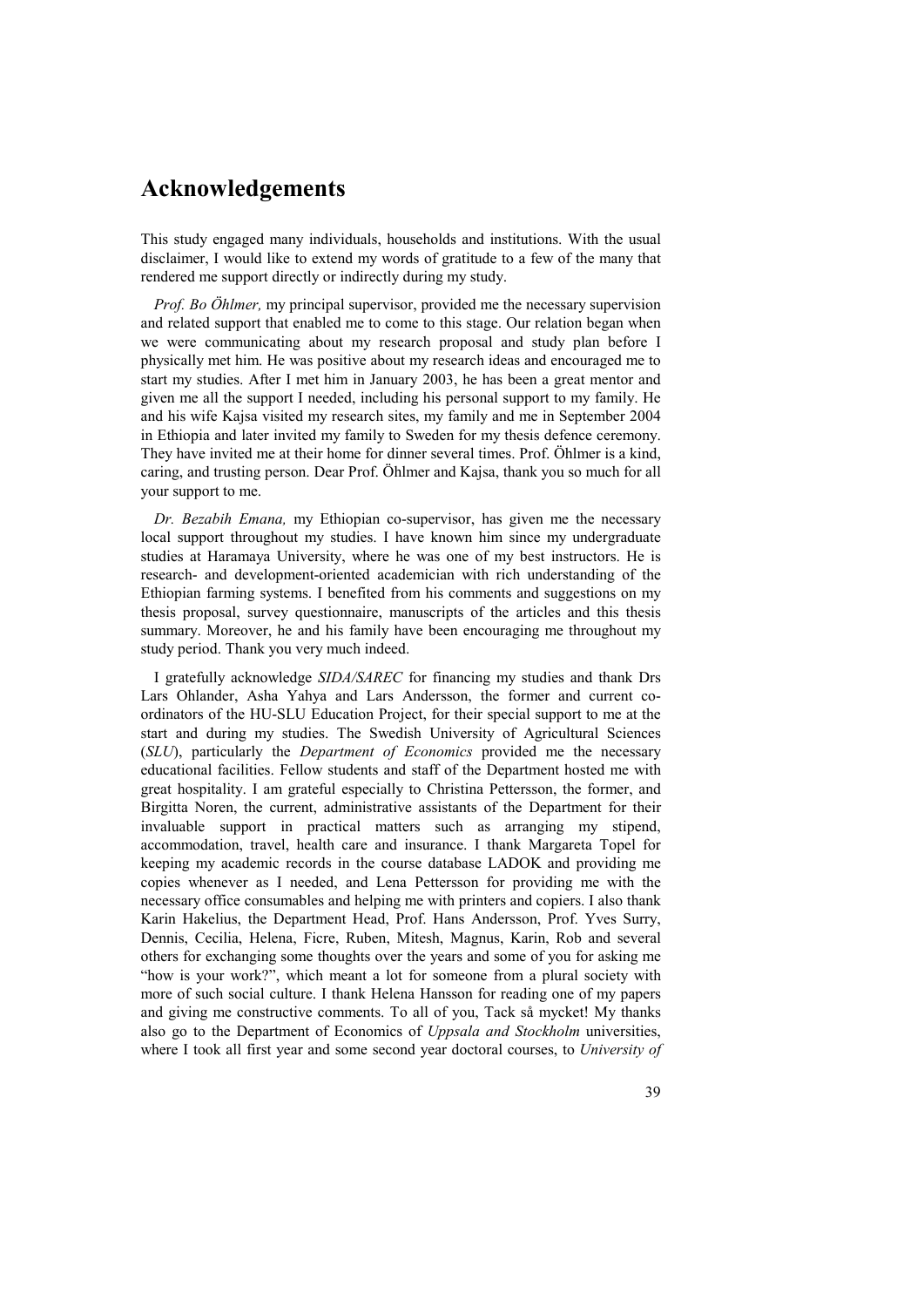*Helsinki* (Finland) and *Danish University of Royal Veterinary and Agricultural Sciences*, for the specialized NOVA courses I attended. My gratitude goes to fellow students met at those institutions during the courses.

I thank the management and staff of *Haramaya University* and its different academic and administrative wings for supporting my studies directly or indirectly. Special thanks go to Prof. Desta Hamito, former president, Dr. Abebe Fanta, former Research Director and Dr. Chemeda Fininsa, Dean of the School of Graduate Studies and Dr. Belaineh Legesse, the administrative vice president, of the University for their special support at the start and during my studies.

Different *government offices* cooperated in facilitating data collection for my research. Among others, the management and staff of *Arsi* and *East Shewa* zonal and *Merti* and *Adamitullu Jido Kombolcha* district offices of agriculture were highly supportive. I am specially indebted to Wayo Roba, Abdella Amano, Tayu Mekonnen, Tibebu Koji and many others for their kind support in my fieldwork. I am also grateful to members of my survey team – Wondwosen Seyoum, Nigatu Bekele, Bacha Dhaba, Seifa Butucha, Seid Muhammed, Ahmed Fato and Kabato Mude and our careful drivers Abdi Mohammed and Jibril Yusuf, for their relentless efforts in data collection, and the sample farmers for their information and time.

Several Swedish *families* of Ethiopian origin in Uppsala and elsewhere in Sweden supported me during my stay in Sweden. Especially, Haji-Roba Amuma and his family in Stenhagen made me feel at home. Thank you Haji – *haalan galatoomaa.* I also extend my gratitude to Sh/Abdella, Abbabiyya and Hamed and their families in Uppsala and Dr. Yusuf Taha, Ahmed Shamil, Muhaba, NurHussien, Abdella, Sh/Jibril, Seid, Abbaa-Baatii, Hedata and many others in Stockholm and elsewhere in Sweden who were also encouraging me.

I would like to thank many *friends* in different countries – Mieso Denko, Eshetu Beshada, Getu Hailu (Canada), Jemal Emina, Muhammed Seid, Messele Zewdie, Tessema Ketena (USA), Zerihun Gudeta, Nemera Geleta, Girma Goro (South Africa), Arega Demelash (Malawi), Berisso Kebede, Fekadu Beyene (Germany), Million Tadesse (Norway), Jemal Dadhi (Saudi Arabia), Berket Mulugeta and Mijke van Roijen (Holland) for their encouragements through emails and phone calls. I am deeply grateful to my brother and best friend Abiye Yassin (Belgium) for his robust and long-time friendship and for visiting me in Uppsala in June 2003. I sincerely thank friends at Haramaya University – Jeylan Wolyie, Muzein Hassen, Adem Kedir, Kedir Bati, Haji Kedir, Mohammed Hassen, Gemechu Hinika, Tilahun Begashaw, Admasu Bogale, Yilfashewa, Tesfaye Beshah, Bekabil Fufa, Tesfaye Lemma, Shimelis W/Hariat and several others for helping me in many respects. My close friends Muzein and Jeylan (and Jeylan's family Teiba, Arri and Hila), thank you very much for your spectacular care whenever I happened to be at Haramaya. Thank you, Dr. Muhidin Abdo and family (AAU) for your familial support to me. Thank you, my best friend Abdulhady H/Mohammed A/Kayo and family (AA) for always hosting me in Addis, and for constantly encouraging my family and me at home and abroad. My friend and neighbour, Tesfaye Kumbi (Adama) and Abdulnasir Mohammed, I have special regard for you, for always visiting my family, giving them your hands whenever needed and updating me about their wellbeing. Thank you friends Siraj Hussien, Aberra Abairre, Areba